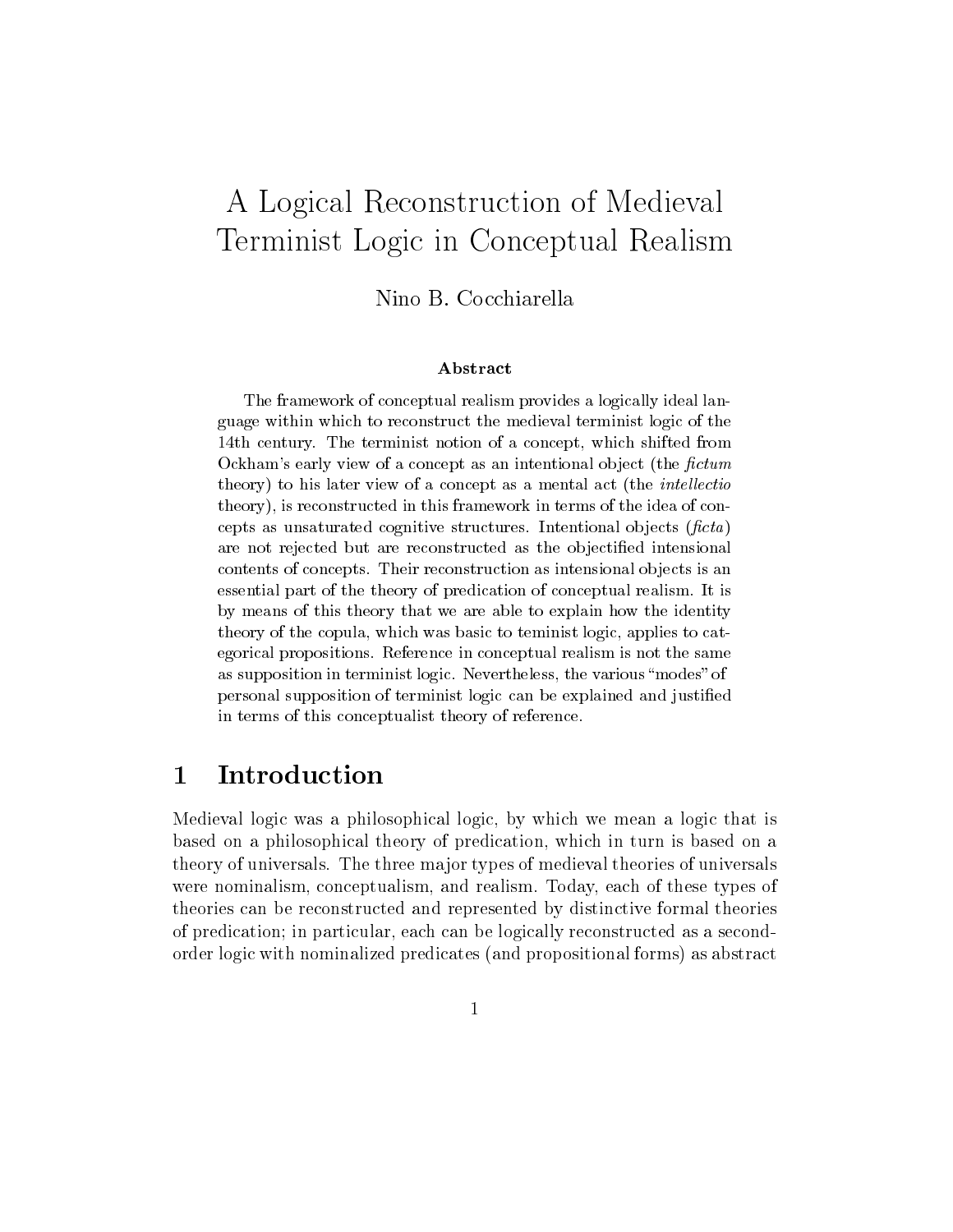singular terms. $1$ 

The traditional view of logic as based on a theory of predication, which in turn is based on a theory of universals, is sometimes described as the view of logic as language, a view that was defended by the founders of logicism, Gottlob Frege and Bertrand Russell. The logistic systems of Frege and Russell have not fared well in 20th century logic, however, which is not generally viewed as a philosophical logic. The predominant modern view of logic is that of a formal calculus sub ject to varying set-theoretical interpretations, a view sometimes described as *logic as calculus*.<sup>2</sup> We do not dispute the importance of such a view, and in fact we find it useful as a mathematical tool. Nevertheless, the traditional view is what is important for philosophical purposes, and, when formalized using the tools of modern mathematical logic, it can be used to represent not only a theory of universals but a general formal ontology, a system of knowledge representation, and a variety of different positions in the philosophies of mind and language. One such framework is what elsewhere we have called *conceptual realism*, a logistic system that is based on a conceptual theory of predication, but which also contains a natural realism amounting to a modern form of Aristotelian essentialism and an intensional realism amounting to a naturalized form of platonism.3 This logistic system is also a form of second-order logic with nominalized predicates as abstract singular terms.

Reference in conceptual realism is not restricted to so-called singular terms, e.g. proper names and definite descriptions, but involves quantifier phrases containing common nouns or proper names, where the former can be complex as well as simple. This uniform account of both singular and general reference is similar in a number of respects to the medieval suppositio theory of the 14th century; and, in fact, we maintain that with minor modifications the latter can be reconstructed within the framework of conceptual realism.

 $\overline{^{1}See}$  Cocchiarella [1986] for a formal exposition of such logical reconstructions. Nominalism, for example, can be represented by standard predicative second-order logic under a substitutional interpretation for predicate quantifiers, extended to allow for nominalized predicates as abstract singular terms—but where the first-order part of the logic is free of existential presuppositions, and where all abstract singular terms are posited as nondenoting, thereby representing the nominalist thesis that there are no universals as values of either the bound individual or the bound predicate variables.

<sup>2</sup>See van Heijenoort [1967] for a characterization of these two views of logic.

<sup>3</sup>See Cocchiarella [1996] for a description of conceptual realism as a formal ontology and Cocchiarella [1995] for a description of conceptual realism as a system for knowledge representation in artificial intelligence.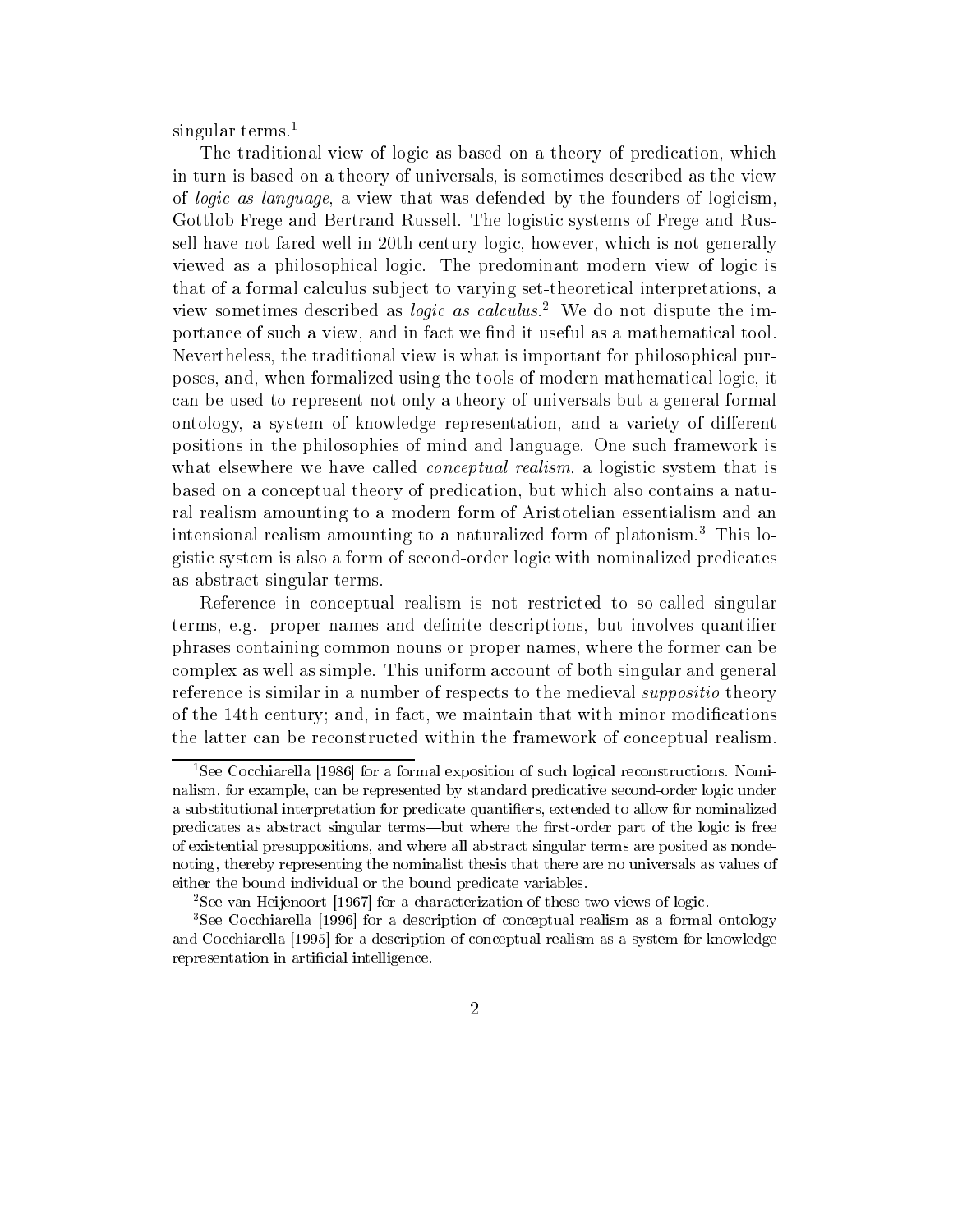Indeed, conceptual realism provides a general philosophical framework within which we can reconstruct and explicate not just the medieval *suppositio* theory as a theory of reference, but a number of other issues that were central to medieval logic as well, such as the identity theory of the copula (for categorical propositions) and the difference between real and nominal definitions. One of the benefits of such a reconstruction is that we can defend medieval logic against the kinds of arguments that Peter Geach has given against a uniform account of general and singular reference in his book Reference and Generality.4

# 2 Terminist Logic and Mental Language

The medieval logic we will be concerned with here is what came to be called "terminist logic" because it was primarily concerned with the semantics or "properties of terms" (*proprietates terminorum*), i.e. of adjectives and proper and common count nouns, which hereafter we will speak of as common names. This approach to logic began in the 13th century with such logicians as Peter of Spain, Roger Bacon, Lambert of Auxerre, and William of Sherwood. Around 1270, however, terminist logic "went into a kind of hibernation" and was replaced by an alternative movement known as "speculative grammar".<sup>5</sup> The hibernation ended in the early 14th century when "terminist-style semantic theory woke up again".<sup>6</sup> The major terminist logicians of this later period are William of Ockham, John Buridan, Walter Burley, and Gregory of Rimini. Ockham and Buridan are generally described as nominalists, but really were conceptualists on our account. Burley is said to be a realist, but his realism was really a form of conceptual natural realism (which we will not go into here).

The conceptualism of the terminist logicians is clearly seen in their assumption that underlying spoken and written language there exists a mental language made up of both categorematic and syncategorematic concepts and mental propositions, or what in conceptual realism we prefer to call

<sup>4</sup>See T.K. Scott [1966b] for criticism of Geach's account of Ockham's suppositio theory. Also, see Cocchiarella [1998] for a refutation of Geach's general arguments against of the kind of uniform account of reference given in conceptual realism.

<sup>&</sup>lt;sup>5</sup>Spade [1996], p.43. Spade gives a useful account of the history of this period. We will be relying on this text throughout this essay.

<sup>6</sup> Ibid.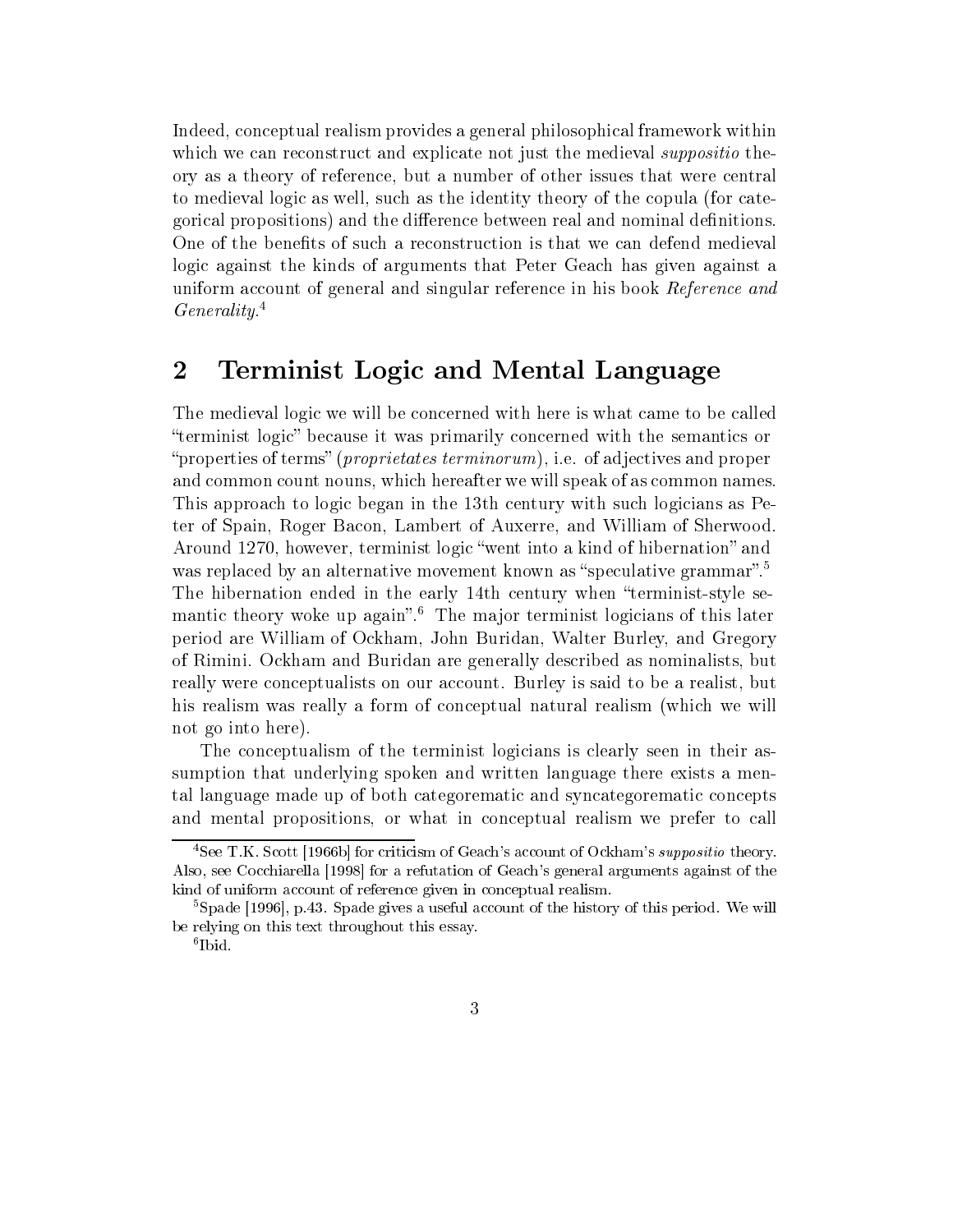judgments or thoughts when they are only entertained and not asserted or judged.<sup>7</sup> This "language of thought", which is generally referred to today as *Mental*, was assumed to be common to all humans.<sup>8</sup> Unlike spoken and written languages, which were said to be "conventional" languages, Mental was said to be a "natural" language, by which was meant a language somehow established by nature. Apparently, what makes Mental natural is that its categorematic concepts (mental terms) "get their signification by nature and not by convention." Signification is the basic semantical relation of Mental, but it applies only to categorematic concepts, syncategorematic concepts being said not to signify at all. The signification of a categorematic concept is not an intensional ob ject, but rather the things that fall under the concept, by which was meant, in a narrow sense, the things that now fall under the concept, but which, in a wider sense, included the things that could fall under the concept, i.e. the things that can fall under the concept, and therefore the things that  $did, do,$  or will fall under the concept as well. This distinction between narrow and wide signification was possible because our thoughts (mental propositions) occur in time and, by means of tense and modal modifications, can be oriented toward the past or the future, as well as the present, and even toward what is merely possible. Mental is a tensed and modal language, in other words, containing among its syncategorematic concepts certain operators that correspond to the tenses and modal modifications of verbs, or what the medieval logicians called ampliation. Moreover, because mental terms can signify in a wider sense, Mental is ontologically committed to a form of possibilism, though the possible objects signified (in the wide sense) by a concept seemed to be only those that are possible in nature.10

That mental terms get their signification by nature is based on the idea that there is a "natural likeness" between concepts and the things they sig-

<sup>7</sup> In conceptual realism, a proposition is the intensional content of a speech or mental act, and not, as in terminist logic, the assertion or judgment made. We will allow some laxity in the use of 'proposition' in our account of terminist logic, however.

 ${}^{8}$ Geach in [1957], p.102, is one of the first to use 'Mental' this way. See Trentman [1970], Normore [1990], and Spade [1996], chapter 4, for an account of Mental. Normore [1985], p.189, explicitly refers to it as as "a language of thought."

<sup>9</sup>Spade [1996], p.93.

 $10$ See Normore [1985], p.191. It is not clear Normore would agree that all possibilia in Ockham's and Buridan's ontology are possible in nature, i.e. that the modality in question is a natural possibility (as opposed, e.g., to a logical or metaphysical possibility). A natural possibility and necessity seems to be what Burley had in mind, however.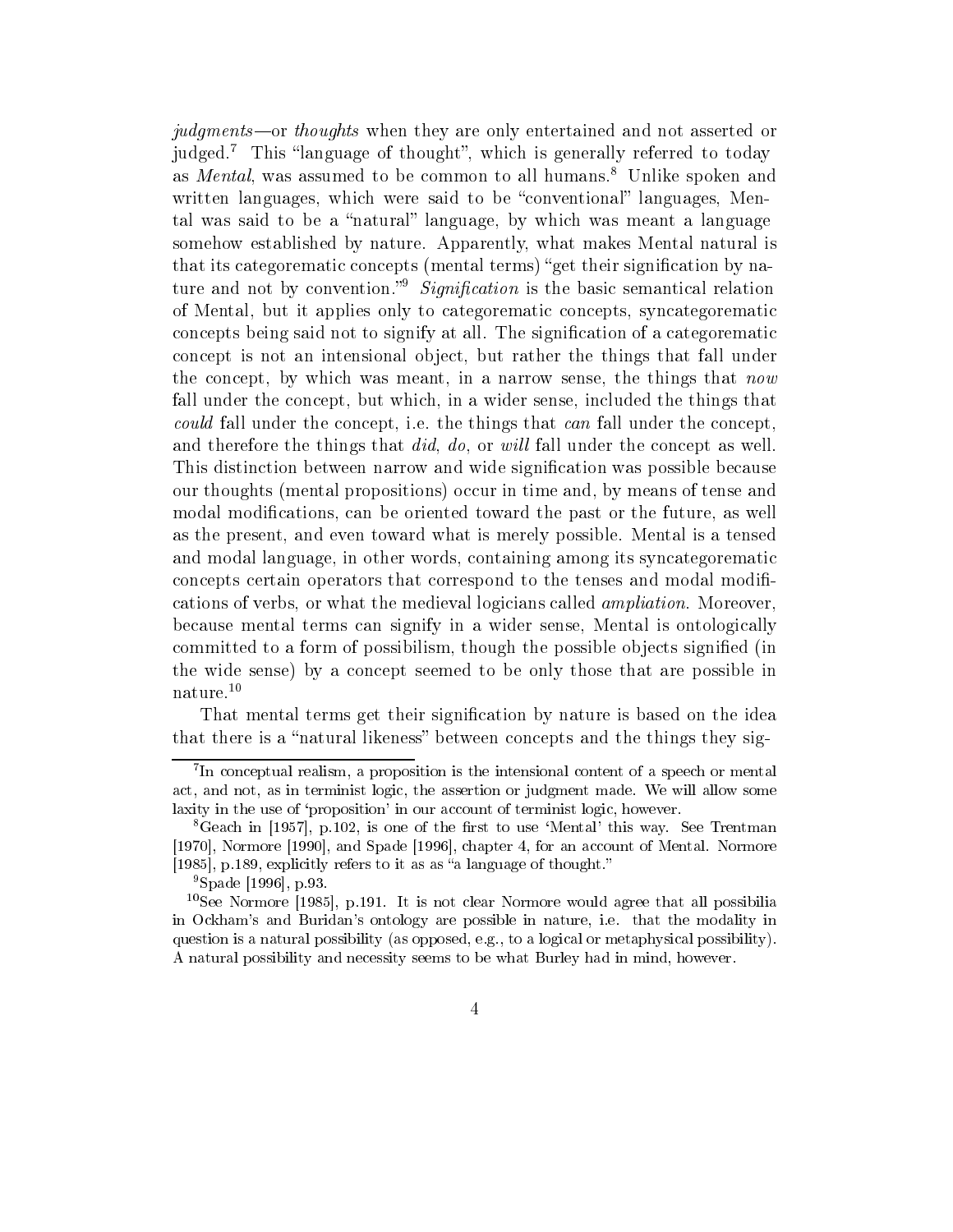nify, a natural likeness that is caused, apparently, by the things signified.<sup>11</sup> This suggests that concepts are something like images, which is much too restrictive a view in that it excludes those concepts of things that cannot be "imaged," i.e. things other than the visible objects of the macrophysical world. Scientific concepts of things, processes and events in the microphysical world can be mathematically modelled, and in that sense "imagined," but, because they are smaller than the wavelength of light, they cannot be "imaged" or pictured literally, and therefore there can be no "natural likeness" between our concepts and such things. Nor, of course, can there be a "natural" likeness" (or a causal relation) between concepts and mathematical objects, be they numbers, sets, fields, or whatever.<sup>12</sup> This idea of a "natural likeness" also suggests that the concepts corresponding to common names must all be sortal concepts, i.e. concepts that have identity criteria associated with them. But the concepts corresponding to the common names 'thing', `ob ject', `individual', and even `physical ob ject', and `abstract ob ject', do not have identity criteria associated with them, the way, e.g., the common names 'man', 'dog', 'carrot', 'chair', etc., do. Even the common name 'furniture', unlike different sorts of furniture (such as tables and chairs) and the common name 'event', unlike sorts of events (such as a running, kicking, or kissing) do not have identity criteria associated with them. In what sense is there a "natural likeness" between things in general and the common-name concept thing, or between physical objects and the complex common-name concept physical object ? We can form an image of a chair or table, i.e., of a particular sort of furniture, but we cannot form an image of furniture in general, nor can we form an image of events in general, though we can form an image of a kissing (between, say, Abelard and Heloise, or Bill and Monica). The notion that all categorematic concepts have a "natural similarity" with the things they signify is much too restrictive and is one of the semantic features of Mental that we do not assume applies to the kind of conceptualism we

 $11$ According to Spade, "Ockham says the things a concept signifies are all such that: (a) The concept is like every one of them. (b) It is not like any one of them any more than it is like any other one; it is equally like all of them. (c) It is like any one of them more than it like anything else—anything that is not signified by the concept." ([1996], pp.153f )

 $12$ It seems that mathematical objects were not accounted for at all in terminist logic. The reconstruction we give below in terms of conceptual realism provides a way of giving an account along logicist lines, but without the latter's commitment to logical realism (as a form of metaphysical platonism).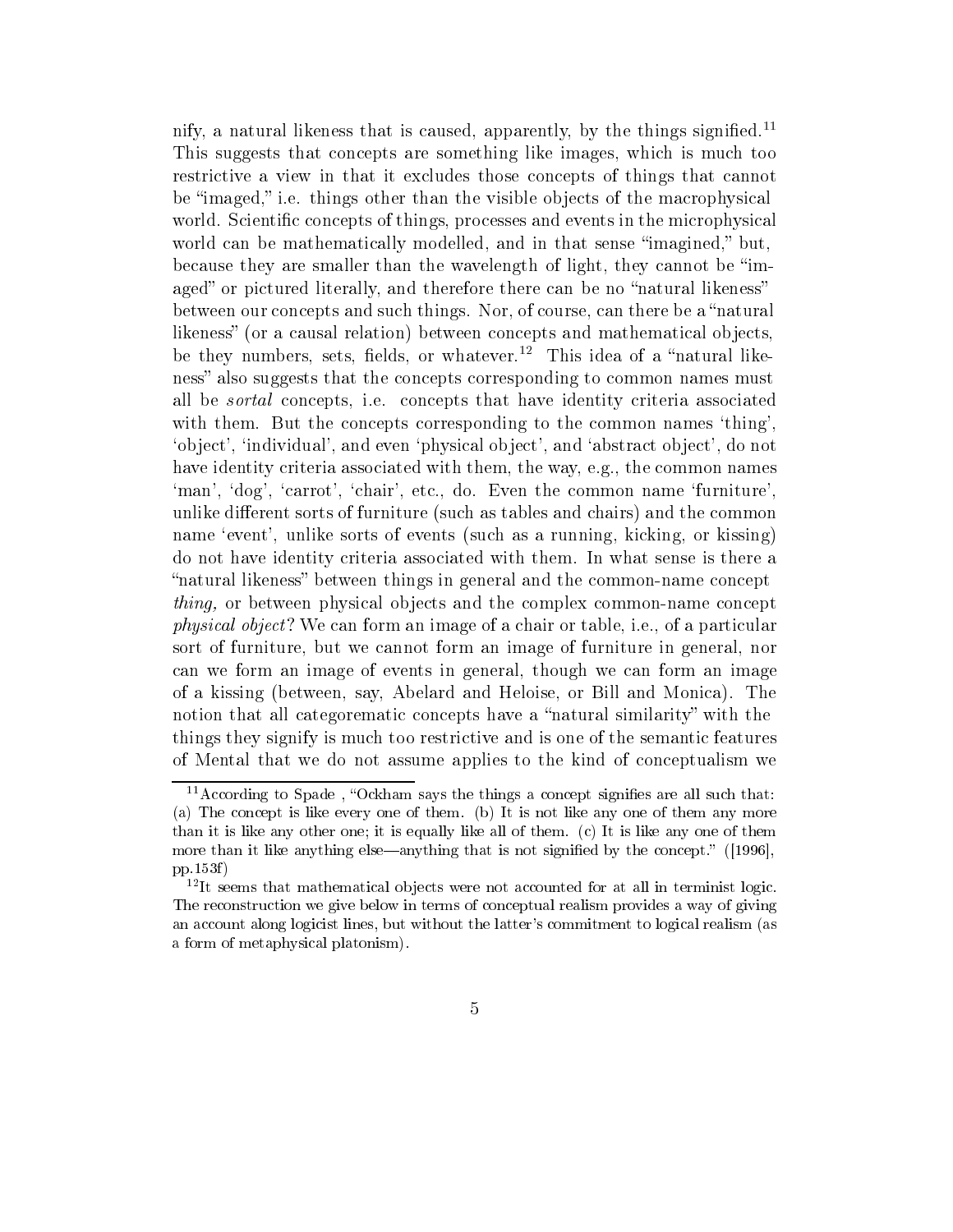have in mind here. For this reason, we will not refer hereafter to Mental as a "natural" language, but will instead follow contemporary practice and speak of historically real languages such as Latin, English, French, etc., as natural languages. We prefer the contemporary usage partly because it is contemporary, but also because we want to distinguish articial languages (such as  $HST^*_{\lambda}$  described below), which are also "conventional," from the historically developed natural languages spoken by a linguistic community.

In regard to the relation between Mental and spoken (and written) languages, Ockham's view differs somewhat from Buridan's. According to Ockham, for example, a linguistic term used in an assertion signifies the same things that are signied by the concept corresponding to the term. Buridan, on the other hand, says that the spoken linguistic term signies the concept corresponding to the term, and only indirectly, through the concept, signies the things that it signifies.<sup>13</sup> In conceptualism, we take a position similar to Ockham's in that, e.g., a referential expression of English that occurs as the noun phrase of an assertion in English refers to the same things that are referred to by the referential concept that the expression stands for-and, in fact, the linguistic act is just the mental act expressed overtly in English.14 On the other hand, we do want to say in conceptualism that a referential expression of a spoken language stands for (stat pro) a referential concept. and similarly that a predicable expression stands for a predicable concept, that might be exercised in a given speech act, which might seem in some respects similar to what Buridan says. But then, Ockham does have a notion of *subordination*, which he says holds between a linguistic term and the corresponding concept, which seems to be essentially what is meant in saying that the term stands for the concept. It is Ockham's position, in other words, that is closer to conceptualism as we understand it here.

The relation between a conventional language such as Latin or English and a language of thought such as Mental is sometimes said to be analogical, especially by writers sympathetic to nominalism. Peter Geach, for example, held the "general thesis" that "language about thoughts is an analogical development of language about language, $15$  and, in particular, that "the concept judging is ... an analogical extension of the concept saying.<sup>"16</sup> Sim-

<sup>13</sup>Cf. Normore [1985], p.190, and Spade [1996], chapter 3.

 $14$ This is not to say that there are no "inner episodes" of thinking, i.e. of referring and predicating, that are nonlinguistic.

 $^{15}$ Geach [1957], p.98.

 $16$ Ibid., p.75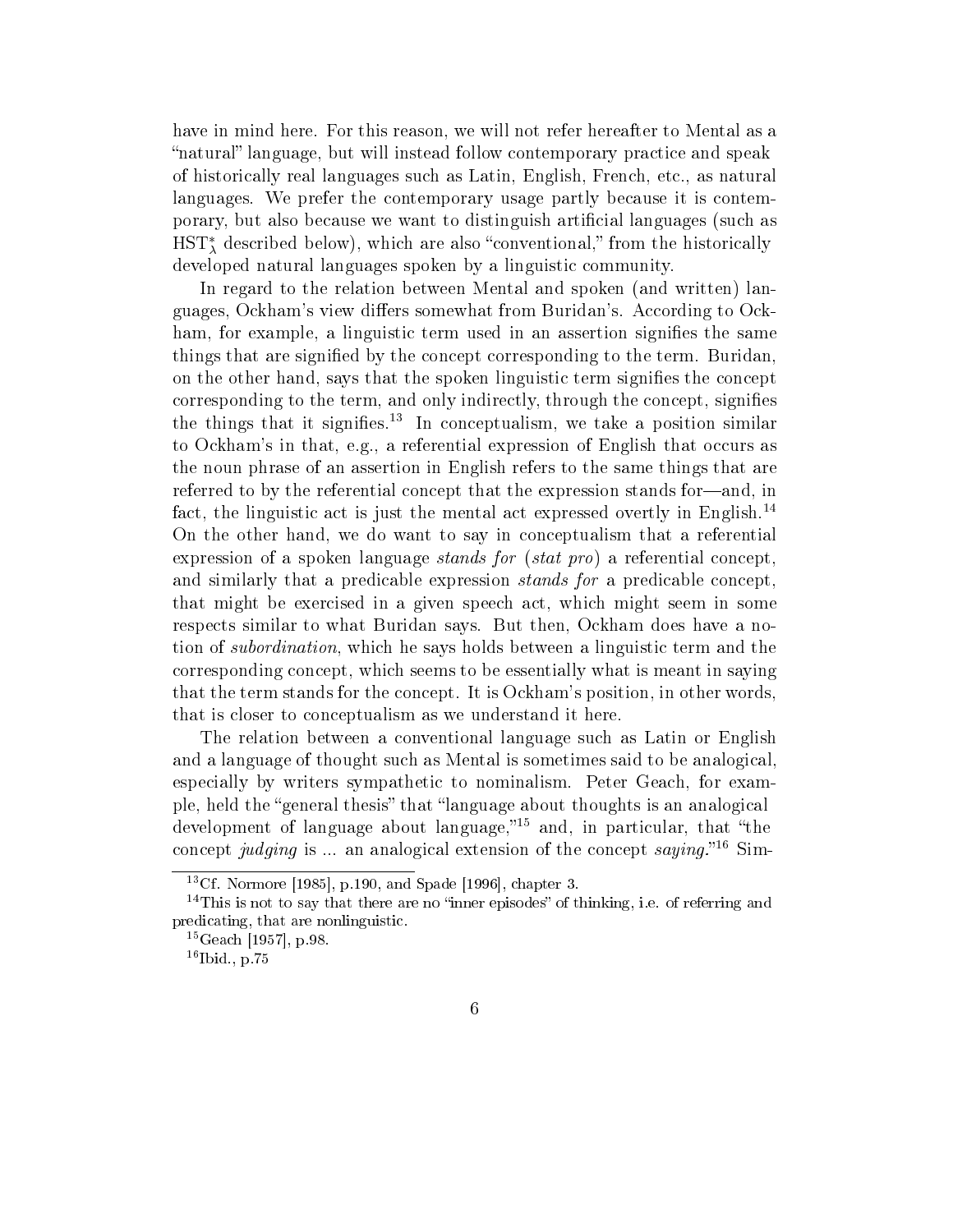ilarly, Wilfrid Sellars claimed that our view of thoughts as "inner episodes" is a theoretical construction modelled upon our view of meaningful linguistic behavior, and in particular that "*concepts* pertaining to the intentionality of thoughts," such as that of reference, are "derivative from *concepts* pertaining to meaningful speech."<sup>17</sup> The thesis does seem to be one that Ockham followed in that some of the features of Latin are assumed to carry over into Mental. Indeed, according to Geach, the grammar of Mental turns out to be remarkably like Latin grammar. There are nouns and verbs in Mental; nouns have cases and numbers, and verbs have voice, mood, tense, number, and person."<sup>18</sup>

Despite his general thesis, Geach warns us not to carry the analogy too far. Ockham, in particular, according to Geach, "merely transfers features of Latin grammar to Mental, and then regards this as explaining why such features occur in Latin."<sup>19</sup> Except for mood and tense, Geach maintains, the grammatical properties ascribed by Ockham to Mental words may all be easily dismissed.<sup>220</sup> The exception is noteworthy because tense "does enter into the content of our thoughts," and, according to Geach, "there are modal differences between thoughts—though the moods of a natural language like Latin are a very inadequate indication of this, being cluttered with a lot of logically insignificant idiomatic uses. $2<sup>21</sup>$ 

Geach's claim that Ockham carried the analogy of thought to language too far has been attacked on several fronts.<sup>22</sup> Nevertheless, his critics agree that the proper comparison is not of Mental with Latin but of Mental with the kind of "ideal languages" that logicians and philosophers have constructed in the twentieth century, i.e. with a logistic system from the point of view of logic as language. Thus, according to J. Trentman, "Ockham's real criterion ... for admitting grammatical distinctions into Mental amounts to asking whether the distinctions in question would be necessary in an ideal language—ideal for a complete, true description of the world.<sup>23</sup> Similarly,

 $23[1970]$ , p.589.

 $17Sellars$  [1981], p.326. Also, see "Empiricism and the Philsophy of Mind" in Sellars [1963].

<sup>&</sup>lt;sup>18</sup>Geach [1957], p.102. See Spade [1996], chapter 4, for a more detailed list of the "common" and "proper accidents" of nouns and verbs of Latin, but where only the "common" accidents" are part of the grammar of Mental.

 $19$ Ibid.

 $^{20}\mathrm{Ibid.},$ p.103.

<sup>21</sup>Ibid., pp.103f.

<sup>22</sup>See Trentman [1970] and Spade [1996], chapter 4.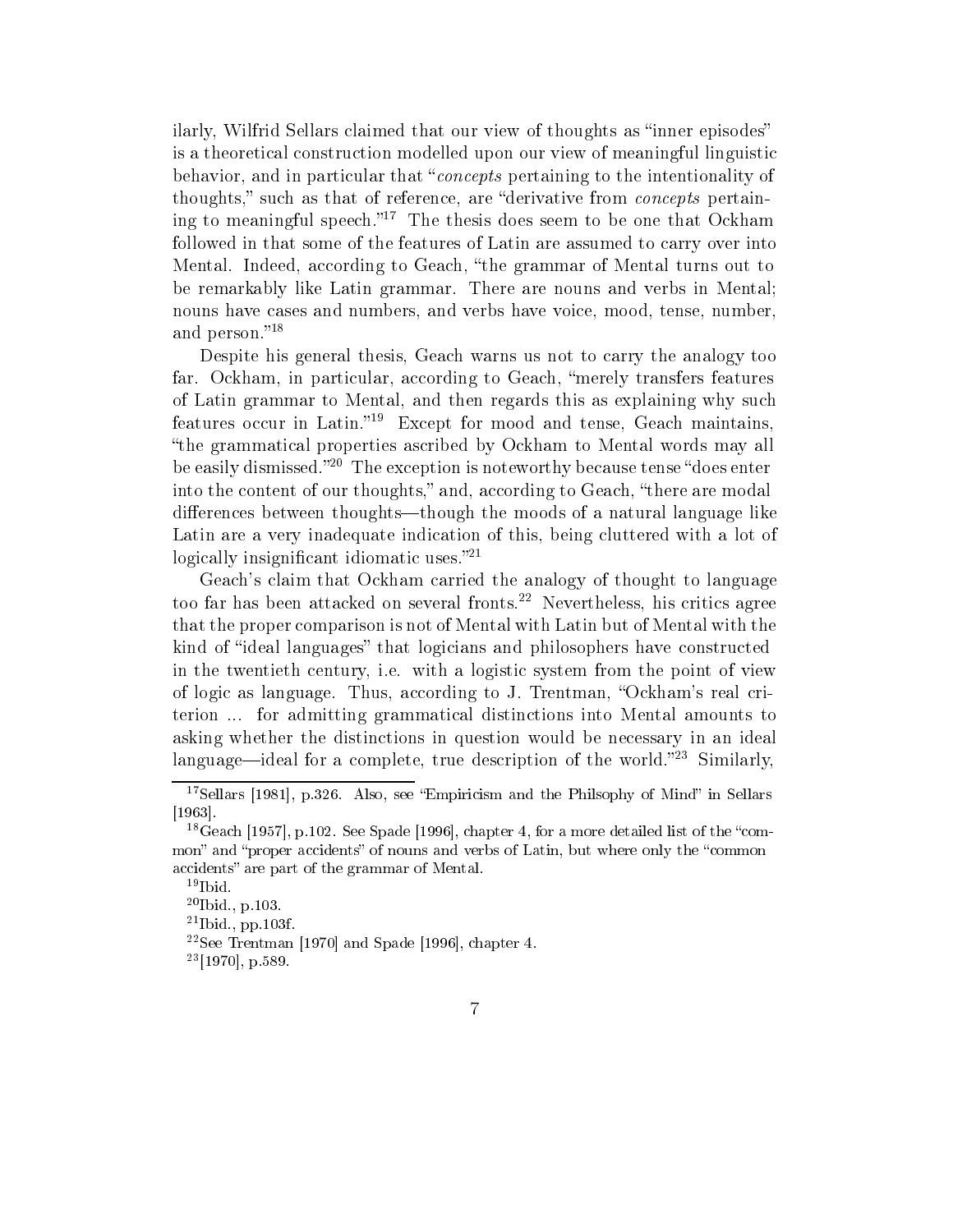according to Paul Spade, "mental language is to be a kind of ideal language, which has only those features it needs to enable it to discern the true from the false, to describe the world adequately and accurately.<sup>24</sup> Of course, an ideal language should account not only for an adequate and accurate description of the world, but also for valid reasoning about the world. In other words, Mental should be constructed as a logically ideal language, relative to which analyses of natural language sentences can be given, thereby resulting in logically perspicuous representations of the truth conditions of those sentences. The logical forms representing these truth conditions would then determine which sentences follow validly from other sentences as premises, i.e. they would then determine the conditions for valid reasoning in terms of the recursive operations of logical syntax.<sup>25</sup>

The kind of analyses of natural language sentences intended here are what the terminist logicians called "expounding" (*exponere*) or "exposing" (*exposito*). Thus, according to Calvin Normore, "*exposito* is a natural result of the recognition that the surface grammar of a sentence is not always a reliable guide either to its truth conditions or its inferential connections to other sentences," which suggests that the analysis (or exposition) of a natural language sentence (of Latin, English, etc.) should not result in another sentence of that language but in a logical form of an ideal language based on logical grammar.26 That is why the proper province of logic for Buridan, according to Normore, is "the articulation of truth conditions for grammatically complex sentences," i.e. the process of making "the logical form of sentences  $explicit"$ .<sup>27</sup>

What is needed in terminist logic, but up until now has not be given, is a representation of Mental as a logistic system based on the view of logic as language, and in particular on a conceptualist theory of predication. Such a system should provide a perspicuous representation of the truth conditions of our speech and mental acts, and thereby, in terms of the recursive operations of logical syntax, the validity of our arguments as well. Moreover, as a

 $24$ [1996], p.110.

<sup>&</sup>lt;sup>25</sup>The recursive operations of logical syntax will generate some logical forms that do not represent propositions of Mental, however, but which are needed for the deductive machinery of the ideal language by which to prove the validity of arguments—and for the generation of those forms that do represent the propositions of Mental as well. (See  $\S7$  for more on this point.)

 $26$ Normore [1985], p.192.

 $27$ Ibid.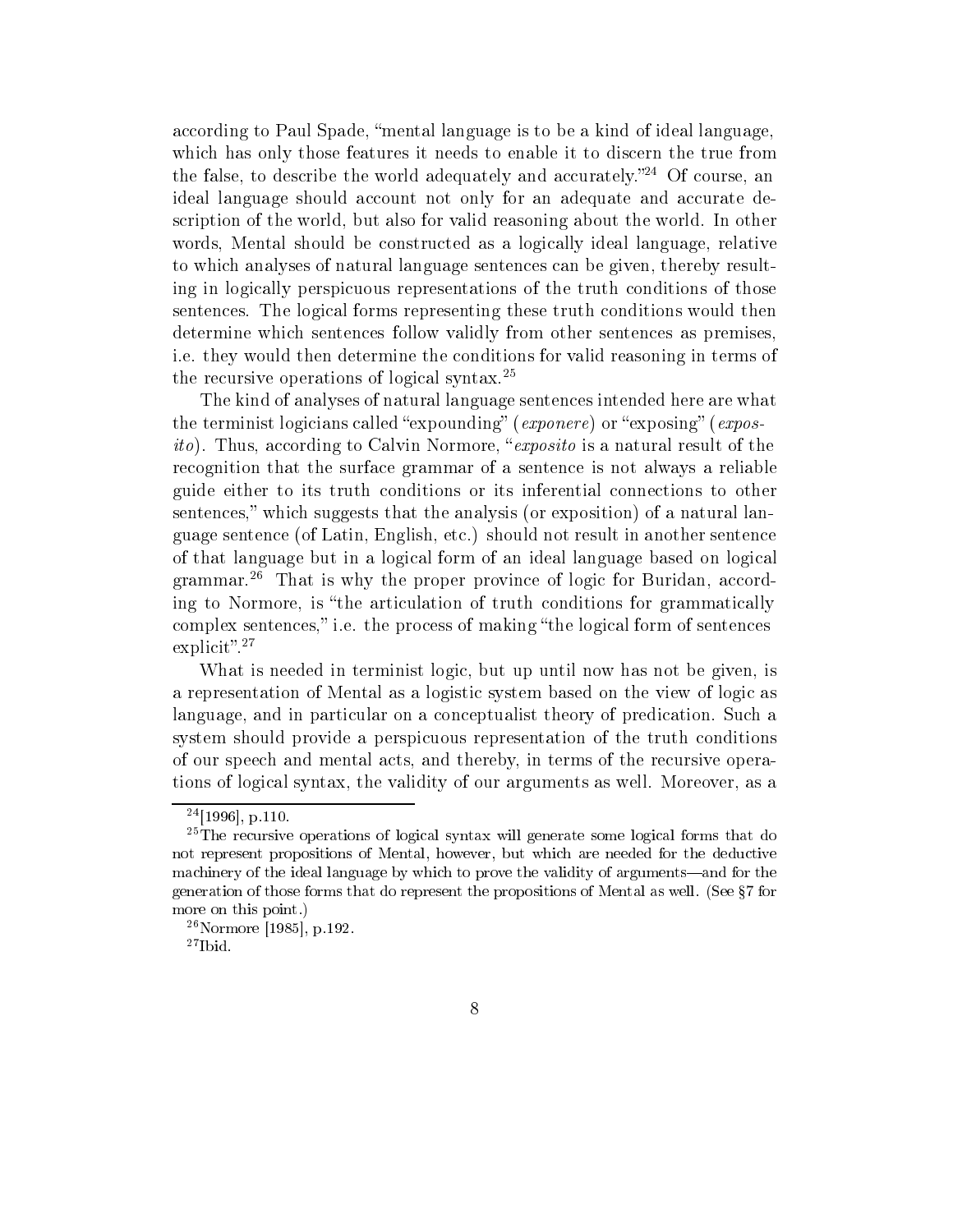conceptualist theory of our speech and mental acts, the system should also provide logical forms that perspicuously represent the cognitive structure of those acts, including in particular the referential and predicable concepts underlying them. It is these concepts that in one way or another correspond to what the terminist logicians called supposition. The system we have described for conceptual realism, we believe, can be used in just this way, even if some features of the system may seem to be in conflict with certain terminist theses.

# 3 Conceptual Intensional realism

There are two kinds of realism in conceptual realism: an intensional realism in which some, though not all, nominalized predicates and propositional forms are posited as having denotata, and a natural realism in which, on the basis of empirical data, natural kinds and natural properties and relations are posited as corresponding to certain of our sortal and predicable concepts. Our concern here will be only with the system of conceptual intensional realism, the core of which is an extension of standard second-order predicate logic in which predicate and propositional forms can be nominalized and allowed to occur as abstract singular terms on a par with individual variables—but with the one modification that the first-order part of the logic is free of existential presuppositions for singular terms.<sup>28</sup> Complex predicates are formed by means of  $\lambda$ -abstraction, so that where  $\varphi$  is a formula and  $y_1, ..., y_n$  are distinct individual variables,  $[\lambda y_1...y_n \varphi]$  is an *n*-place predicate expression. A predicate expression is always accompanied by a pair of parentheses (and commas if it is relational) when it occurs in its functional role as a predicate, as in  $F(x_1, ..., x_n)$  and  $[\lambda y_1... y_n \varphi](x_1, ..., x_n)$ , where F is an n-place predicate letter. (We drop the parentheses and commas when referring to predicate expressions *simpliciter*.) We nominalize a predicate by dropping the parentheses (and commas) and allow the result to occur as an abstract singular term—as in  $G(F)$ ,  $G([\lambda y_1...y_n\varphi])$ ,  $R(x, F)$ , and even  $G(G)$ , and  $R(x, R)$ ,

<sup>28</sup>Strictly speaking, this core system is constructed on the basis of a conceptually prior system of constructive conceptualism, i.e. one in which only "predicative" and no "impredicative" concepts (such as the concept of a limit in mathematics) can be formed. This "predicative" logic is part of the core system, but we will ignore it here because the distinctions in concept-formation it was design to represent were not considered in terminist logic. We assume that tense and modal operators are also part of the system, but we will generally ignore their use here.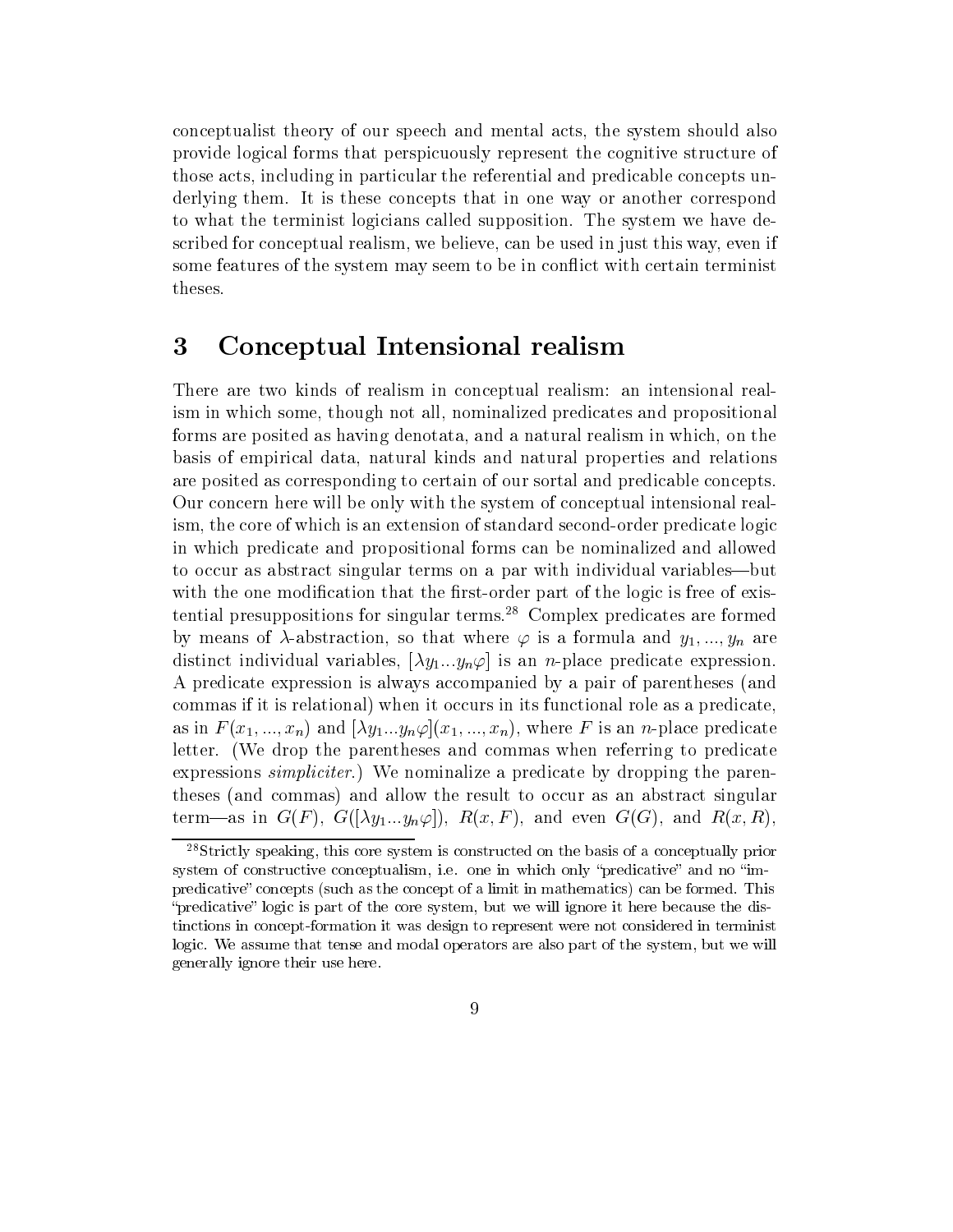where G is a 1-place and R a 2-place predicate. (We use capital letters for predicate variables and constants, lower-case letters for individual variables, and Greek letters for formulas.) Nominalized formulas are represented as 0place predicates, as in  $[\lambda \varphi]$ , read as 'that  $\varphi'$ ', which we will write more simply as  $[\varphi]$ .

The comprehension principle of our core theory, which we call  $\operatorname{HST}^*_{\lambda}$ , can be stated in the following simple form (where F is not free in  $\varphi$ ),

$$
(\text{CP}_{\lambda}^*)\qquad (\exists F)([\lambda x_1...x_n \varphi] = F),
$$

from which the more usual (but weaker) form,

(CP\*) 
$$
(\exists F)(\forall x_1)...(\forall x_n)[F(x_1,...,x_n) \leftrightarrow \varphi],
$$

follows. Russell's paradox, as represented through the Russell predicate  $[\lambda x(\exists G)(x = G \wedge \neg G(x))],$  is not derivable in HST<sub> $\lambda$ </sub>. By  $(\text{CP}_{\lambda}^{*})$ , the Russell predicate stands for a concept, i.e.,

$$
(\exists F)([\lambda x(\exists G)(x = G \land \neg G(x))] = F),
$$

and therefore

$$
(\exists F)(\forall x)[F(x) \leftrightarrow (\exists G)(x = G \land \neg G(x))],
$$

are provable in  $\text{HST}_{\lambda}^{*}$ ; but all that follows by Russell's argument is that when nominalized, the abstract singular term corresponding to the Russell predicate fails to denote an object (as a value of the bound individual variables), i.e.,

$$
\neg(\exists y) ([\lambda x (\exists G)(x = G \land \neg G(x))] = y)
$$

is provable.29 This shows that not every concept can be nominalized in conceptual realism, where, by the nominalization of a concept we mean a projection (or hypostatization) of the concept's intensional content into the domain of objects.

Predicable concepts, in other words, are not the intensional abstract objects (if any) that are denoted by nominalized predicates as abstract singular terms. For example, the predicable concepts that we exercise in saying

 $^{29}$ HST<sup>\*</sup> is in fact consistent relative to weak Zermelo set theory, and it is equipollent to the theory of simple types.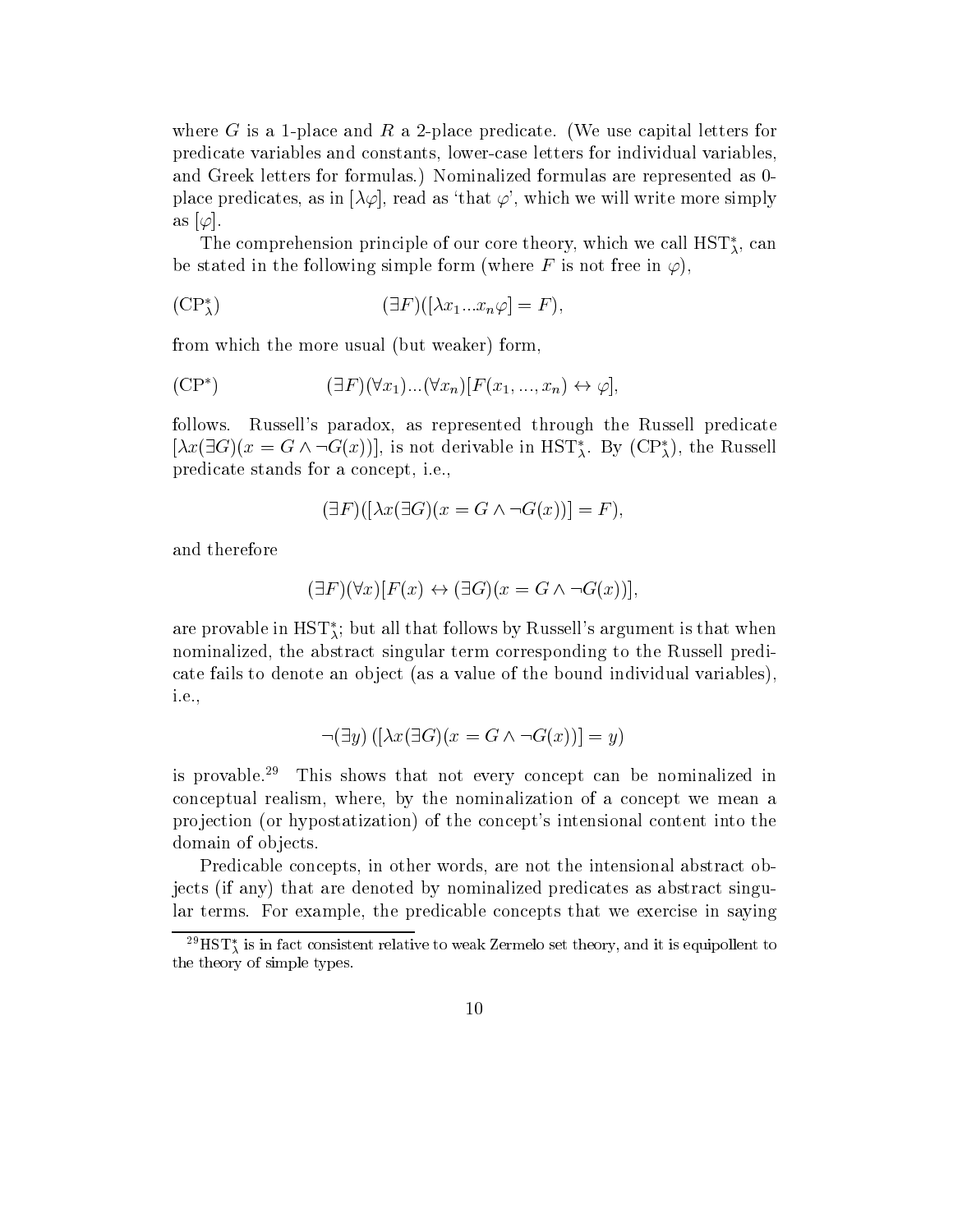of someone that she is wise, kind, and beautiful, or of a black cube that it is cubical and black, are distinguished in this way from the intensional "properties" of being wise, being kind, being beautiful, being cubical and being black—i.e. the "properties" wisdom, kindness, beauty, cubicity, and blackness—which conceptually we grasp through the concepts by means of the process of nominalization.<sup>30</sup> In conceptualism, as we understand it here, predicable concepts are intersubjectively realizable—and in that sense  $object$ tive—cognitive capacities, or cognitive structures based upon such capacities, to characterize and relate ob jects in various ways. Some, but not all, predicable concepts may be initially based on experience, and some might even precede the initial acquisition of language. But, as expressed in natural language, regardless of how they are connected with experience, all predicable concepts are the cognitive capacities that underlie our rule-following abilities for the correct use of predicate expressions. In other words, predicable concepts are those features of thought and communication that determine the truth conditions that predicate expressions have in different possible contexts of use. It is through the exercise of these capacities that our mental acts, and therefore our speech acts as well, are informed with a predicable nature.

As cognitive capacities that can be exercised by different people at the same time, as well as by the same person at different times, concepts in general have an unsaturated nature, which is similar to but not the same as Frege's notion of unsaturatedness, and which is the basis of our understanding of predicable concepts as "universals." The joint exercise of a referential and a predicable concept, as in the expression of a categorical proposition, does not result in a truth value (or an intensional propositional object), but in a judgment, i.e. a mental act (event), and a speech act if expressed overtly. The concepts are not themselves constituents of the judgment or speech act, i.e. they are not components (ob jects) of that act (as an event), but rather are the determinants that inform the act with a referential and a predicable nature. In this regard, concepts are not objects (values of the bound individual variables), though the exercise of a referential and predicable concept results in an object, namely, a speech or mental act.

A nominalized predicate, accordingly, cannot denote the concept the pred-

 $30$ We speak of the intensional content of a predicable concept as a "property" here in conformity with traditional use. These "properties," or intensions, it should be noted, are not the same as the properties of conceptual natural realism, which for us are unsaturated causal structures that are realized as the nexuses of possible states of affairs. See Cocchiarella [1996], §5, for more on this distinction.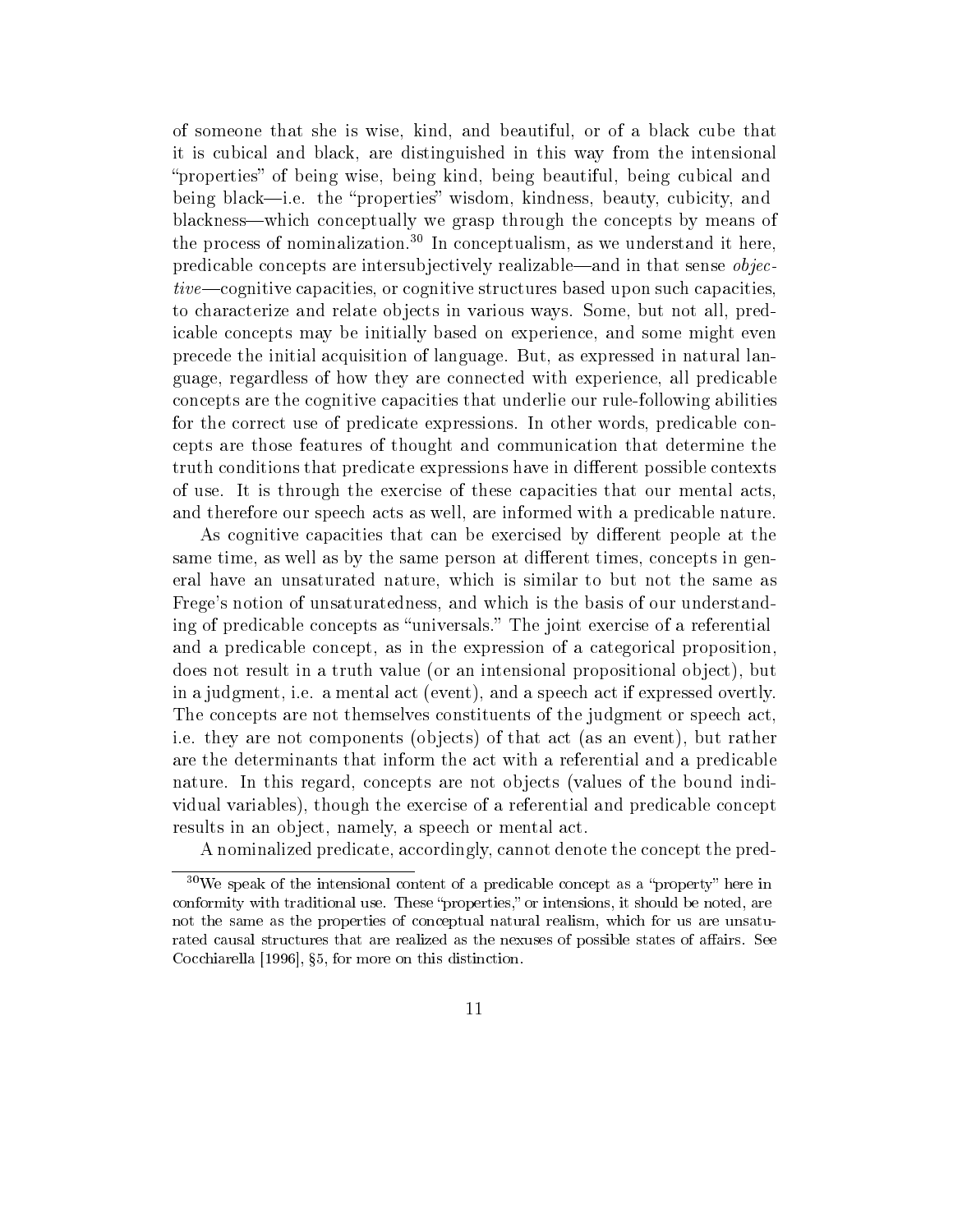icate stands for in its role as a predicate, if it denotes anything at all. That a nominalized predicate does denote, and, in particular, that it denotes the intension or intensional content of the concept the predicate stands for, is an assumption that leads from conceptualism to conceptual intensional realism.31 Here, by the intension or intensional content of a concept we understand the truth conditions determined by the concept in its different possible contexts of use; and that the intensions of some concepts, such as that expressed by the Russell predicate, cannot be *objectified*, i.e. reified as objects that are values of the bound individual variables, means that those truth conditions would lead to a contradiction if such intensions were to "exist" as ob jects (i.e. as values of the bound individual variables). Such a result does not affect the status of those concepts as concepts, nor of their intensional content, i.e. the truth conditions they determine; rather, it only means that those truth conditions cannot be reified as objects. The intensions of most concepts, or at least those used in ordinary thought and communication, can be *objectified*, however, without leading a contradiction.<sup>32</sup>

Traditionally, these reified intensional contents have been called platonic forms, because it was Plato who first argued for their "existence," but in the sense of being part of a timeless realm that is independent of the natural world, and therefore independent of the evolution of consciousness. It is the notion of such a timeless realm, and of platonic forms as part of such a realm, that is rejected by nominalists—though their rejection of abstract entities applies even to moderate realism, which assumes that universals "exist" only in things, and hence only in time. There is an alternative, however, which amounts to a naturalized platonism, which we call conceptual intensional realism. On this account, our cognitive access and subsequent knowledge of all abstract ob jects is possible only by means of our concepts. That is, it is only by starting out from concepts as cognitive capacities that we are able to conceptually grasp and understand the contents of those concepts as abstract ob jects; and the primary mechanism by which we are able to do this

<sup>&</sup>lt;sup>31</sup>Denotation in conceptual realism is not the same as reference, it should be noted. In particular, whereas reference (described in section 6 below) is a pragmatic notion that applies to speech and mental acts, denotation is a semantic notion that is involved in the evaluation of truth conditions. That a singular term  $\alpha$  fails to denote (in a given context) means that  $\neg(\exists y)(a = y)$  is true (in that context), where y is an individual variable not occurring free in a.g. the initial contract of  $\mathbf{f}$  a.g. the initial contract of  $\mathbf{f}$ 

 $32$ The axiom for positing such intensional objects in HST  $_{\lambda}$  is ( $\exists$ /HSC $P_{\lambda}$ ), as described in Cocchiarella [1986].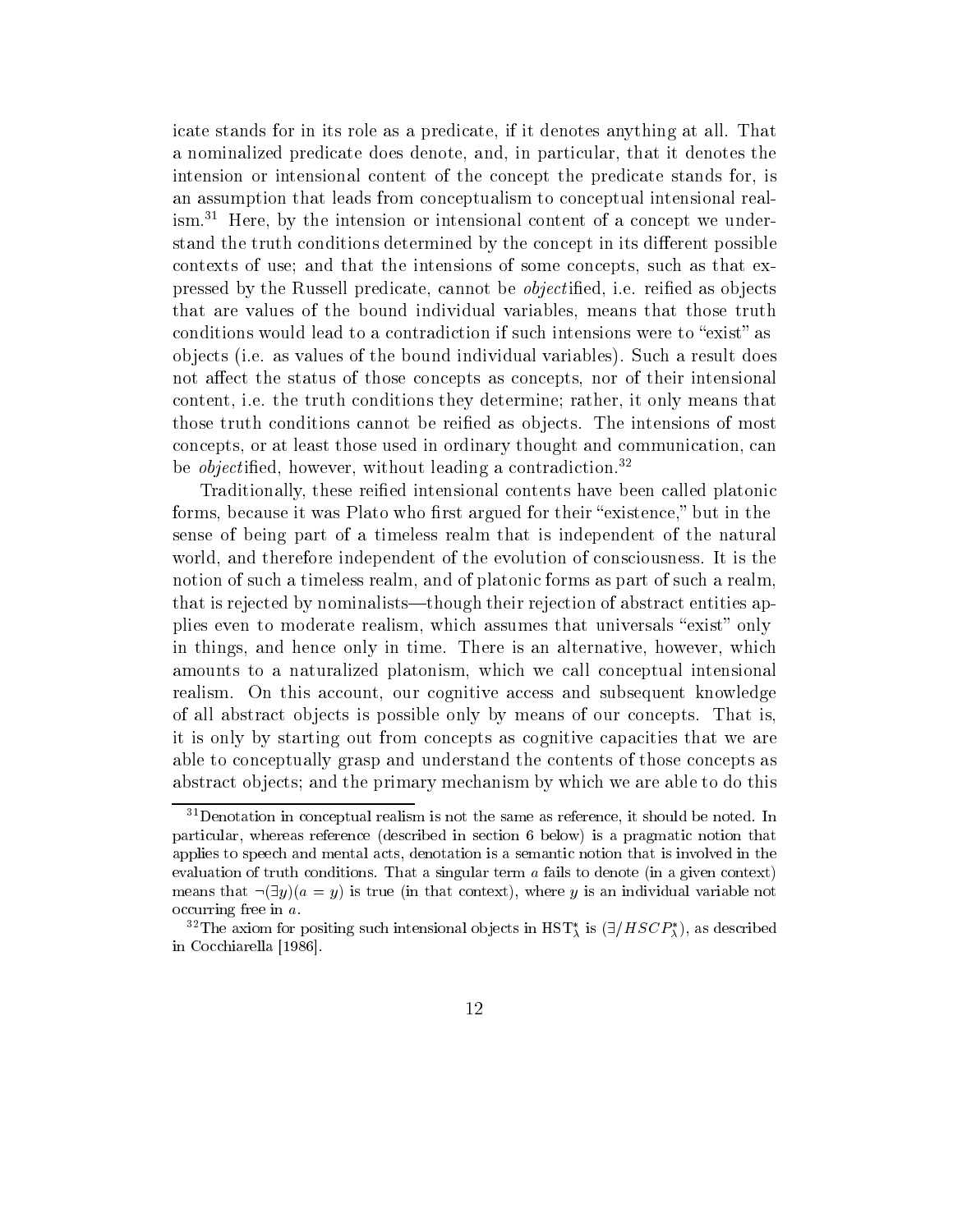is the conceptual analogue of nominalization. Of course, once nominalization becomes institutionalized in natural language and the intensions of our concepts are objectified by this mechanism, we may go on to use abstract singular terms other than nominalized predicates—such as, e.g., numerals and other mathematical expressions in our theoretical account of mathematical entities<sup>33</sup>—though, in the end, all abstract objects are based in one way or another on our ability to form concepts as cognitive capacities.

But abstract objects, as we understand them here, are not only epistemologically dependent on the concepts by which they are "grasped"; rather, they also have their being in the concepts whose intensions they are, or those intensions they are ultimately based upon. All abstract objects, on this account, which include the propositional contents of our myths and scientific theories as well as the intensions of the concepts exercised in our speech and mental acts, are products of the evolution of consciousness, language and culture, including in particular the evolution and development of the forms of nominalization in language and thought. Abstract objects do not "preexist" the evolution of consciousness, in other words, but depend essentially upon it, even though they subsequently come to have a certain amount of autonomy and come to play a role in the further evolution of culture.<sup>34</sup>

# 4 Ockham's Early theory of Ficta as Intensional Objects

The ontology of intensional objects, or naturalized platonism, we have described above would seem to be in conflict with the nominalism commonly associated with Ockham and the terminist logicians. Ockham, for example, clearly rejected the platonist interpretation of nominalized predicates; but that is because he associated it with a platonist or realist theory of predication. On this theory, a person is said to be wise, for example, because he

 $33$ See Cocchiarella [1989], §4, for an explanation of how the natural numbers are initially constructed through a correlation first of numerical quantifier phrases with predicable concepts and then by a nominalization of the latter.

<sup>&</sup>lt;sup>34</sup>The naturalized platonism we have in mind here is similar to Karl Popper's theory of what he calls the third world, or the world of objective contents of thought, which he distinguishes from the first world of physical objects and physical states and a second world of mental states, including dispositions to act. See Popper [1967], p.106, and P2 of Popper and Eccles [1983].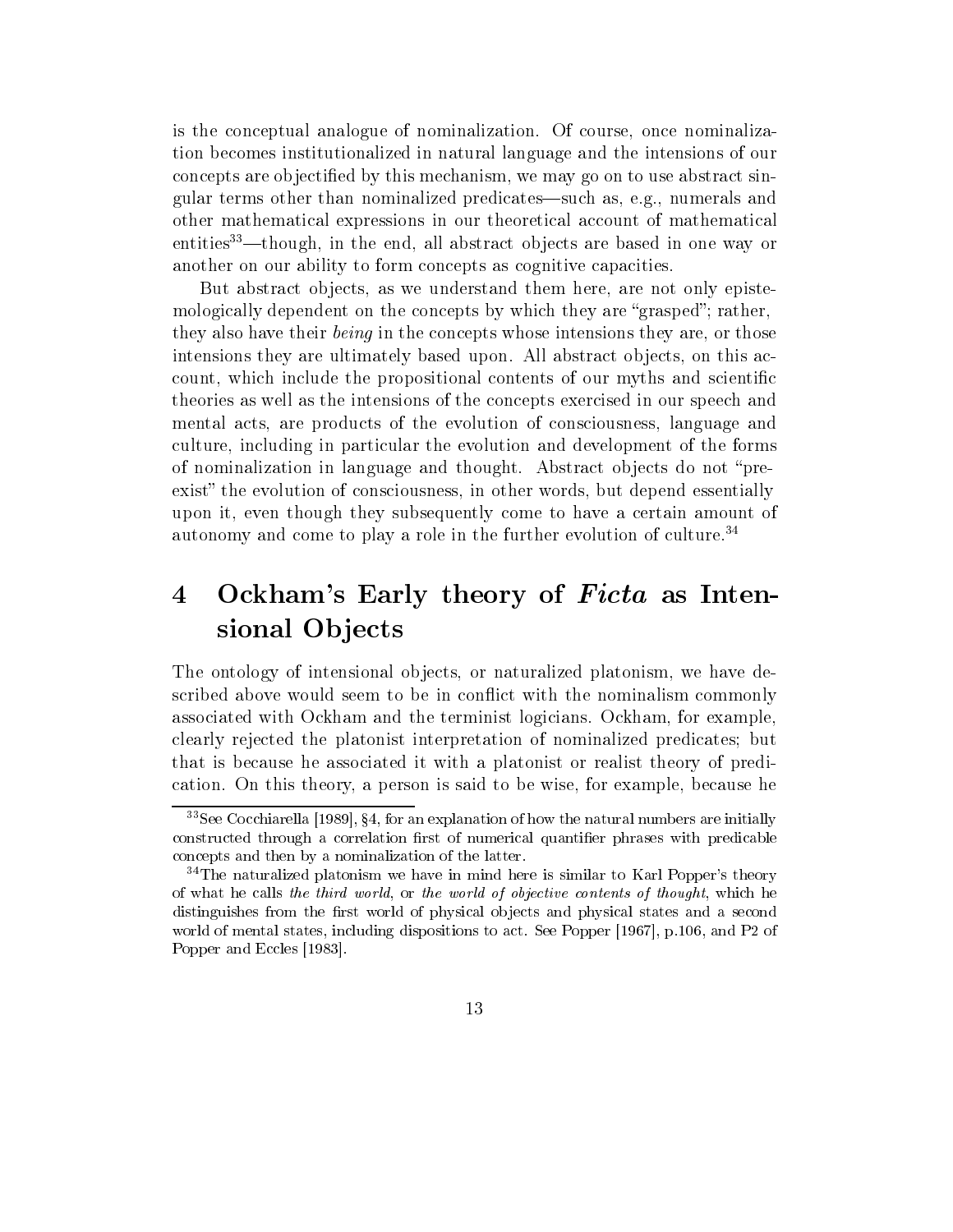exemplifies the quality or property denoted by 'wisdom'. That is, a predication of the form 'x is wise' is explained on the basis of a supposedly more basic sentence of the form 'x exemplifies wisdom', which means that  $signi$ fication in the sense in which 'wise' signifies wise individuals is not a basic semantic notion after all.<sup>35</sup>

This is not how intensional objects are understood in conceptual realism, however, where predication (as described below) is explained in terms of the mutual saturation of a referential and predicable concept in a speech or mental act. Intensional objects, as we have said, are products of language and culture that do not pre-exist the evolution of consciousness, and, as such, can in no sense be the basis of a realist theory of predication. Something like a (modal moderate) realist theory of predication is part of conceptual natural realism, but the natural kinds and properties that are part of that theory are not objects, and therefore they are not the intensional objects denoted by nominalized predicates. Natural kinds, for example, are unsaturated causal structures that are the basis of causal laws; and they become saturated only as the nexuses of states of affairs. A terminist logician, such as Ockham (reconstructed somewhat as described below), would have rejected the (empirical) posits of conceptual natural realism—although another terminist logician, such as Burley, might well have accepted them—but Ockham could have accepted the intensional objects of conceptual intensional realism, just as he once accepted *ficta* as intentional objects.<sup>36</sup>

Ockham, in other words, did accept something like our account of intensional objects in his early view of concepts as  $\beta$ *ficta*.<sup>37</sup> On this view, which is sometimes called the  $fictum$  theory, concepts are the intentional objects of acts of intellection (e.g. judgments). Ficta were not regarded as independently "real" entities, but were said to have only an "intentional being" (esse objectivum), according to which "their being is their being cognized."<sup>38</sup>

<sup>35</sup>See Loux [1974], p.6.

<sup>&</sup>lt;sup>36</sup>For a description how the empirical posits of conceptual natural realism are formulated, see Cocchiarella  $[1996]$ ,  $\S5-6$ . The same logistic formulation of natural realism would apply to Ockham as to Burley, incidentally, except that Burley would have accepted the thesis that some concepts have a natural kind, or a natural property, corresponding to them, whereas Ockham would have denied (negated) that thesis.

<sup>&</sup>lt;sup>37</sup>Spade [1996], p.154, and Normore [1990], p.59, for a description of Ockham's *fictum* theory.

<sup>38</sup>Spade [1996], p.156. Marilyn McCord Adams prefers to speak of Ockham's early view of concepts as the "objective existence theory." She objects to calling such objects  $\text{ficta}$ , apparently because sometimes the intentional objects thought about are real and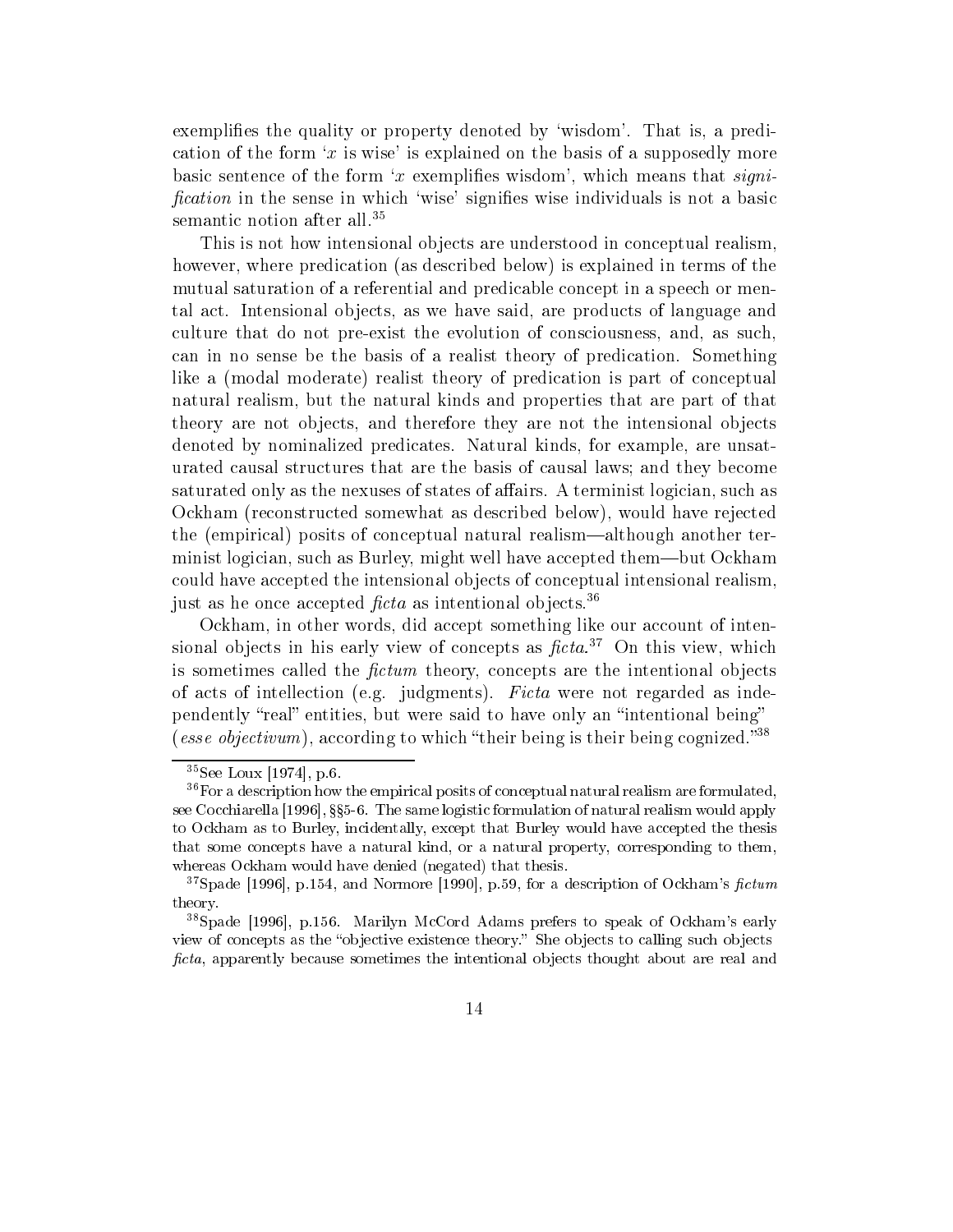$Ficta$  included not only "universals", such as humanity and triangularity, but also logical objects, such as propositions (in the modern sense), and fictitious ob jects, such as chimeras and goatstags, and also impossible ob jects, such as the round square.<sup>39</sup> These are just the sort of objects that are accounted for in conceptual realism as intensional objects, which suggests that the latter might not really be so alien to Ockham's ontology after all, even if he later changed his mind about  $\text{ficta}.^{40}$ 

Ockham described his earlier view of concepts as intentional ob jects in his Reportatio, where he made a distinction between two kinds of mental language. One was Mental as we have described it so far, and "the other was a language whose terms were the mental representations of the spoken expressions of natural language itself," i.e. a mental language that is "posterior to spoken language," and therefore based on spoken language. $41$  This view of  $ficta$  is not unlike our view of intensional objects in conceptual realism, where conceptual nominalization and the *object* ification, or reification, of these objects is "posterior" to linguistic nominalization both in the historical development of language and in the conceptual development of individuals in their acquisition and use of language.

Of course, Ockham gave up his early theory of concepts as  $\text{ficta}$  in favor of his later theory of concepts as mental acts *(intellectiones)*. But that does not mean that the role  $\text{ficta}$  played in explaining how we can think about "unreal" ob jects can now be explained by concepts as mental acts; and, in fact, we maintain they cannot, and that something like  $\hat{\mu}cta$ —namely, the intensional objects of conceptual realism—are needed to fulfill this role. Ontologically, ficta and the intensional objects of conceptual realism are similar in the way they depend upon concepts; for just as *ficta*, as intentional objects, had their being in being cognized in the mental acts that Ockham later identified with concepts, so too intensional ob jects similarly have their being in the concepts

not fictitious things ([1977], pp.151f). Our concern here, however, is not with intentional objects as such, whether real or fictitious, but with Ockham's early theory of ficta as a way of seeing why the intensional objects of conceptual realism can be accomodated in a reconstructed version of terminist logic.

<sup>39</sup>See Adams [1977], p.147. T.K. Scott, [1966a], p.16, notes that Gregory of Rimini argued for propositions (in the modern sense), or what he called enunciables (enuntia $bile$ , which were denoted by infinitive or gerundive expressions that amounted in effect to nominalized sentences. These enunciables, like the abstract ob jects of conceptual realism, were real, but not existent, objects.

 $^{40}$ For an analysis of the round square as a *fictum*, see Cocchiarella [1996], §7. 41Normore [1990], p.59.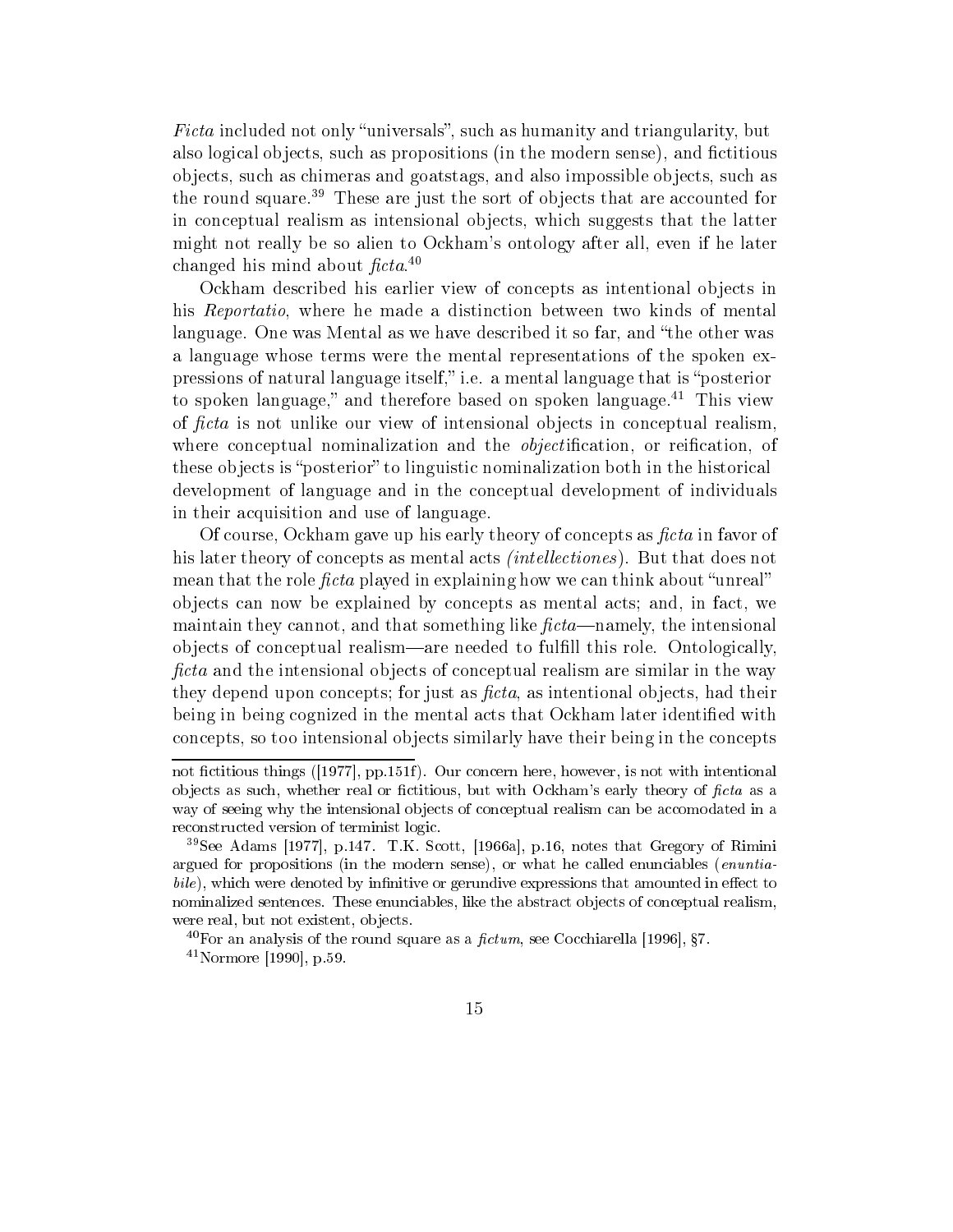whose intensions they are. Ockham was right in his rejection of concepts as ficta, but wrong in then rejecting ficta altogether. They have a role to play in mathematics and the semantics of fiction, and stories and theories in general; and, perhaps even more importantly, as we will see, in the semantics of those concepts that intensional verbs (such as `seek', `promise', `owe', etc.) stand for, as well as in our conceptualist theory of predication for concepts based on relations in general, including the copula. Our proposal here is to take the intensional objects of conceptual realism as a "logical reconstruction" of Ockham's early theory of  $\beta$ *ficta* as intentional objects.

# 5 Ockham's Later Theory of Concepts as Mental Acts

Ockham's later theory of concepts, which is sometimes called the *intellectio* or mental-act theory, does not identify concepts with intentional objects, but with mental acts themselves, i.e. with actual mental occurrences.<sup>42</sup> The common-name concept man, for example, "is the very act of thinking of men $^{343}$ ; that is, as a mental occurrence, that very act signifies all men. This theory is similar to contemporary nominalism where, e.g., an actual spoken linguistic token of the word 'man' is said be *true of* all men, but as a matter of convention only, and not because there is a "natural likeness" between the word and men.

One problem with the mental-act theory is how the same concept, e.g., man, can be common to all humans as a term of Mental. That is, if a person's concept man is just a mental act (event) of that person, and one person's mental act is never the same as another's (or of the same person atanother time), then how can the same concept man be common to different people (or to the same person at different times)? The answer that was given, apparently, is that although one person's concept man is "numerically different" from another person's concept  $man$ —i.e. their mental acts of thinking of men are different mental events—nevertheless, the two concepts are "exact duplicates of one another.<sup> $34$ </sup> But in what sense can the mental acts of two or more people, or of the same person at different times, be exact duplicates

<sup>42</sup>Spade, [1996], p.155, and Adams [1977], p.145.

<sup>43</sup>Spade [1996], p.155.

 $44$ Ibid., p.93.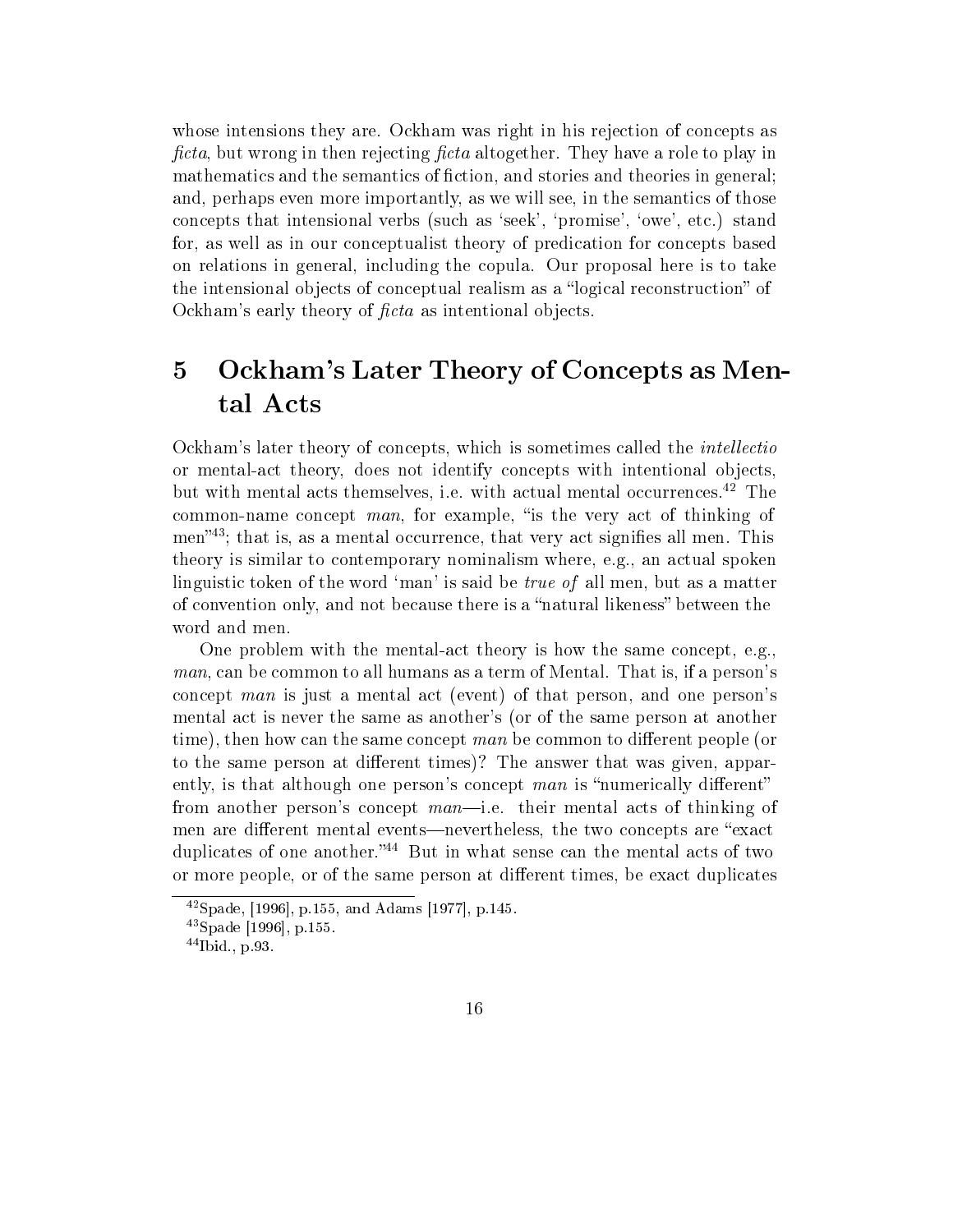of one another? Is it because there is an assumed "natural likeness" between concepts and the things they signify, i.e. that one person's concept man will then have a "natural likeness" with another person's concept man (or with the same person's concept man at a different time)? If so, then, for reasons already given against the supposed "natural likeness" between concepts and the things they signify, this is an answer not acceptable today, or at least not for conceptual realism as we understand it here.

Ockham does suggest an alternative—namely, that concepts as mental acts are qualities of the mind, and in particular qualities that "exist" only when a mind is exercising the mental act in question, as in moderate realism (but restricted to qualities that inhere only in minds<sup>45</sup>). Different mental acts of thinking of men are then just different instances of a mind's having the same quality.46 This version of the mental act theory is sometimes called the quality theory of concepts, according to which "the concept is a real quality inhering in the mind just like any other real property.<sup>47</sup> This theory might explain how the same concept can be exercised in two actual mental acts—namely, by being the same mental quality inhering in the mind or minds whose acts they are—but it doesn't account for concepts that are in fact never exercised and that we nevertheless "tacitly know" or have in our conceptual repertoire—e.g., concepts of very large numbers. Also, it is not clear how a concept as a quality inhering in a mind only when it is exercised can explain how the mind can exercise that concept, nor how it might inform the act with a referential or predicable nature.

Our proposal is to "reconstruct," or replace, Ockham's theory of concepts as mental qualities with the theory of concepts as cognitive capacities that we have described above for conceptual realism. Concepts in this sense do not have an "existence" independently of the more general capacity that humans have for language and thought, and yet, as capacities that are intersubjectively realizable, they are objective in at least as strong a sense as Ockham's notion of a "natural likeness" between concepts and what they signify—but without the problems the latter notion raises. Also, as the rule-following capacities underlying our use of predicate and referential expressions in natural languages, concepts have by their very nature the function of informing

<sup>45</sup>Why a moderate realism restricted to mental qualities should be acceptable, but not a moderate realism that applied to the "external" world as well, is an issue we leave to others to explain—if it can be explained at all.

<sup>46</sup>Spade [1996], p.155, and Adams [1977], p.145.

<sup>47</sup>Spade [1996], p.155.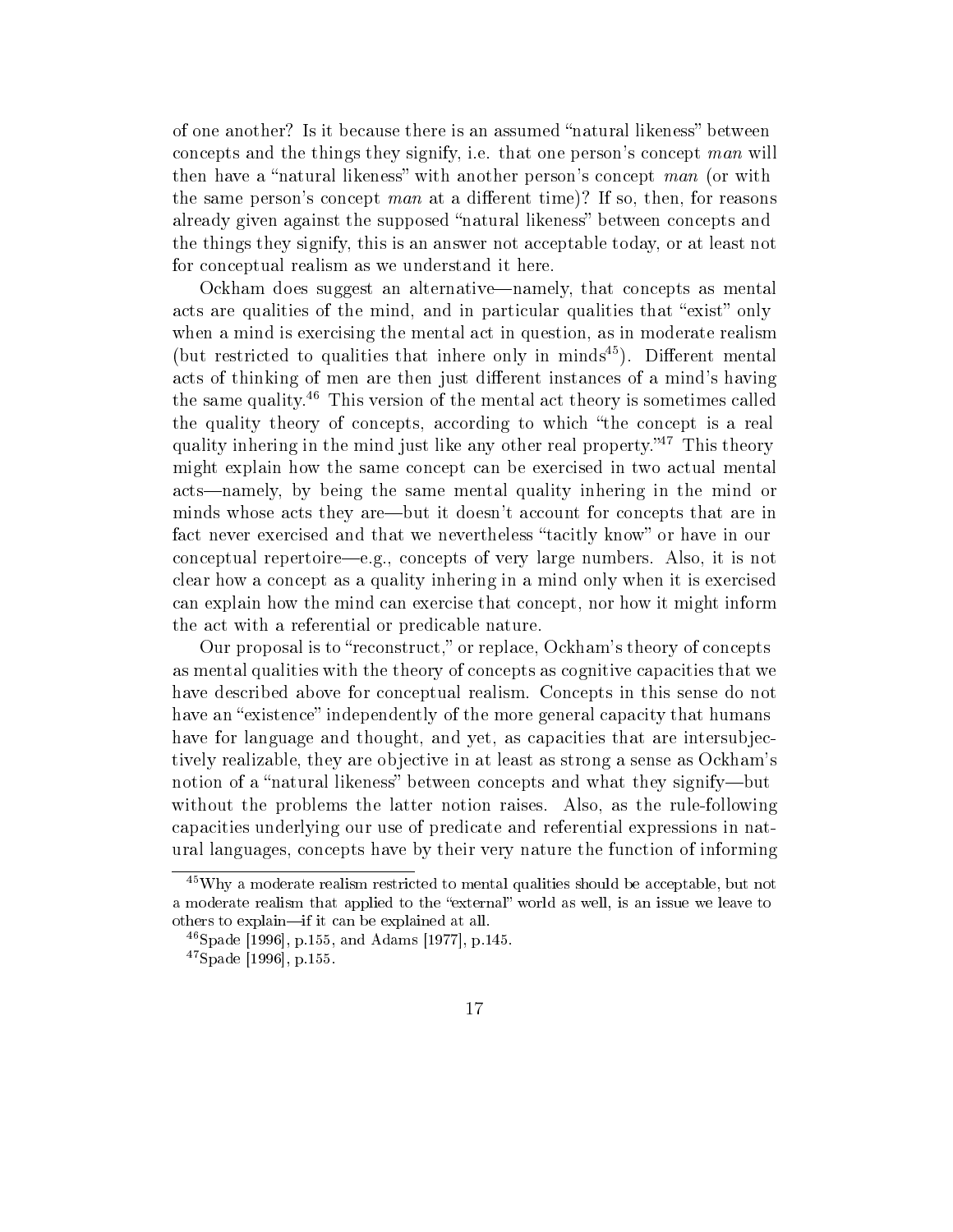a speech or mental act with a predicable or referential nature; and, of course, they are the very same capacities that are exercised in the production of those speech and mental acts. Finally, the unsaturated nature of a concept explains its non-occurrent, or quasi-dispositional status—that is, its status as a capacity that could, but need not, be exercised in an appropriate context. or, that might in fact never be exercised at all.

# 6 Reference in Conceptual Realism

Reference in conceptual realism is a pragmatic notion that applies only when referential concepts are exercised in speech or mental acts. Reference in terminist logic is also a pragmatic notion, but applies to the way categorematic terms are said to supposit for the things they signify when used in a speech or mental act. Both systems distinguish reference to concepts from reference to things, but only conceptual realism is explicit in distinguishing reference to concepts in terms of predicate quantifiers. Reference to concepts in terminist logic, which is called *simple supposition*, does not explicitly involve predicate quantifiers, but this might be a matter only of surface grammar.<sup>48</sup> In any case, our concern here will be with reference to things, which in terminist logic is called personal supposition.

Personal supposition in terminist logic is not the same as reference to things in conceptual realism, because (as we explain in  $\S 9$  below) categorematic terms can have personal supposition either as subjects or predicates of categorical propositions, whereas referential concepts in conceptual realism can never function as predicable concepts, nor can predicable concepts function as referential concepts. Nevertheless, except for the so-called merely confused personal supposition of predicates containing an intensional verb or modal operator, the personal supposition of terms in categorical propositions does coincide with a combined notion of activated and deactivated reference in conceptual realism, where deactivated reference is involved in the truth conditions determined by a predicable concept. Both systems, moreover, give a uniform account of general and singular reference to things.

Like predicable concepts, referential concepts in conceptual realism are unsaturated cognitive structures; but the structures are not the same. Rather,

 $48$ There is also another type of supposition, material supposition, in which a term stands for itself or other spoken or written signs. We will not deal with this type of supposition here.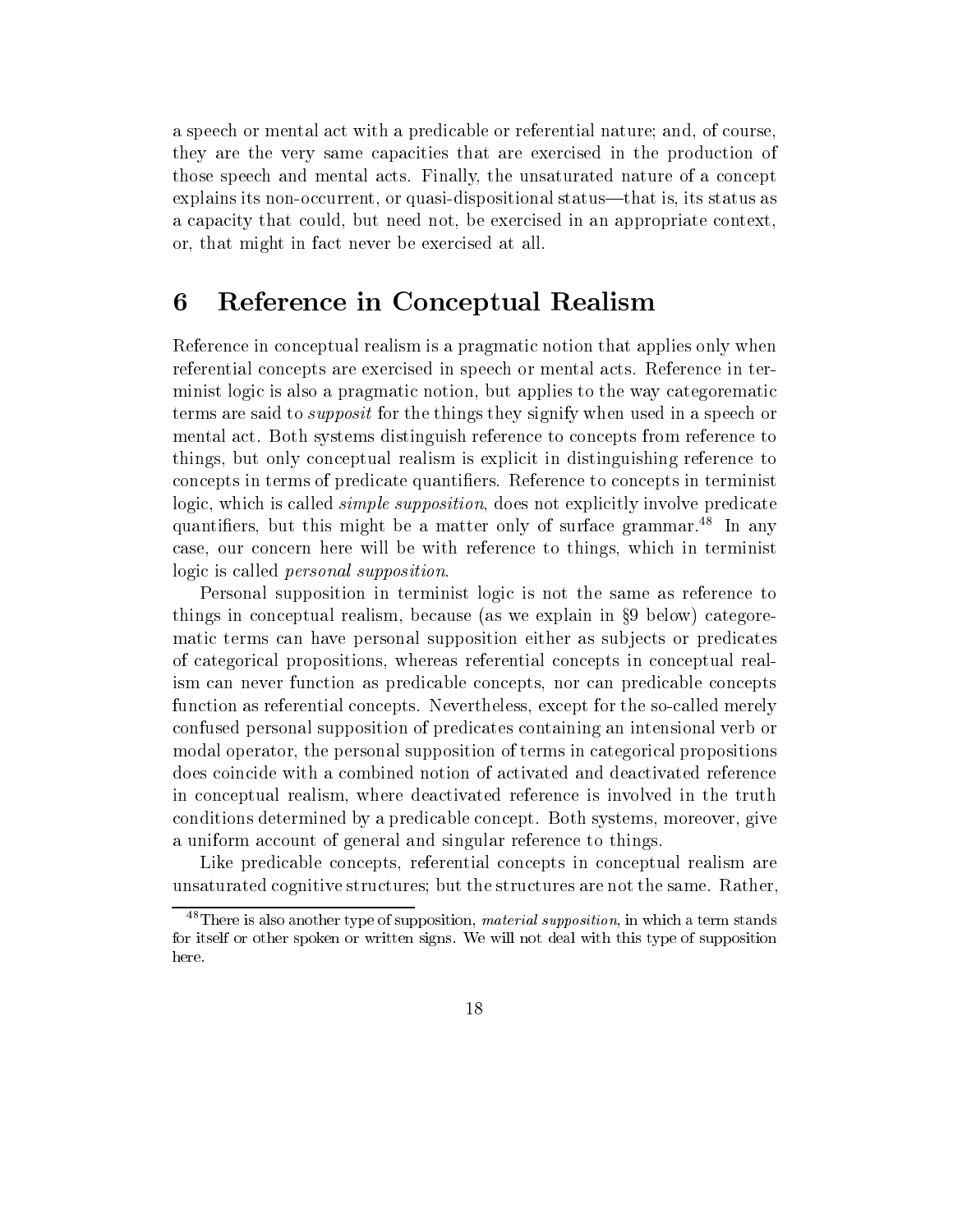like the way that quantifier phrases have a structure that is complementary to predicate expressions, or the way that noun phrases are complementary to verb phrases, referential concepts and predicable concepts are cognitive structures that are complementary to one another. This complementarity is such that when they are exercised together in a speech or mental act each saturates the other; and just as the predicable concept is what informs that act with a predicable nature, so too the referential concept is what informs the act with a referential nature. Thus, for example, an affirmative assertion that is analyzable in terms of a noun phrase and a verb phrase (regardless of the complexity of either) is semantically analyzable in terms of an overt application of a referential concept with a predicable concept; and the assertion itself, as a speech act, is the result of the mutual saturation of their complementary structures in that act. It is just this sort of mutual saturation of complementary cognitive structures that constitutes the nexus of predication in conceptualism. It is also what accounts for the unity of a speech or mental act, i.e. of an assertion or judgment, a problem that Ockham, who anticipated F.H. Bradley's infinite regress argument, was unable to resolve.<sup>49</sup> Ockham, for example, assumed that a judgment that every man is an animal was literally made up of a universal quantifier, the concept  $man$ , the mental copula is, and the concept  $animal<sup>50</sup>$  But then what unifies these mental terms into a single unified mental act? A fifth mental term that "tied" these items together would need a sixth to "tie" it with the others, which in turn would need a seventh, and so on *ad infinitum*. That is not how a judgment or assertion is understood in conceptual realism, where concepts, as unsaturated cognitive structures, are not objects, and therefore cannot be actual constituents of a mental act (event).<sup>51</sup>

Referential concepts, as we have indicated, are what the quantifier phrases of our logistic system stand for when the latter are affixed to the symbolic counterparts of names, where both proper and common names are under-

 $49$ See Spade [1996], chapter 4, §3.

 $50$ Ibid., p.123. Spade points out that not all terminists agreed with Ockham, and Buridan as well, on this view of judgments or mental propositions as complexes of syncategorematic and categorematic mental terms. Gregory of Rimini and Peter of Ailly, in particular, criticized the view, and argued instead that judgments, or mental propositions, unlike the assertions of spoken language, were "structureless mental acts" that occur, as it were, all at once. This view is similar to the notion of a judgment or assertion in conceptual realism, and might well be "reconstructed" in terms of the latter.

<sup>&</sup>lt;sup>51</sup>On our account of predication as the mutual saturation of a referential and predicable concept, there cannot be even a first step toward Bradley's infinite regress.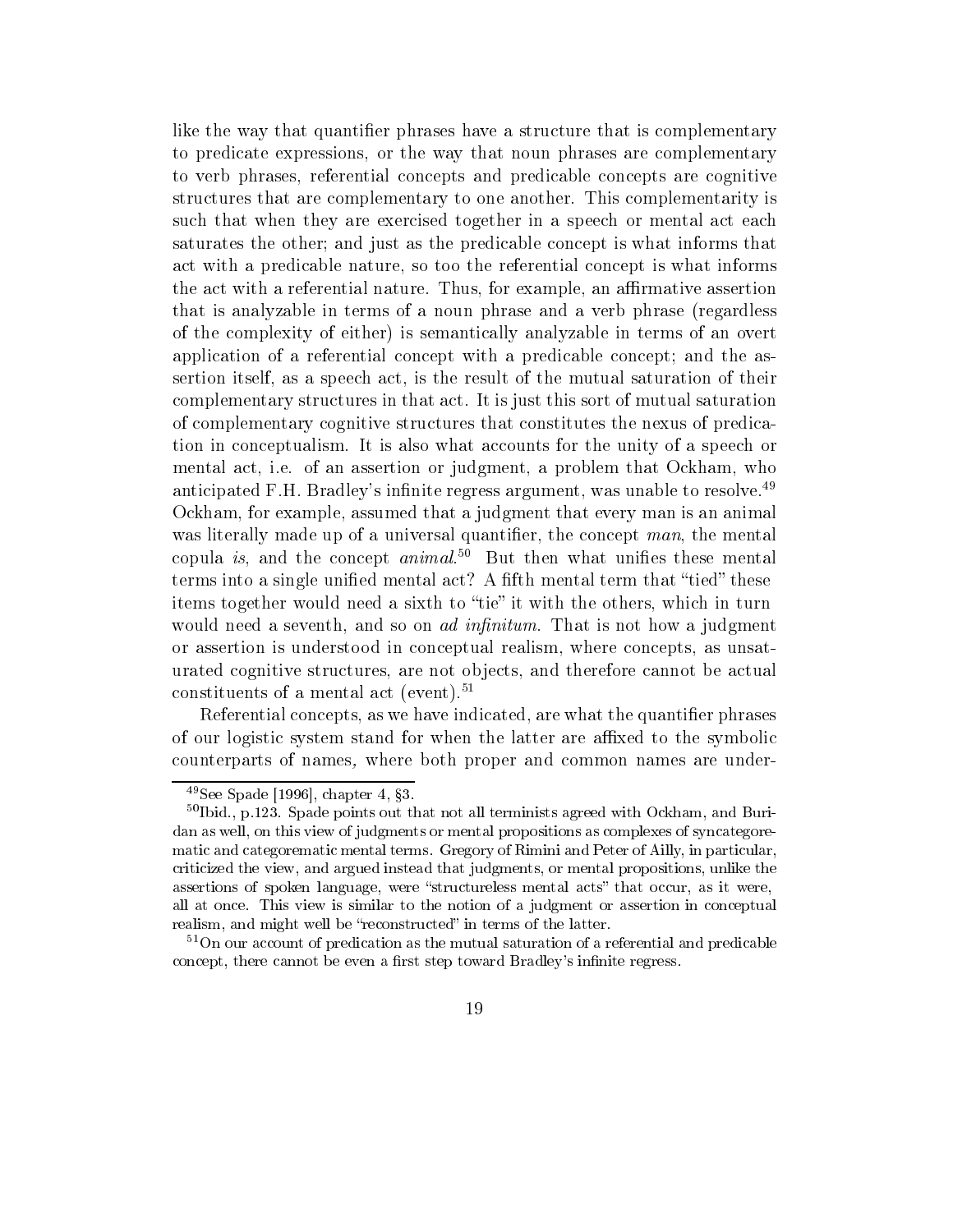stood to have such counterparts, just as they do in Mental, the language of thought of terminist logic. For convenience, we refer to the symbols as proper or common names as well. A proper name is distinguished in the system from common names by a meaning postulate to the effect that at most one thing can be referred to by that name, and that the name refers to the same thing in every possible world in which it refers to anything at all.<sup>52</sup> A proper name may be used with or without existential presupposition, a topic we will return to later. Common names are the counterparts of common nouns, which include *sortal* common nouns (such as 'man', 'tree', 'chair', etc.) whose use in thought and communication is associated with certain specific identity criteria, as well as such non-sortal common nouns as `thing', `ob ject', etc. whose use is not associated with any specific identity criteria. Both kinds of common nouns stand for common-name concepts. Names, whether proper or common are different from predicate expressions, as Geach has pointed out, because they can be used in "simple acts of naming" outside the context of a sentence.53 Naming is not the same as referring, it should be emphasized, because the latter is an act that does not occur outside the (implicit if not explicit) context of a sentence used in a speech act, i.e. independently of an associated act of predicating.

When used to refer in an assertion, a name occurs, as we have said, as part of a quantifier phrase. For example, when the common name 'raven' of English is used in an assertion to refer to every raven, or to some raven, then in the logical form representing the assertion in question the symbolic counterpart of 'raven'—which, for convenience, we will take to be ' $Raven$ —will be affixed to a universal, or an existential, quantifier (indexed by a individual variable), respectively. Thus, an assertion that every raven is black will be symbolically represented by  $(\forall xRaven) Black(x)$ , or, using a  $\lambda$ -abstract, by  $(\forall x Raven) [\lambda x Black(x)](x)$ , where, again for convenience, we use 'Black' as the symbolic counterpart of the English predicate adjective `black'. The sym-

$$
PN(S) =_{df} \Box(\forall x S)(\Box(\forall y S)(y = x) \land \Box[E!(x) \rightarrow (\exists y S)(x = y)]),
$$

53[1980], p.52.

 $52$ Using the notation described below, a symbolic name, S, can be stipulated to be a proper name—a stipulation we abbreviate as  $PN(S)$ —as follows:

where  $E!$  stands for the concept of *concrete existence*. Proper names of concrete objects can be assumed to be vacuous in any world in which those objects do not exist. The second conjunct is vacuously true in the case of abstract ob jects, because, on conceptual grounds, no abstract ob ject exists concretely.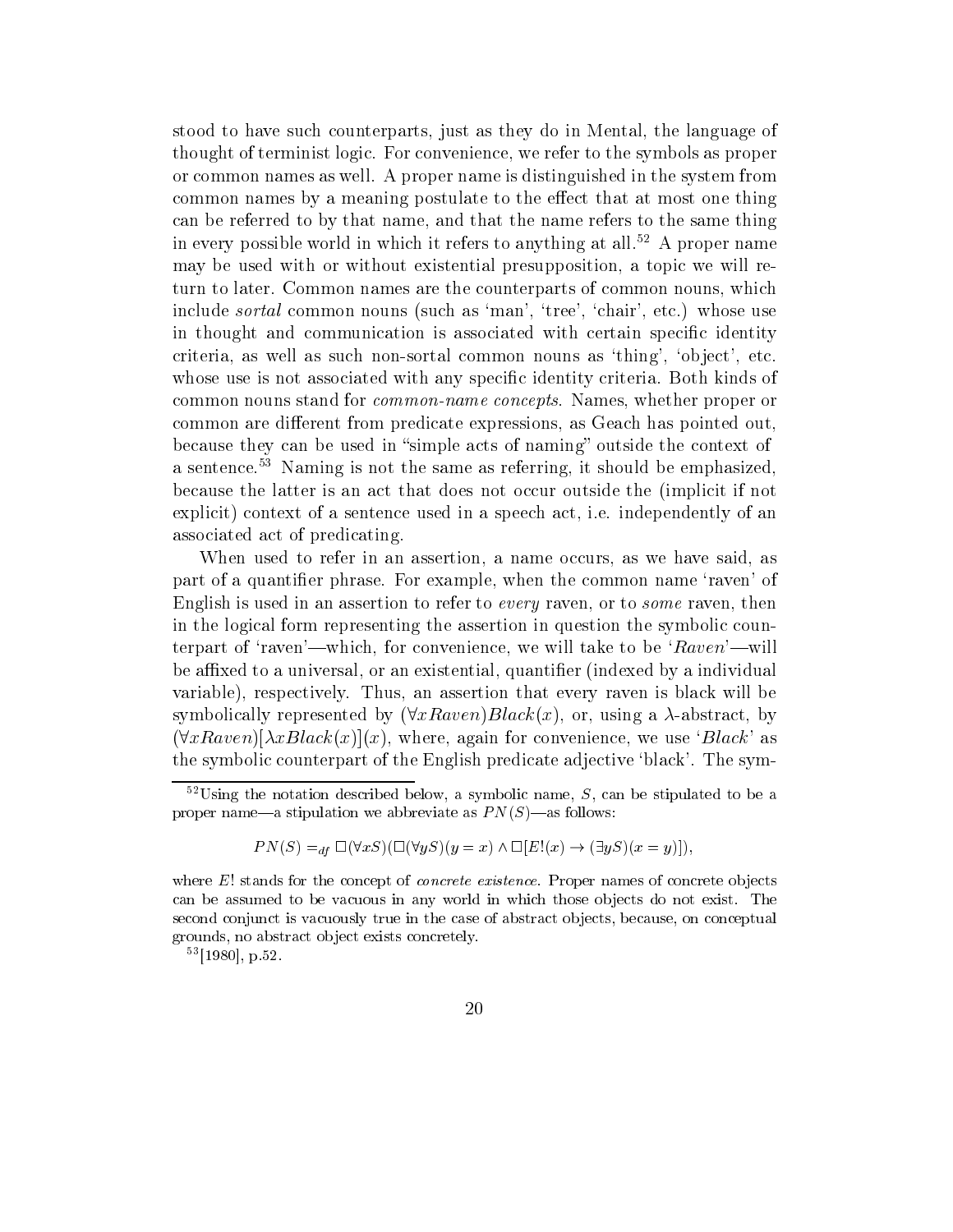bolic counterpart of `Some raven is not black', with the negation understood to be internal to the predicate, is represented as  $(\exists x Raven)(\lambda x \neg Black(x))$ . In each case, the quantifier phrase stands for the referential concept that is being exercised in the speech act in question, and the predicate expression stands for the predicable concept of being-black, or being-not-black. The notation is logically perspicuous in the way it represents the cognitive structure of each assertion as the mutual saturation of the referential and predicable concepts in question, analogous to the way that the corresponding quantifier and predicate expressions mutually saturate each other syntactically.

Denials, or negative assertions, are equivalent to affirmative assertions in which the negation isinternal to the predicate; but they do not have the same cognitive structure. Thus, for example, an assertion of `No raven is white' is really a denial that some raven is white, which, using an external negation, we symbolize as  $\neg(\exists xRaven) White(x).$ <sup>54</sup> The equivalent affirmative assertion, namely that every raven is such that it is not white is symbolized as  $(\forall xRaven)(\lambda x \neg White(x)(x)$ . Despite their logical equivalence, and therefore their having the same truth conditions, the assertions have different cognitive structures, which it is important to distinguish in a perspicuous representation of our speech and mental acts. In the denial or negative assertion, for example, the referential concept that the quantifier phrase  $(\exists xRaven)$ ' stands for has been "deactivated", by which we mean in part that no reference to a raven is involved in such an assertion, whereas the quantifier phrase in the equivalent affirmative assertion stands for a referential concept that has been "activated", i.e. exercised in the speech act in question.55

The objectual quantifier phrases  $(\forall x)$  and  $(\exists x)$  (and their rewrite variants), which are already present in our system, are assumed to be abbreviated versions of  $(\forall xObject)$  and  $(\exists xObject)$ , where 'object' is assumed to be synonymous with `thing', and hence where these phrases may also be read as

 $Not([(\exists x\text{Raven})\text{White}(x)]),$ 

 $54^{\circ}$ No raven is white' is obtained through a transformation of 'There is no raven that is white', which in turn is a transformation of 'It is not the case that there is a raven that is white', or, equvalently, of '[That there is a raven that is white] is not the case'.

<sup>&</sup>lt;sup>55</sup>The deactivation is more explicit in '[That some raven is white] $_{NP}$  [is not the case] $_{VP}$ ', where the sentence 'some raven is white' is nominalized. We could symbolize this as

where 'Not' is a one-place predicate read as 'is not the case'. We use the standard notation instead for convenience.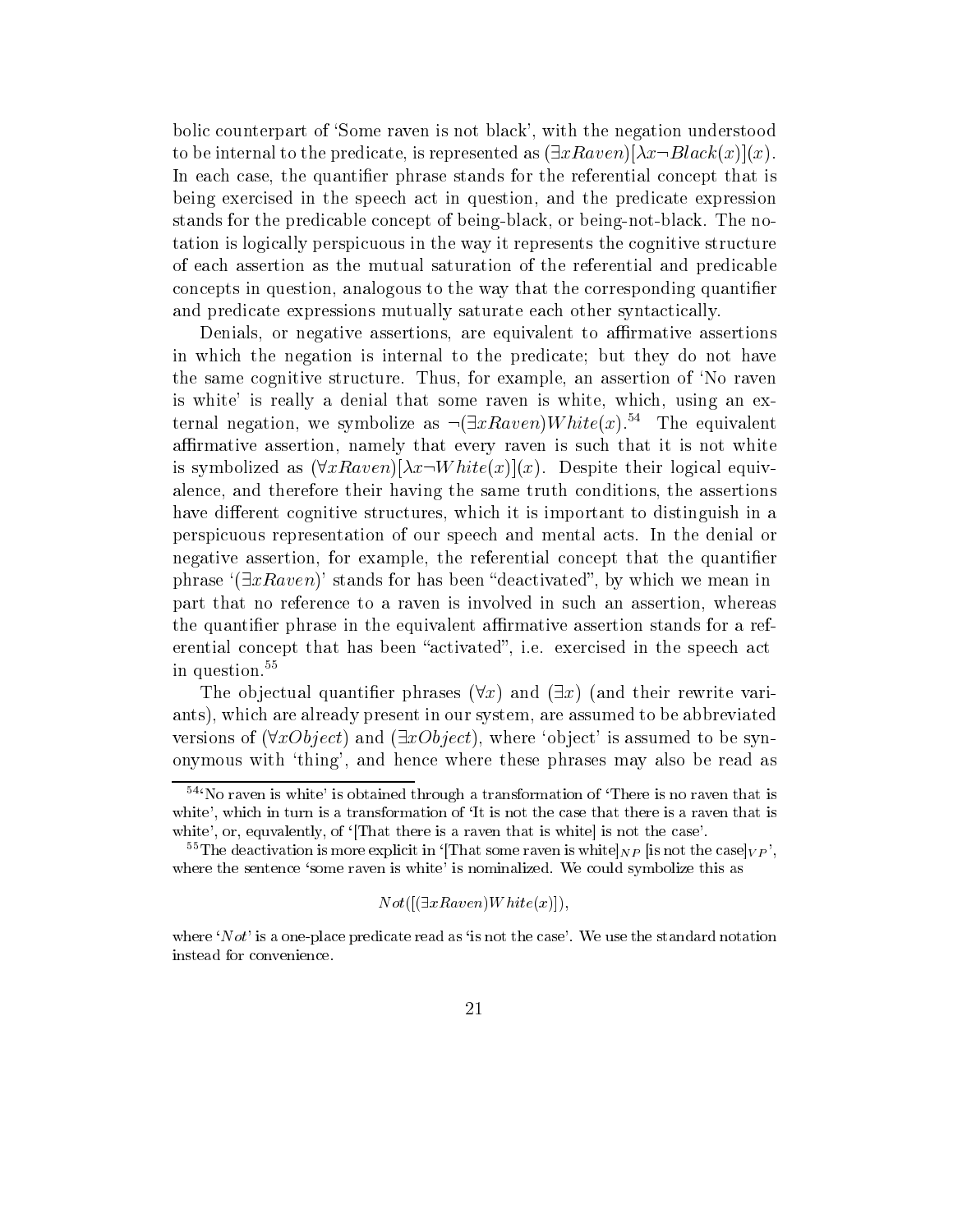`everything' and `something', respectively. The fact that assertions of the form 'Every S is F' and 'Some S is F' have the same truth conditions as assertions of the form 'Everything is such that if it is an  $S$ , then it is  $F'$  and 'Something is an S and it is also  $F'$  is captured in the following meaning postulates:

$$
(MP1) \qquad (\forall x S) F(x) \leftrightarrow (\forall x) [\lambda x ((\exists y S)(x = y) \rightarrow F(x))](x),
$$

$$
(MP2) \qquad (\exists x S) F(x) \leftrightarrow (\exists x) [\lambda x ((\exists y S)(x = y) \land F(x))](x).
$$

Despite their logical equivalence, however, the assertions in question do not have the same cognitive structure, a fact that is perspicuously represented in our notation.<sup>56</sup>

Complex common names are generated in English from more basic common names by attaching a (defining) relative clause to the latter. We adopt an analogous procedure in our logic by introducing an operator  $\frac{1}{2}$ , which generates a (complex) name by taking a name and a formula as arguments. Thus, where S is a name and  $\varphi$  is a formula, then ' $S/\varphi'$  is a (complex) name, read as 'S (who, which) that is (are)  $\varphi'$ . For example, a symbolic representation of an assertion of `Every citizen (who is) over <sup>21</sup> is eligible to vote', which has the complex common name 'citizen (who is) over 21' as its grammatical sub ject, can now be given perspicuously as

$$
(\forall x Citizen/Over-21(x)) Eligible-to-Vote(x).
$$

The reference in this assertion is to every citizen who is over 21, and not just to citizens, as it would have been had one asserted the different, but equivalent sentence, 'Every citizen is such that if he is over 21, then he is eligible to vote', which is symbolized as

$$
(\forall x Citizen)[\lambda x (Over-21(x) \to Eligible-to-Vote(x))](x).
$$

To account for the logical equivalence of these sentences, and others like them, we assume the following as meaning postulates (where S is a variable for names, F is a one-place predicate variable, and  $\varphi$  a formula):

$$
(\text{MP3}) \qquad (\forall x S/\varphi) F(x) \leftrightarrow (\forall x S)[\varphi \to F(x)],
$$

$$
(MP4) \qquad (\exists x S/\varphi) F(x) \leftrightarrow (\exists x S)[\varphi \wedge F(x)].
$$

<sup>56</sup>Strictly speaking, the  $\lambda$ -abstracts in (MP1) and (MP2) cannot represent the exercise of a predicable concept, because the quantifier phrase  $(\exists y S)$  in each has not been "deactivated". Deactivation in these cases involves the copula,  $Is$ , discussed in §8 below.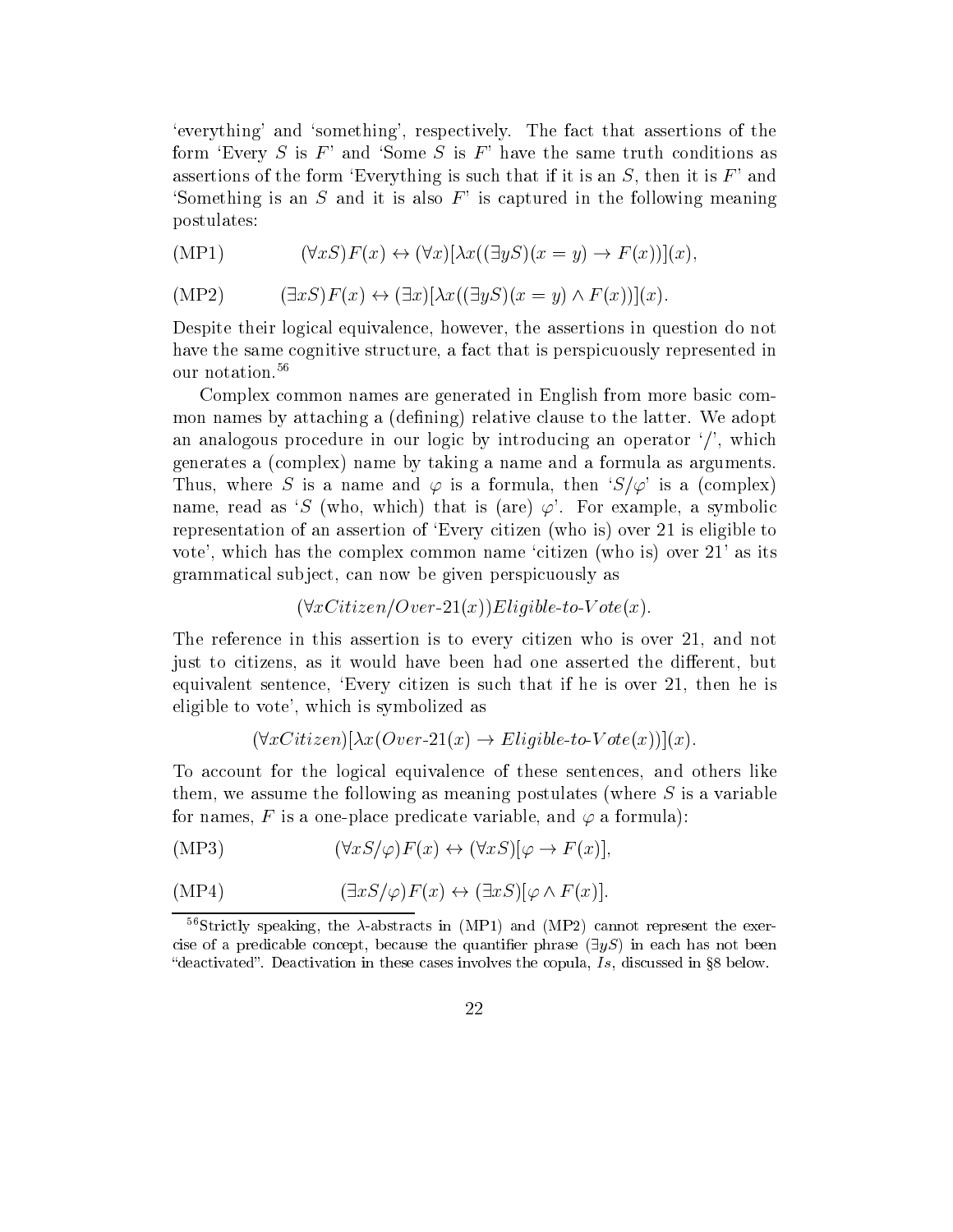#### **Active Versus Deactivated Reference**  $\overline{7}$

We noted above that in denials, or negative assertions, the referential concept that the quantifier phrase stands for has been deactivated, and that in fact no reference is really being made in such assertions. The notion of a deactivated referential concept, or deactivated reference, is fundamental to the theory of reference in conceptual realism.<sup>57</sup> A basic thesis of this theory, for example, is that a referential concept is never part of what informs a speech or mental act with a predicable nature, but functions only as what informs such an act with a referential nature, i.e., as what accounts for that act's intentionality or aboutness. Every basic assertion, as expressed by a noun phrase and a verb phrase, is the result of applying just one referential concept and one predicable concept. This means that a quantier phrase that occurs as part of a complex predicate of a sentence that is used in an assertion does not stand for the referential concept that it stands for when it is used as a grammatical subject. In such a context, the referential concept that such a quantifier phrase stands for has been "deactivated". What the quantifier phrase stands for in such a context, according to another basic thesis of our theory, is the intensional content of the referential concept it stands for when used as a grammatical sub ject. Thus, an applied predicable concept that is represented in natural language by a complex predicate in which a referential (quantifier) expression occurs is not formed on the basis of the referential concept that that referential expression stands for, but on the basis of the intensional content of that referential concept.

By the intensional content of a referential concept we mean the intensional object that is specified through a two-step process in which the referential concept is first "transformed" into (i.e. correlated with) a predicable concept, which is then transformed, by nominalization, into the intensional content of the latter. This "double transformation" (correlation), or "nominalization", of a referential concept, represented by a quantifier phrase  $(QxS)$ , into its intensional content, represented by  $[QxS]$ , is defined as follows<sup>58</sup>:

$$
[QxS] =_{df} [\lambda x(\exists F)(x = F \land (QxS)F(x))].
$$

<sup>57</sup>A deactivated referential concept, it should be noted, is not a referential concept (just as a dead man is not a man); rather, as we explain below, it is the intensional content of the referential concept in question.

 $58$ Strictly speaking, the definition given is of the predicate determined by the quantifier phrase  $(QxS)$ ; and it is this predicate that can then be nominalized.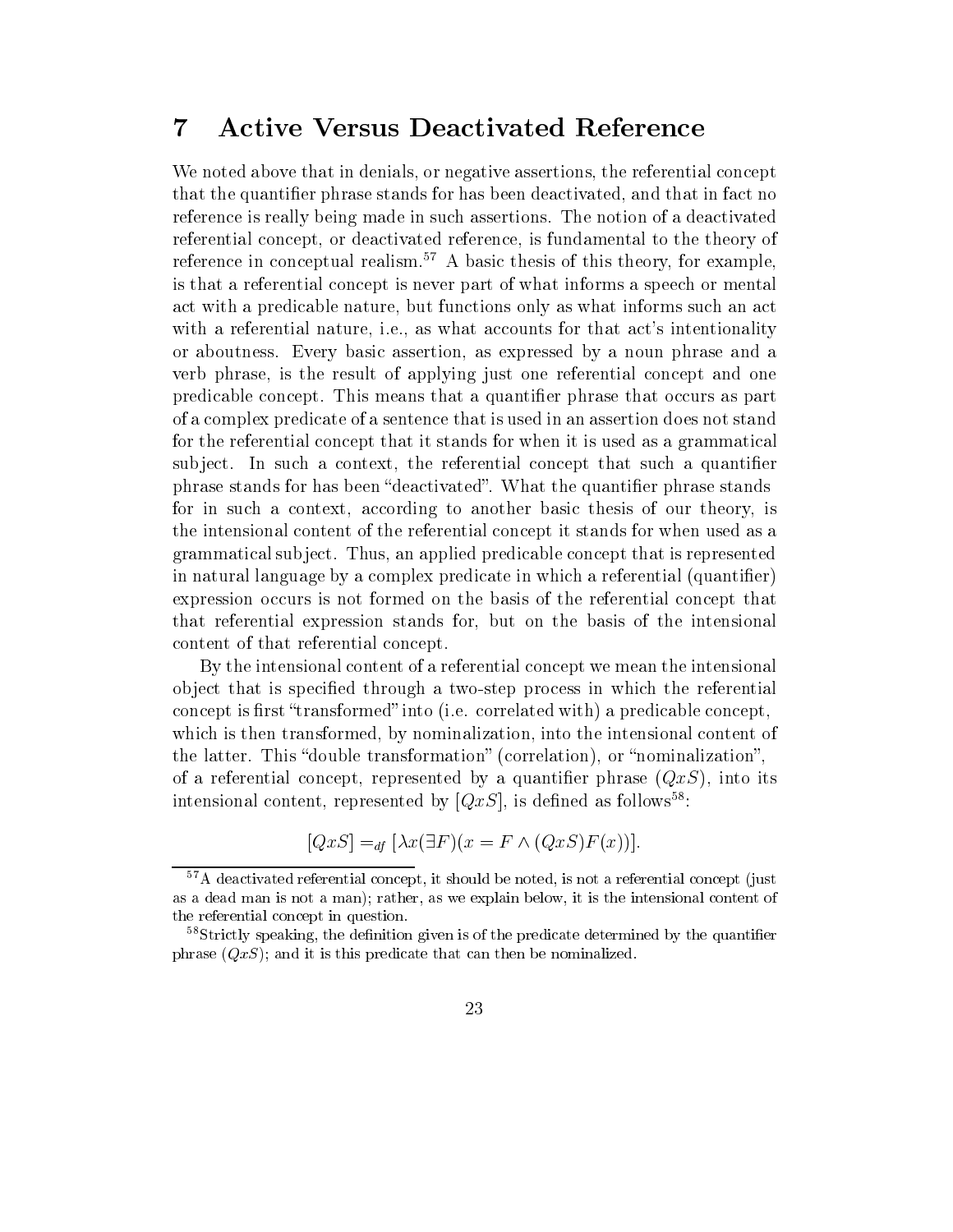In using this notation, we assume that any quantifier phrase that occurs within an abstract singular term, i.e. within a nominalized complex predicate expression (which is represented by a  $\lambda$ -abstract in our system) has been deactivated and does not represent an active use of the referential concept the phrase otherwise stands for.

To take a well-known example from Richard Montague, consider a context in which the sentence `John seeks a unicorn' is asserted (and in which the name 'John' is used with existential presupposition).<sup>59</sup> The speaker in this context purports to refer only to John, and not to a unicorn, which means that the referential concept that the quantifier phrase 'a unicorn' stands for has been deactivated. The logical form representing this assertion in our system is:

$$
(\exists x \text{John})[\lambda x \text{Seek}(x, [\exists y \text{Union}])](x).
$$

The same analysis applies to an assertion of 'John finds a unicorn', the logical form of which is:

$$
(\exists x John)[\lambda x Find(x, [\exists y Unionin])](x).
$$

Despite their having the same logical form, there is a difference in what follows from these two assertions. This is because the transitive verb 'find' is extensional in its range, as well as in its domain, whereas the transitive verb `seek' is extensional only its domain. This means that the following meaning postulate is implicit in the use of 'find'<sup>60</sup>:

$$
[\lambda x \, Find(x, [Qy S])] = [\lambda x \, (Qy) \, Find(x, y)].
$$

It is because of this implicit meaning postulate that one can argue validly as follows:

John finds a unicorn; therefore, a unicorn is found by John.

 $59$ See Montague [1974], pp.266f. Our analysis of quantifier phrases that occur as parts of predicates (verb phrases) is similar to Montague's, except that Montague's intensional logic is a sense-denotation theory of (simple) types based on a logical realist ontology.

<sup>&</sup>lt;sup>60</sup>We use 'Q' as a schema letter for determiners in general, which in addition to  $\forall$  and  $\exists$ , include the symbolic counterparts of 'most', 'few', 'the', etc., and counterparts of the demonstrative pronouns 'this' and 'that'.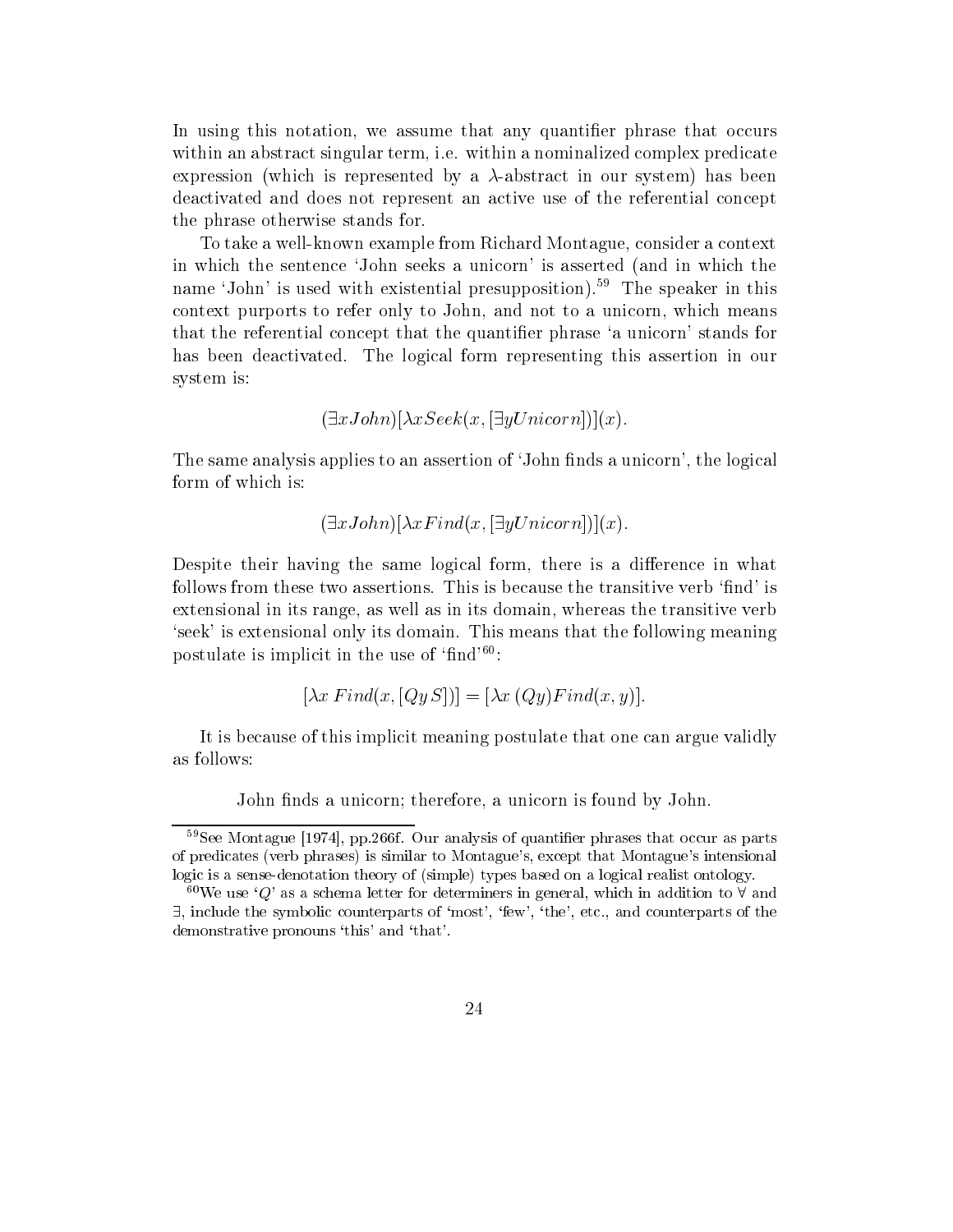And it is because no such meaning postulate is implicit in the use of 'seek' that the following argument is not valid:

John seeks a unicorn; therefore, a unicorn is sought by John.

The two arguments do not differ in the logical form, but in the kind of relational concept involved in the formation of their respective predicable concepts.

We should perhaps emphasize here that although

#### $(\exists x \text{John})[\lambda x \text{Find}(x, [\exists y \text{Union}]](x) \leftrightarrow (\exists x \text{John})(\exists y \text{Union}) \text{Find}(x, y))$

is provable in our system (by  $\lambda$ -conversion and the above meaning postulate), i.e. although the two sides of this biconditional represent the same truth conditions, the formula on the right-hand side does not represent the form of a speech or mental act. Only one referential concept can be activated in a basic assertion, which means that the second quantifier phrase on the right-hand side must be deactivated, i.e. "nominalized", before the formula can be taken to represent the cognitive structure of a speech or mental  $act<sup>61</sup>$ . This means that not all of the logical forms of our theory can be taken as representing a proposition of Mental. That is as it should be, we believe, because Mental was intended to generate only mental propositions (as based perhaps on an ars combinatoria for the analysis of concepts), and not also all of the deductive logical machinery of a *calculus ratiocinator*.<sup>62</sup> In other words, Mental is not so much a logically perspicuous medium for the representation of truth conditions as it is a logically perspicuous medium for the representation of the cognitive structure of our speech and mental acts. $63$  That logical forms that do not represent the cognitive structure of our speech and mental acts

But we would still be using one referential concept in such a basic kind of assertion.

 $61$ It is possible to use a "conjunctive referential concept", as in 'John and a unicorn are such that he finds it', which might be symbolized as:

 $(\exists x \textit{John} \land \exists y \textit{Union} \land \textit{Finds}(x, y)).$ 

 $62$ Of course, our present system for conceptual realism goes well beyond the logical resouces of terminist logic in a number of other ways as well. Our interest here is to reconstruct terminist logic within conceptual realism, not to claim that the two are equivalent systems.

 $63$ This is all the more obvious if truth conditions are cashed out in terms of a logic of events and states of affairs, as is suggested in Cocchiarella [1997], §4.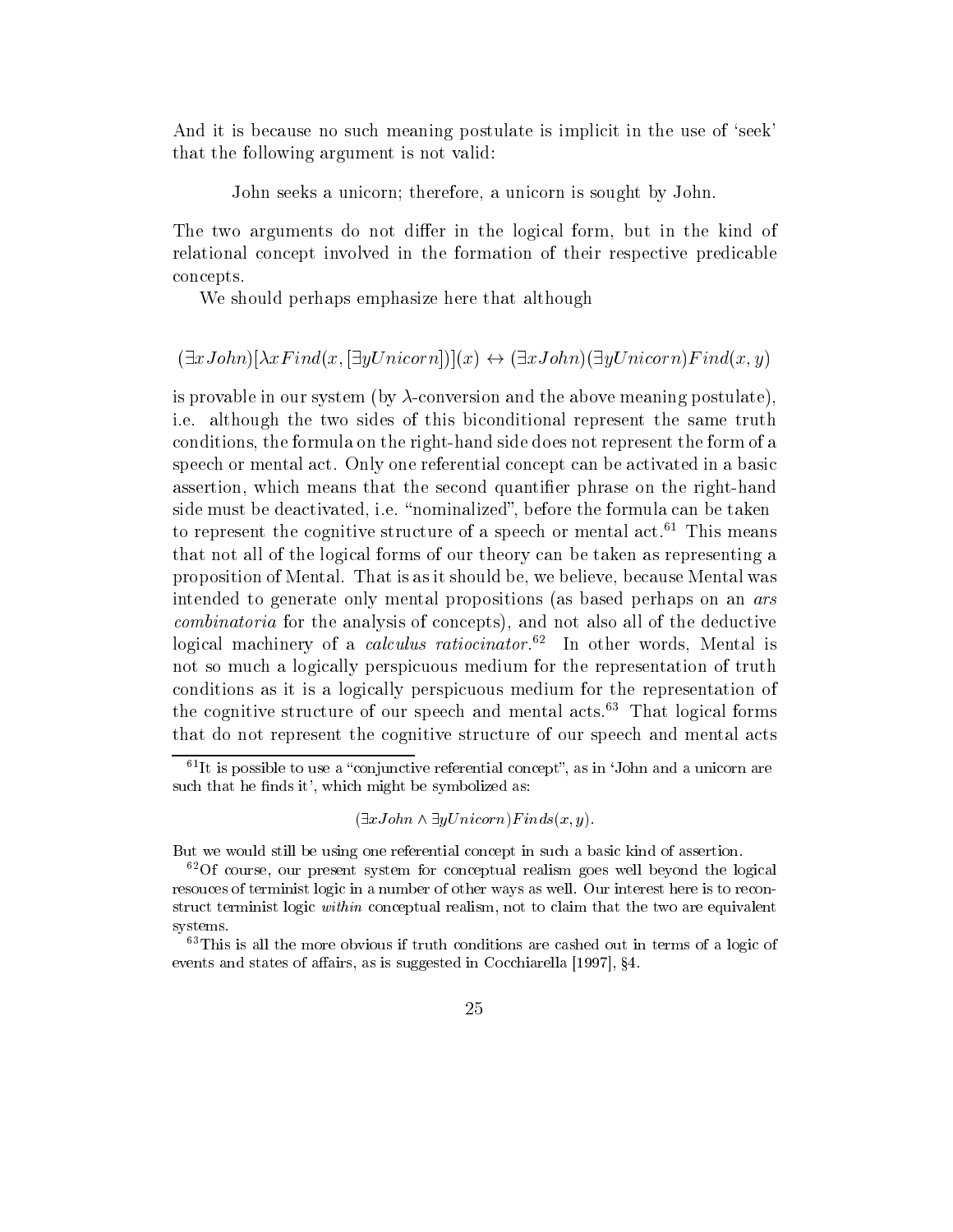might be needed to account for the deductive relations between propositions seems not to have been an issue ever considered by Ockham and the other terminist logicians.

Another point that should be emphasized here is that the predicable concepts that 'seek a unicorn' and 'find a unicorn', and their symbolic counterparts,  $[\lambda x \text{See} k(x, \exists y \text{Uniform})]$  and  $[\lambda x \text{Find}(x, \exists y \text{Uniform})]$ , stand for are cognitive structures underlying our rule-following abilities in the use of these verb phrases. These concepts are not a complex of a real relation and an intensional ob ject, and the assertions in question should not be interpreted as asserting that a real relation holds between John and an intensional object. That the predicable concepts are formed on the basis of the relational concepts that 'seek' and 'find' stand for, together with the intensional content of the referential concept that `a unicorn' stands for, means only that the truth conditions determined by these predicable concepts are based on these entities. And that the predicable concept that 'find a unicorn' stands for is based on an extensional relation means that the contribution to those truth conditions of the intensional content of `a unicorn' can be described in an equivalent extensional way, i.e. as involving an actual unicorn.

# 8 The Identity Theory of the Copula

All predicable concepts formed on the basis of a relational concept are to be analyzed asabove when they are to be exercised in a speech or mental act. This applies no less to the copula in its use to express an identity than it does to transitive verbs such as 'seek' and 'find'. But, because quantifier phrases occurring within a complex predicate do not stand for the referential concepts they stand for when used as grammatical subjects, we need to distinguish predicable concepts based upon the copula from those based on strict identity. We introduce a new symbol,  $IS'$ , that we will use for this purpose, and note that, like the transitive verb 'find', the copula  $Is$  is extensional in its range as well as in its domain, except that in this case the copula becomes a strict identity. The schematic meaning postulate for  $Is$  then is as follows:

$$
[\lambda x Is(x, [QyS])] = [\lambda x (Qy)(x = y)].
$$

With  $\exists$  as a special case of the schematic determiner  $Q$ , we have

$$
[\lambda x Is(x, [\exists y S])] = [\lambda x (\exists y)(x = y)]
$$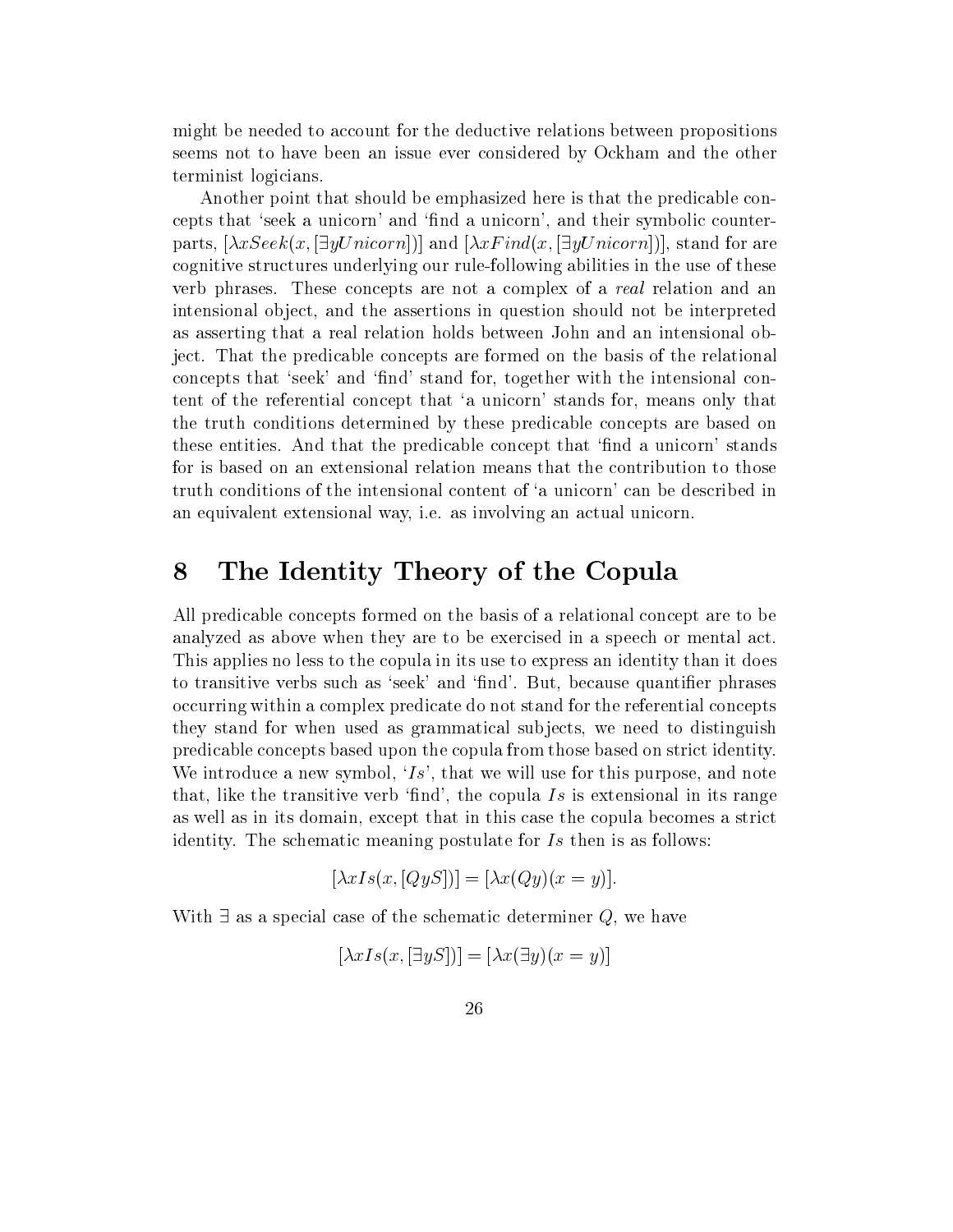as a particular meaning postulate or conceptual truth regarding the copula Is. By means of this notation, we can perspicuously represent the cognitive structure of an assertion of, e.g., `Socrates is a man' as follows (assuming `Socrates' is being used with existential presupposition):

$$
(\exists x Socrates)[\lambda xIs(x, [\exists yMan])](x),
$$

which, by  $\lambda$ -conversion and the above meaning postulate, is equivalent to:

$$
(\exists x Socrates)(\exists yMan)(x=y).
$$

This last formula, however, unlike the one above, does not represent the structure of a speech or mental act, although it does represent the same truth conditions.

Something like this kind of analysis was involved in the so-called the twoname theory, or the identity theory of the copula in terminist logic. Apparently, Ockham and other terminists thought that every affirmative categorical proposition amounted to asserting an identity between the personal suppositions of the subject and the predicate terms of the proposition, as, e.g., the suppositions of the names 'Socrates' and 'man' in an assertion of 'Socrates is a man'. Negative judgments, on the other hand, amounted to a denial of such an identity.<sup>64</sup> As a result, the identity theory of the copula came to be developed as a theory of the truth conditions of categorical propositions, a theory that is now referred to as the doctrine of supposition proper.<sup>65</sup>

The personal suppositions of a proper or common name are the thing(s) signified by that name, but, unlike signification, supposition is understood to be relativized to the propositional context of a speech or mental act where a quantifier might occur with the name. That is why the theory of supposition of terminist logic is really a theory of the truth conditions of categorical propositions as linguistic or mental acts. These truth conditions, as we have said, are determined by the identity theory of the copula together with the quantifiers that occur with the names.<sup>66</sup> Thus, for example, an assertion of

 $64$ See Spade [1996], p.133, for a discussion of this "old and venerable theory" of the intellect's "composing and dividing" of concepts in making affirmative or negative judgments, where dividing is "composing negatively."

 $65$ See Scott [1966], p.30, and Spade [1996], chapter 8, §iii.

 $66$ Tense or modal modifications of the copula will "ampliate" the personal supposition of the terms, and in that way modify the truth conditions of the speech or mental act in question. (See, e.g., Scott [1966], p.33, and Spade [1966], chapter 10.) For simplicity of presentation, we restrict ourselves here to present tense uses of the copula.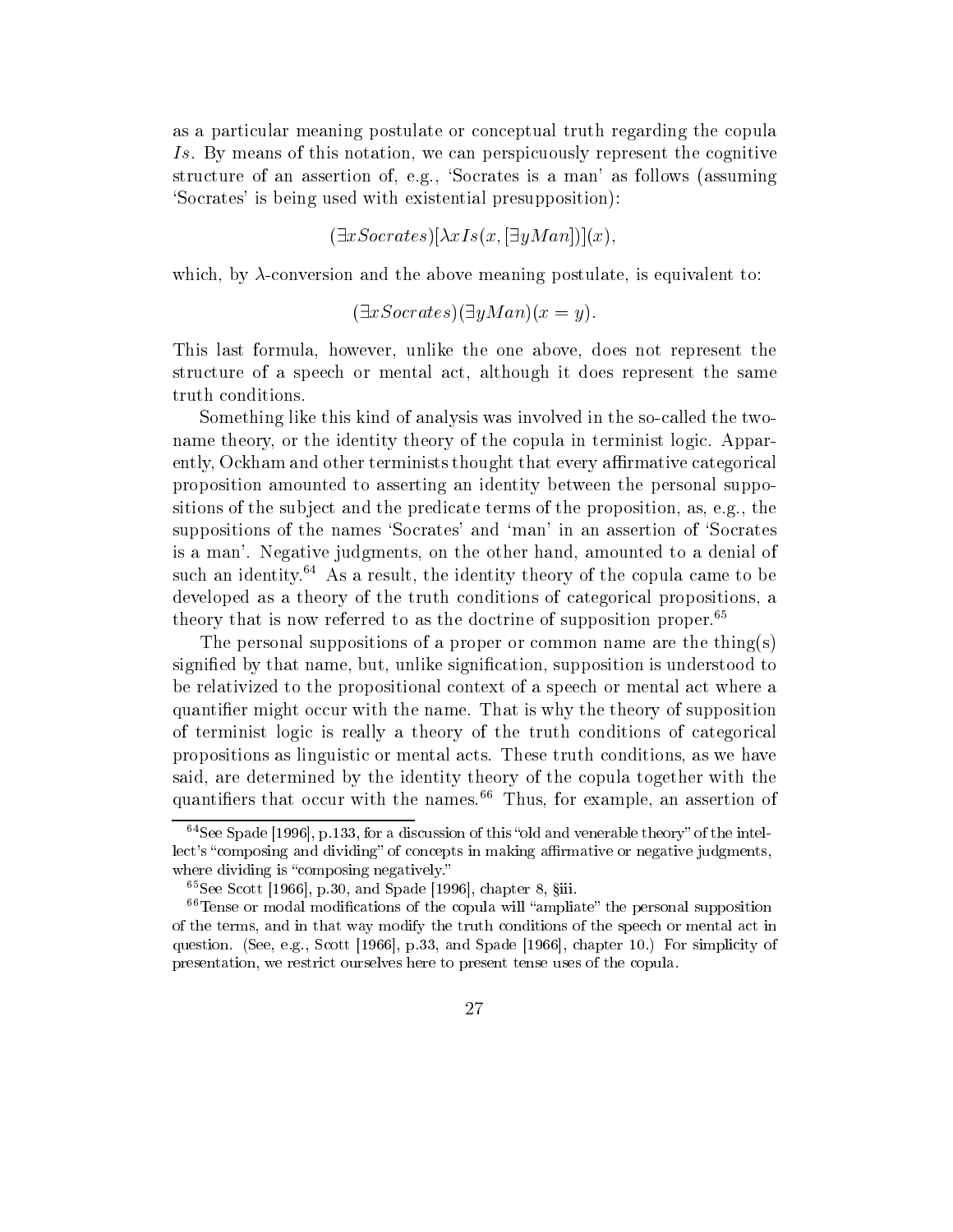`Some man is a thief ', which on our analysis has the form

$$
(\exists x Man)[\lambda xIs(x, [\exists yThie f])](x),
$$

is equivalent, by  $\lambda$ -conversion and the above meaning postulate, to

$$
(\exists x Man)(\exists yThief)(x=y),
$$

which indicates that the truth conditions of this assertion amount to the identity of some supposition of the term `man' with a supposition of the term 'thief', where each supposition, as a result of the quantifiers attached to the terms, amounts to a restriction on what on what the terms signify.<sup>67</sup> Similarly, an assertion of 'Every man is an animal', which on our analysis has the form,

$$
(\forall x Man)[\lambda xIs(x, [\exists y Animal])](x),
$$

is equivalent, by  $\lambda$ -conversion and the above meaning postulate, to

$$
(\forall x Man)(\exists yAnimal)(x=y),
$$

which indicates that the truth conditions of the assertion involve an identity between each supposition of the categorical term `man' and some supposition of the categorical term `animal', where, again each supposition is a restriction, as determined by the quantifiers attached to each term, of what they signify. $68$ 

The same kind of analysis also applies to categorical propositions expressed by means of a predicate adjective with the `is' of predication instead

$$
(\exists x Man \land \exists yThief)[\lambda xy(x=y)](x,y),
$$

i.e., where a conjunctive referential concept is used involving both 'man' and 'thief'.

 $68$ To "reconstruct" these suppositions as a form of reference, we can again use a conjunctive referential concept to assert that each man and some animal are such that they are identical:

$$
(\forall x Man \land \exists y Animal) [\lambda xy(x = y)](x, y),
$$

which is equivalent to our original assertion.

 $\overline{67}$ One way to construe the personal suppositions of 'man' and 'thief' here as a form of reference (as is frequently claimed in the literature) is by noting that the assertion that some man is a thief is equivalent to an assertion that some man and some thief are identical,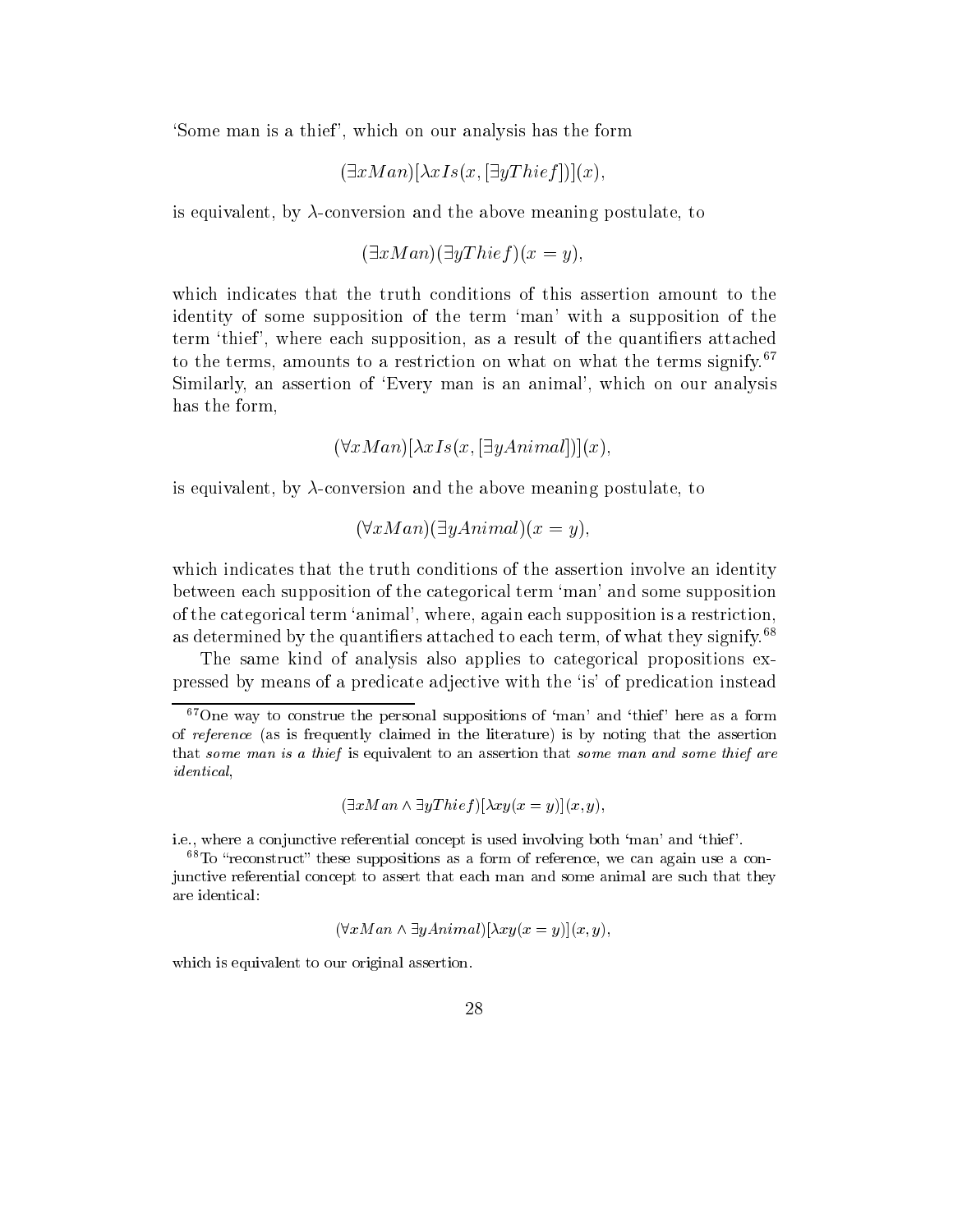of the copula. An assertion of `Every swan is white', for example, which in our framework is symbolized as  $(\forall xSwan)White(x)$ , is not interpreted by the terminists as an identity between swans and white, or whiteness, or whitenesses (whatever any of these might be taken to be as objects). Rather, the predicate adjective `white' is interpreted as an attributive adjective, so that to say a thing is white is to say that it is a white thing.<sup>69</sup> Predicate adjectives, in other words, were analyzed by the terminists as attributive adjectives applied to the common name 'thing'.<sup>70</sup> In conceptual realism, however, the common name 'white thing' is interpreted as the complex common name 'thing that is white', which is symbolized in our system as ' $Thing/White(x)$ ' (or as  $'Object/White(x)$ . Thus, whereas the terminist logician would interpret `Every swan is white' as `Every swan is a white thing', we can reconstruct the terminists' analysis as `Every swan is a thing that is white', which can be symbolized as follows:

$$
(\forall xSwan)[\lambda xIs(x,[\exists yThing/White(y)])](x).
$$

This formula, by  $\lambda$ -conversion and the above meaning postulate, has the same truth conditions as

$$
(\forall xSwan)(\exists y Thing/White(y))(x=y),
$$

which, in terms of supposition theory, is to say that each supposition of the common name `swan' is identical with a supposition of the (complex) common name `thing that is white', or, more simply, with the common name `white thing'.

Negative categorical sentences such as `No raven is white' are interpreted as denials or negations, as we have already said. That is, to assert that no raven is white is to deny that some raven is white:  $\neg(\exists xRaven)White(x),$ which is provably equivalent to denying that some raven is a white thing; i.e.,

 $\neg(\exists xRaven)White(x) \leftrightarrow \neg(\exists xRaven)[\lambda xIs(x, [\exists y Thing/White(y)])(x)$ 

<sup>69</sup>See Normore [1985], p.194.

<sup>&</sup>lt;sup>70</sup>It is not clear if in some cases it is a common name subordinate to 'thing'. E.g. in asserting 'Socrates is wise', are we asserting that Socrates is a wise man (or person), or that Socrates is a wise thing?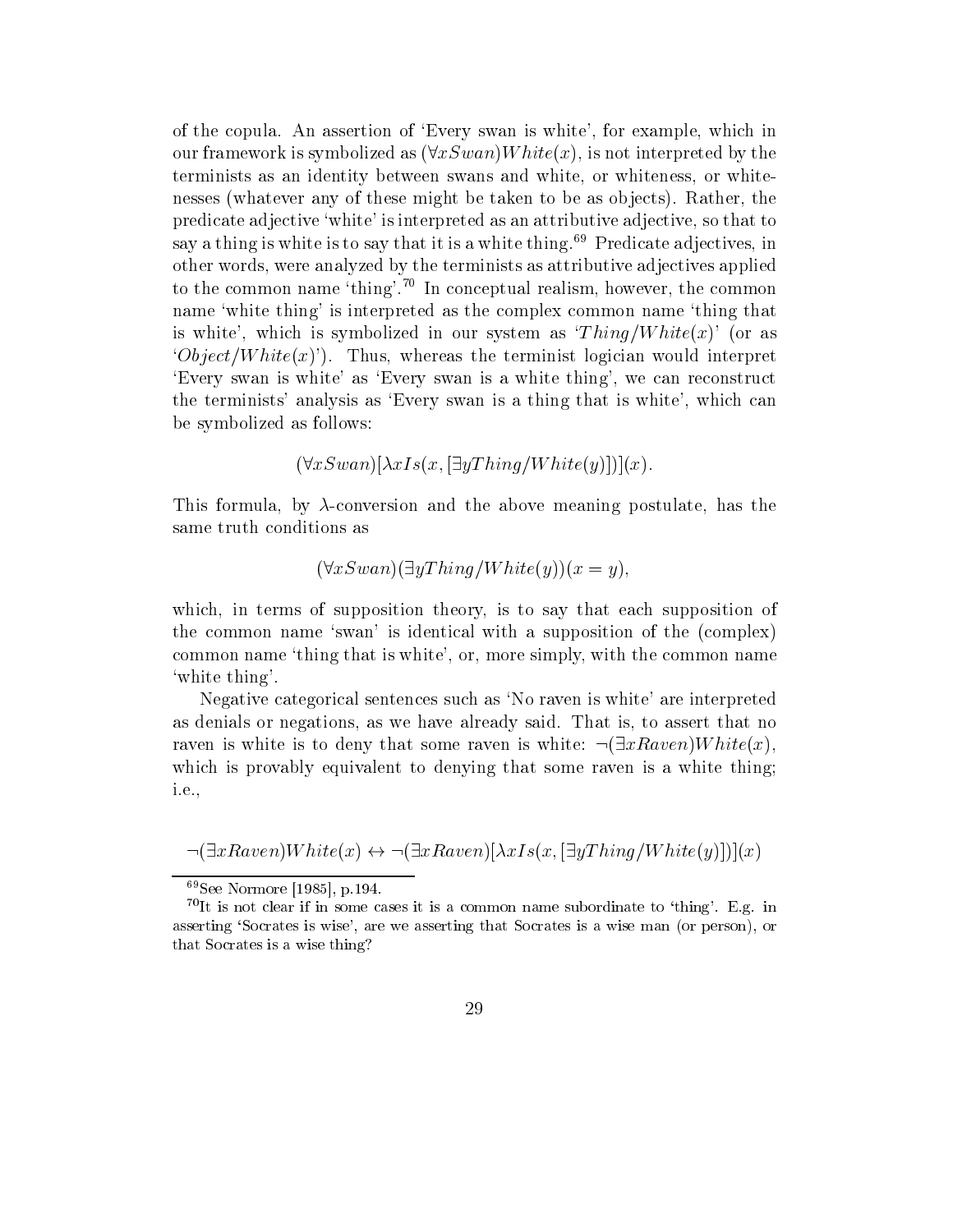is provable in our system. But denying that some raven is a white thing is equivalent, by  $\lambda$ -conversion and the above meaning postulate, to

$$
\neg(\exists x\text{Raven})(\exists y\text{Third}/\text{White}(y))(x=y),
$$

which in terms of the theory of supposition describes the truth conditions as a denial that some supposition of the common name 'raven' is identical with a supposition of the complex common name `thing that is white', or more simply, with the common name 'white thing'.

Finally, the logical form of a negative particular categorical sentence such as `Some swan is not white', which is symbolized for us as

$$
(\exists x \, \text{Swan}) [\lambda x \, \neg \, \text{White}(x)](x),
$$

is understood in terminist logic as the equivalent statement that some swan is not a white thing', which is symbolized as

$$
(\exists x \, Swan)[\lambda x \neg Is(x, [\exists y \, Thing/White(x)])](x)
$$

This last formula, by  $\lambda$ -conversion and the above meaning postulate, is equivalent to

$$
(\exists xSwan)(\forall yThing/White(x))(x \neq y),
$$

the truth conditions for which are that some supposition of the common name 'swan' is not identical with any supposition of the complex common name 'thing that is white'.

### Ascending and Descending: The Way Up 9 is not Always the same as The Way Down

Supposition theory is not one theory but two. The first, supposition theory proper, is a theory of the truth conditions of categorical propositions as described above. The second, called the doctrine of the modes of supposition, has to do with how many things a categorematic term supposits for in a given speech or mental act.<sup>71</sup> This doctrine, despite the reference to "modes"

<sup>&</sup>lt;sup>71</sup>Paul Spade, in [1996], p. 294, was the first to propose this interpretation—though he does not explain or develop it, as we do here, in terms of the principle of descent (described in this section). T.K. Scott, in  $[1966]$ , was the first to distinguish the two doctrines, but he claims that the second has to do with the elimination of quantifiers (pp. 36f).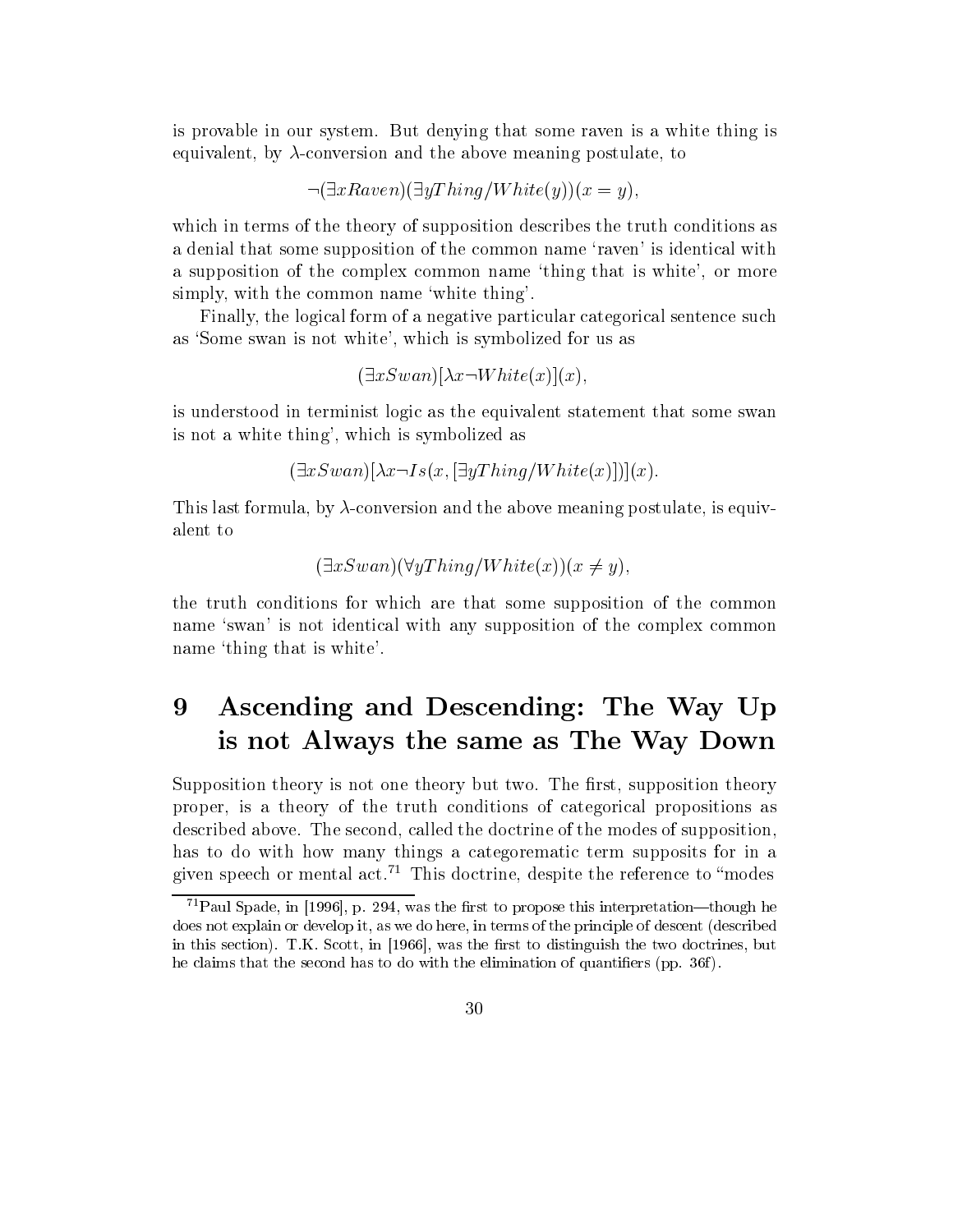of supposition," is not a theory about different "ways of referring." Rather, the "modes" are just different types and subtypes of personal supposition. The two basic types are *discrete* and *common* supposition, and the purpose of the theory is to explain, or "reduce", the latter in terms of the former.<sup>72</sup> Common supposition is divided into determinate and confused supposition as subtypes, and the latter is further divided into the sub-subtypes of confused and distributive supposition and merely confused supposition.<sup>73</sup>

A term is said to have *discrete supposition* in a categorical sentence only if it is either a proper name, a demonstrative pronoun (such as `this' and `that') or a common name preceded by a demonstrative pronoun (such as `this man', `that horse', etc.). Terms that have discrete supposition are said to be discrete terms, and categorical propositions in which they occur as the grammatical subject are said to be "singular propositions."<sup>74</sup> The explanation, or "reduction", of the types (and subtypes) of common supposition in terms of discrete supposition is given in terms of a "descent" to, and sometimes an "ascent" from, singular propositions. A proper name such as `Socrates' will have discrete supposition only when Socrates exists, however, which means that even an assertion of 'Socrates is Socrates' will be false when Socrates does not exist.<sup>75</sup> The situation is similar but not quite the same in conceptual realism, where we distinguish between using a proper name with existential presupposition and using it without such a presupposition. Thus, if, in asserting 'Socrates is Socrates', we are referentially using the name 'Socrates' with existential presupposition, the symbolic counterpart of this assertion is  $(\exists xSocrates)[\lambda xIs(x,[\exists ySocrates])[x],$  in which case the assertion is false if it is asserted at a time when Socrates does not exist, or so we can assume.<sup>76</sup> But if we are referentially using 'Socrates' without existen-

 $(\forall x Socrates)E!(x),$ 

where  $E$ ! stands for *concrete existence*, as opposed to *being* (the value of an individual variable bound by  $\exists$ ). Note that the symbolic counterpart of 'Socrates exists', where the name 'Socrates' is used only with existential presupposition, is  $(\exists x Socrates)E!(x)$ . Denying that Socrates exists, i.e.  $\neg(\exists xSocrates)E!(x)$ , is then equivalent to  $(\forall xSocrates)\neg E!(x)$ , from

<sup>72</sup>Spade [1996], p.277.

 $73$ Spade [1996], chapter 9.

<sup>74</sup>Spade [1996], p.276.

<sup>75</sup>Scott [1966], p.41.

 $^{76}$ That is, a proper name, such as 'Socrates', of a concrete, as opposed to an abstract, object can be stipulated to be "existence-entailing" in the sense that if the name can be used to refer to anything, then that thing exists (as a concrete object):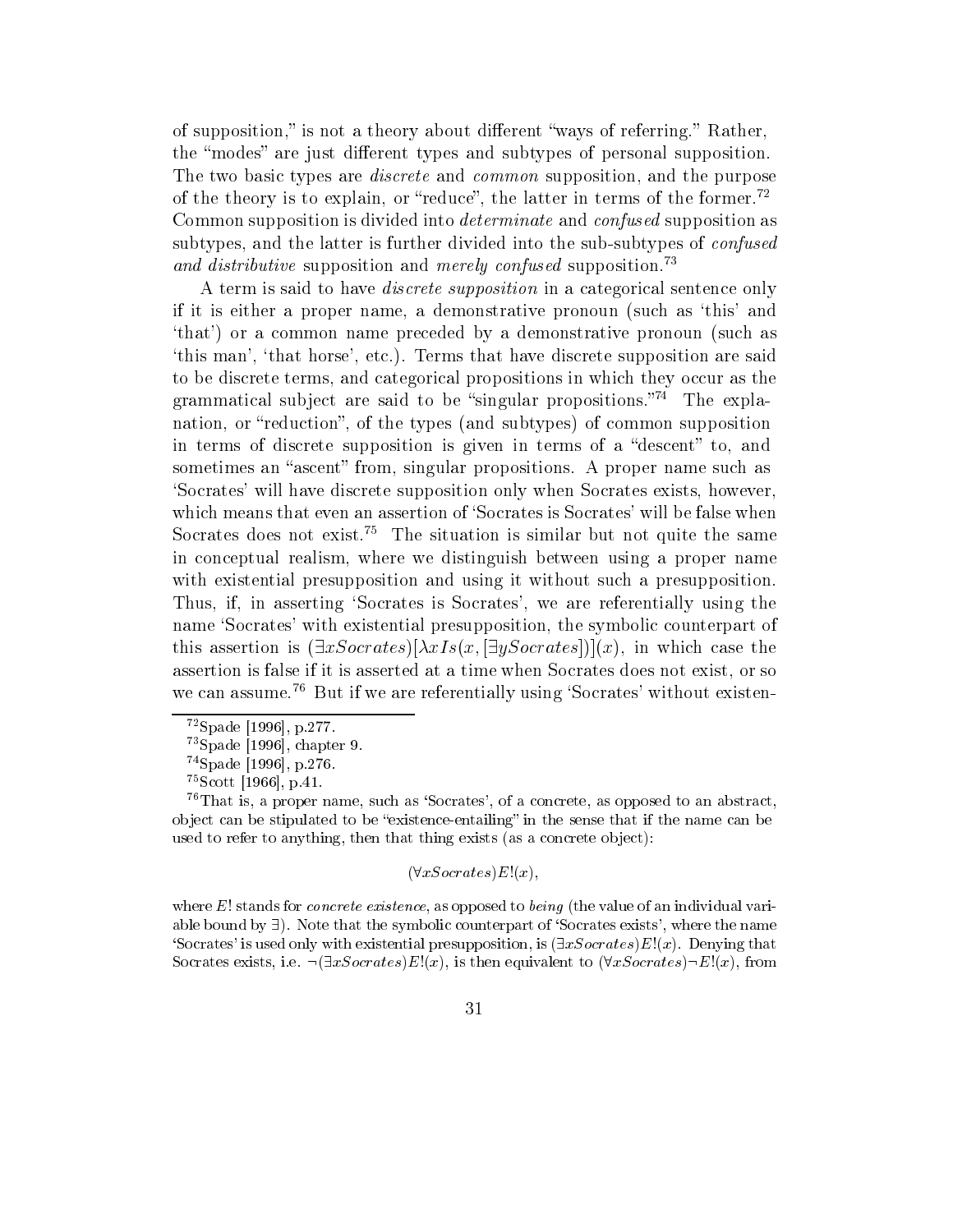tial presupposition (which is usually not the case), the symbolic counterpart of our assertion is  $(\forall xSocrates)[\lambda xIs(x, [\exists ySocrates])[x],$  which is not false but vacuously true when Socrates does not exist.

This last point, of course, has to do with universal sentences not having existential import," contrary to the way they were interpreted by medieval logicians. That is, in conceptual realism, and in modern logic in general, universal conditionals—and therefore all sentences beginning with a universal quantifier phrase—are true, and not false as interpreted by the terminists, when their antecedents (subject terms) are vacuous.<sup>77</sup> The utility of this view, both for science and natural language, has been more than justied over the last century; and we assume that its acceptance in our reconstruction of terminist logic is but a minor modification, and improvement, of this system—just as the acceptance of a logic free of existential presuppositions for proper names and definite descriptions is a minor modification, and improvement, of so-called standard first-order logic. We need only stipulate when a name  $S$  is assumed to supposit something, i.e. when something is an S, if existential import is needed to validate a descent or ascent, as it will be in some cases.

Latin lacks a definite article, incidentally, which means that the terminists did not consider definite descriptions in their analyses at all. We will not, for that reason, go into the distinction between using definite descriptions with, as opposed to without existential presuppositions.<sup>78</sup> The existential presuppositions of demonstrative phrases is a matter we cannot avoid, how-

 $77$ Note that by the meaning postulate (MP1) of §6,

 $(\forall xSocrates)[\lambda xIs(x,[\exists ySocrates])[x\rightarrow$  $(\forall x)[(\exists ySocrates)(x = y) \rightarrow Is(x, [\exists ySocrates)]],$ 

is provable. The universal conditional on the right-hand side of this biconditional is vacuously true if  $\neg(\exists ySocrates)(x = y)$  is true for any value of x as bound by  $\forall$ , which it is when Socrates does not exist, or so we may assume (as already noted).

 $^{78}$ See Cocchiarella [1989],  $\S6$ , for a detailed account of this distinction. The truth conditions for definite descriptions used with existential presuppositions are essentially those described by Bertrand Russell.

which, together with the above stipulation about the name 'Socrates', it follows that Socrates does not have being when he does not exist, e.g.,  $\neg \exists x Socrates$ ) $(x = x)$ . But, because  $(\exists xSocrates)[\lambda xIs(x,[\exists ySocrates)](x)$  is provably equivalent to this last formula without the negation, it then follows that it too is false when Socrates does not exist. (It may be preferable, however, to allow that Socrates can exist, and in that sense have being, even when he does not exist.)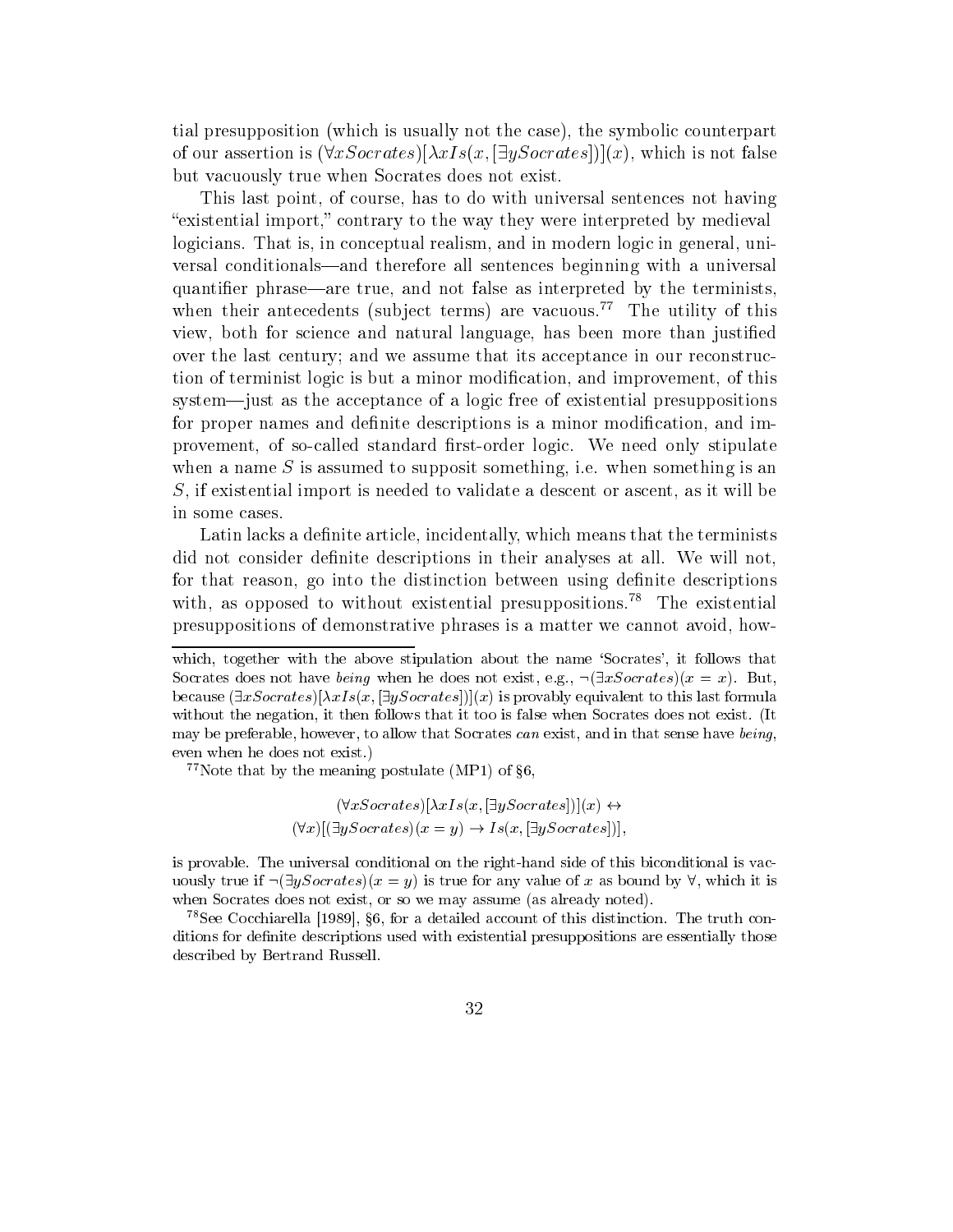ever, because such demonstrative phrases are central to the descent to (and, in some cases, ascent from) singular propositions. The term 'man', for example, has determinate supposition in `Socrates is a man', which means that the descent (at a time when Socrates exists) to a certain disjunction of singulars, Socrates is this man or Socrates is that man or  $\ldots$  or Socrates is that man'. is valid—and so too is the ascent from the singulars to 'Socrates is a man' (again, at a time when Socrates exists), and therefore from their disjunction.

Because the demonstrative `that' can be used a number of times in a disjunction, or conjunction, of singular propositions, we must, in our logical language, distinguish each use from the others.<sup>79</sup> For convenience, we will use 'That<sub>1</sub>', 'That<sub>2</sub>',..., 'That<sub>n</sub>', etc. (for each positive integer n), as variable-binding operators that operate on a common name (complex or simple), resulting thereby in a quantifier phrase that can then be applied to a formula. We will also read ' $That_1$ ' as the English 'this'. Thus, where S is a common name (complex or simple), e.g., ' $Man/Snubnosed(x)$ ', then  $\Gamma(That_2xMan/Snubnosed(x))'$ , read as 'that man who is snubnosed' (or as 'that snubnosed man'), is a quantifier phrase of our symbolic language; and, as such, the phrase stands for a referential concept. The symbolic analysis of an assertion of `That man who is snubnosed is wise', which involves the mutual saturation of a referential and a predicable concept, can now be given a logically perspicuous representation as follows:

#### $(That_2xMan/Snubnosed(x))Wise(x).$

We also interpret the use of 'this' and 'that' that occur without a common name, as in 'This is a dog', 'That is man', etc., similar to the way we interpret the objectual quantifiers  $(\forall x)$  and  $(\exists x)$ , i.e. as implicitly containing the common name 'thing' (or 'object'), as in 'This thing is a dog', 'That thing is a man', etc.

<sup>79</sup>Note that more than one referential concept can be exercised in a disjunction, or conjunction, of singular propositions. The detective who says, while pointing to two different men, 'This man is the killer or that man is the killer' is exercising two different referential concepts, expressed by 'this man' and 'that man', in his speech act (whereas, of course, `the killer' is deactivated in both disjuncts). Similarly, when a school coach says, while pointing to certain boys in his class, 'That boy is on team A and ... and that boy is on team  $A'$ , he using the referential expression 'that boy' to refer to a certain number of dierent boys in his conjunctive statement. Conjunctive and disjunctive statements are not basic statements, needless to say, and hence are not subject to the restriction that only one referential, and one predicable, concept can be exercised in them.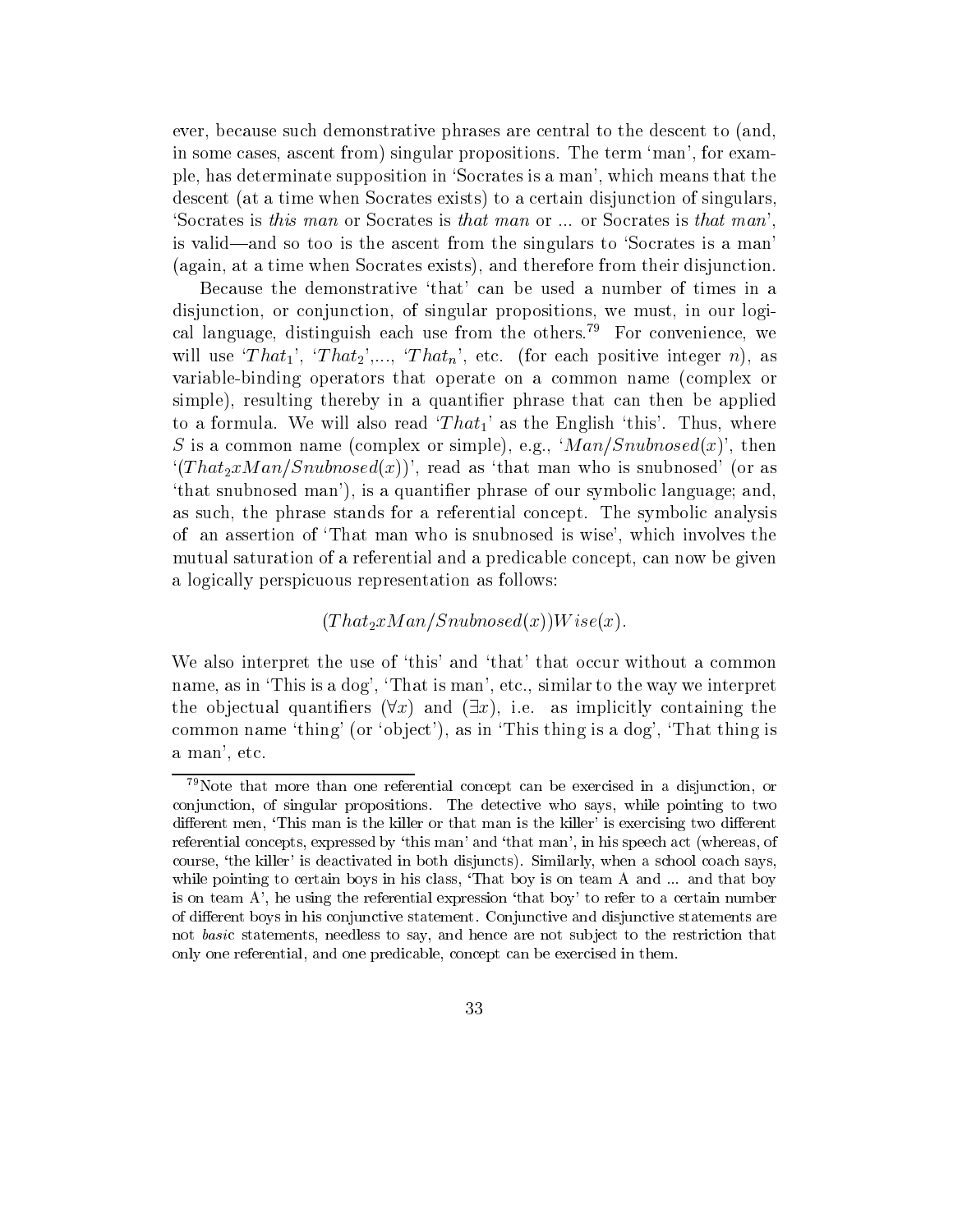Now our point about the existential presupposition of a demonstrative phrase is that when a speaker says, e.g., `That man is sitting', he is presupposing that the thing he is indicating is a man, i.e. that `That man is a man' is true. But if the speaker is pointing to a manikin that he has mistaken for a man, then his purported reference has failed, and both the speaker's assertion and the sentence `That man is a man' are false in such a context. A speaker's use of a demonstrative phrase, we maintain, is equivalent to, if not synonymous with, a use with existential presupposition of a definite description; in particular, that a use of a demonstrative phrase, e.g., 'that  $S'$ . where  $S$  is a complex or simple common name, is equivalent to using with existential presupposition the definite description 'the  $S$  that I am indicating'.<sup>80</sup> A sentence of the form 'The S is an S', where the definite description is used with existential presupposition—as, e.g., in the implicit premise of Descartes's ontological argument, 'The perfect being is a perfect being'—is not a valid thesis; and, because of the equivalence between demonstrative phrases and denite descriptions used with existential presuppositions, neither are sentences of the form 'That S is an  $S^{3}$ .<sup>81</sup>

Determinate supposition, we have said, means a descent to a certain disjunction of singulars. More specifically, a common name  $S$  has *determinate* supposition in a (categorical) proposition  $P$  if  $S$  occurs in  $P$  as part of a quantifier phrase and the descent from  $P$  to a disjunction of singular propositions  $(Q_1 \vee ... \vee Q_n)$ , where each  $Q_i$  is obtained from P by replacing the quantifier phrase containing S by 'that, S', is valid. To ensure validity, the disjunction must be exhaustive of all the S there are (when P is asserted). Thus, in the determinate supposition of 'man' in 'Socrates is a man' (asserted when Socrates exists), which is symbolized as

$$
(\exists x Socrates)[\lambda xIs(x, [\exists yMan])](x),
$$

$$
(That_iyS)F(y) \leftrightarrow (\exists yS)[(\forall zS)(G(z) \leftrightarrow z=y) \land F(y)].
$$

<sup>81</sup>'That S is an S' will be true in any context in which 'Something is that S' is true; i.e. when  $(\exists x)(That_iyS)(x=y)$  is true.

<sup>80</sup>We assume here that there can be no cases of correctly using a demonstrative phrase, such as 'that man', without existential presupposition-the way there can be cases of correctly using a definite description without existential presupposition.

The truth conditions for a sentence of the form  $\text{That}_i S$  is F' are the same as  $\text{There is}$ exactly one S that I am (now) indicating and it is  $F'$ , which can be symbolized as follows (where  $G(z)$ ' abbreviates 'I am indicating z'):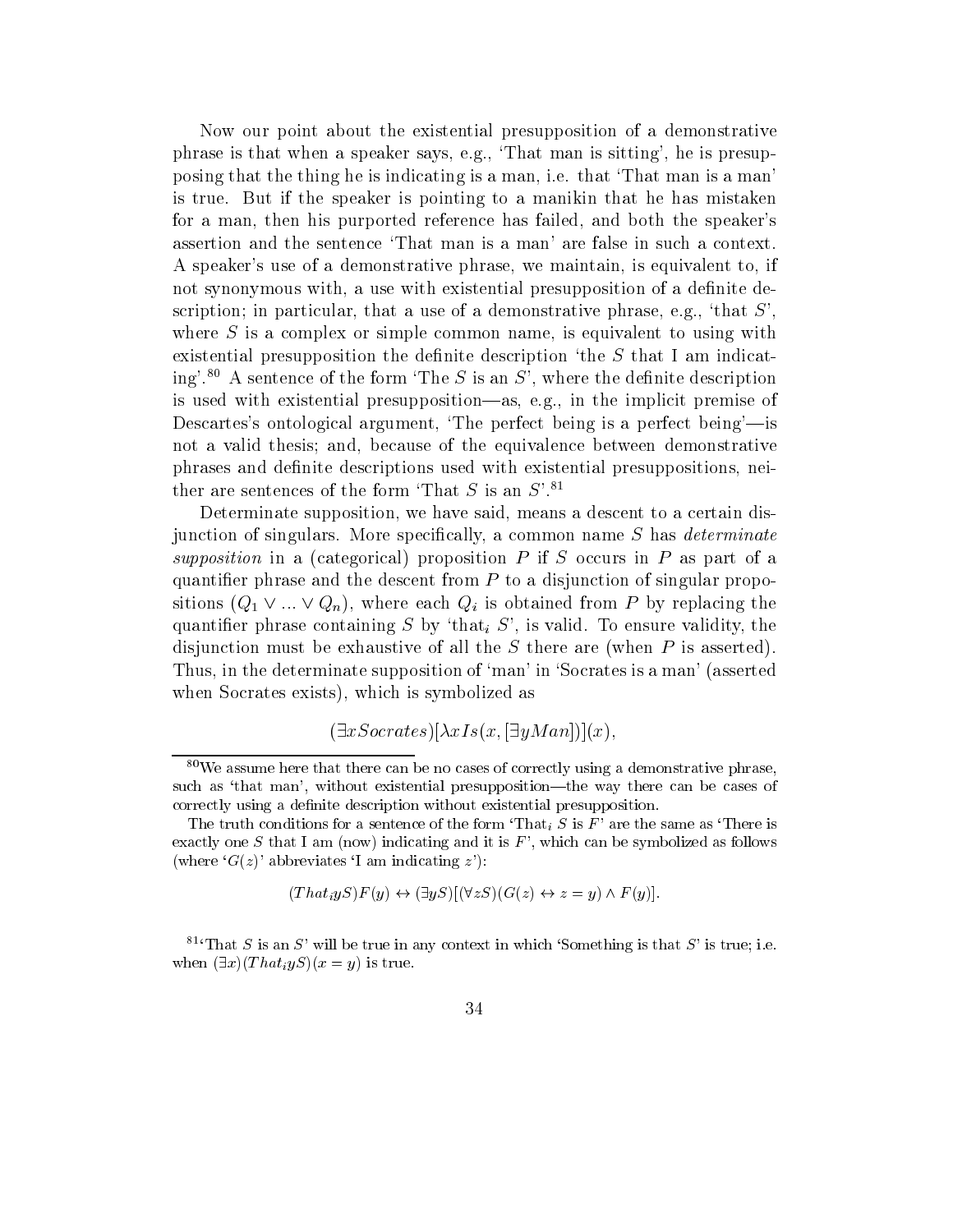the descent, to be valid, cannot be to any disjunction of the form

$$
(\exists x Socrates)[\lambda xIs(x, [That_1yMan])](x) \lor ... \lor
$$
  

$$
\lor (\exists x Socrates)[\lambda xIs(x, [That_nyMan])](x),
$$

but only to a disjunction that is exhaustive of all of the men there are, i.e. of all the men who exist at the time of the assertion of `Socrates is a man'. In other words, even after having indicated a number of men by means of a demonstrative phrase, we may still not have indicated the man that in fact is Socrates if we have not exhausted all of the men there are. Implicit in such a descent, accordingly, is the assumption that we are indicating all the men there are; that is, that

> A thing is a man if, and only if, either it is that<sub>1</sub> man or ... or it is that<sub>n</sub> man.

is true (at the time of assertion). A similar assumption applies to any common name,  $S$ , of concrete physical objects; that is, for some natural number  $n$ , the terminist logicians assumed that at any given time there are exactly n many things that are  $S^{82}$ . As a generalized version of the above thesis for the common name 'man', we will call this assumption, for any common name  $S$  (complex or simple) of concrete things, and any natural number  $n$ , the principle of descent for n many S, or simply  $PD_n(S)$ . The principle is symbolized as follows<sup>83</sup>:

$$
(\forall x)[Is(x, [\exists yS]) \leftrightarrow Is(x, [That_1yS]) \vee ... \vee Is(x, [That_nyS])].
$$

This thesis, by the meaning postulate for  $Is$ , is provably equivalent to

$$
(\forall x)[(\exists yS)(x=y) \leftrightarrow (That_1yS)(x=y) \vee ... \vee (That_nyS)(x=y)].
$$

It is important to note here that the thesis of descent amounts to an explicit answer to the question of how many  $S$  there (now) are in terms of the identity

 $82$ The restriction must be to concrete physical objects, because the thesis will be false for such abstract objects as the natural numbers, and perhaps also for concrete events (which are not physical objects). Unlike the system of conceptual realism, terminist logic gave no explanation of how such abstract objects as the natural numbers are to be accounted for.

<sup>&</sup>lt;sup>83</sup>The principle is taken to apply at any moment of time considered as the present. Related principles for ampliated terms are obtained by applying tense and modal operators to  $PD_n(S)$ . (We ignore the assumption that  $That_i yS \neq That_i yS$ , for  $i, j \leq n$  where  $i \neq j$ , incidentally, because it is not needed for the inferences noted here.)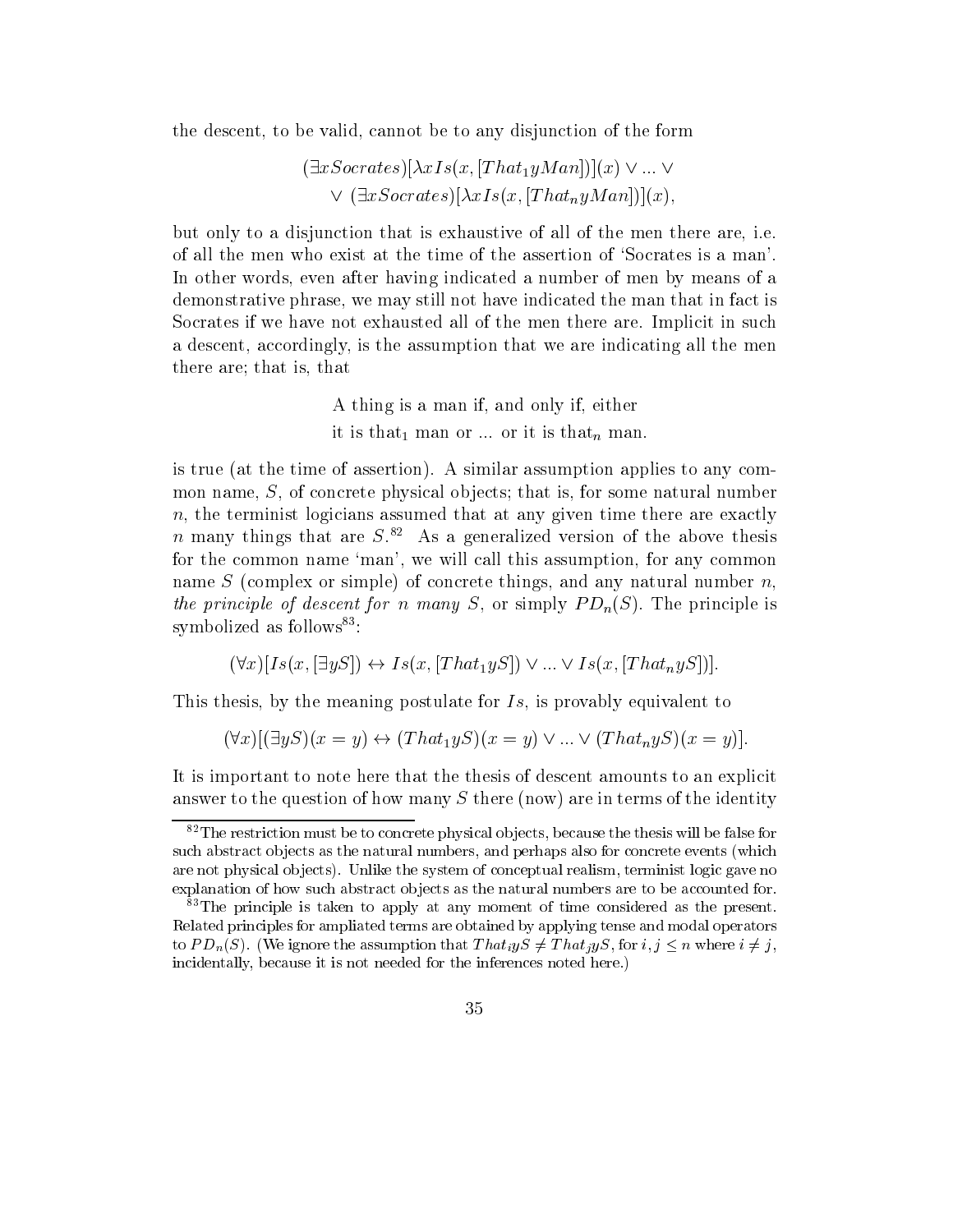theory of the copula, which as we indicated earlier is what the doctrine of the modes of supposition is really about.<sup>84</sup>

The principle of descent for 'man', i.e.  $PD_n(Man)$ , also validates the ascent (when Socrates exists) from any one of the singulars 'Socrates is this man', ..., 'Socrates is that<sub>n</sub> man' to the original proposition 'Socrates is a man' in which 'man' is said to have determinate supposition. For this kind of proposition, in other words, we can validly ascend when and only when we can validly descend.

Determinate supposition applies to common names occurring as sub ject terms as well as to common names occurring as predicate terms, as in our example of 'Socrates is a man'. Thus, by  $PD_n(Man)$ , we can validly descend from 'Some man is running' to 'This man is running or that<sub>2</sub> man is running or ... or that<sub>n</sub> man is running'; and of course we can ascend from any one of these disjuncts—and therefore from the disjunction as well—to the sentence 'Some man is running'. Similarly, by  $PD_n(Man)$ , we can validly descend from  $'A$  man is not running' to 'This man is not running or that<sub>2</sub> man is not running or ... or that<sub>n</sub> man is not running'; and, again, we can similarly ascend from any, or all, of these disjuncts to `A man is not running', or to `Some man is not running', both of which are symbolized the same way in our system. With determinate supposition, in other words, we can validly descend on the basis of the principle of descent when, and only when we can validly ascend on the basis of that principle.<sup>85</sup>

Confused and distributive supposition is more problematic than determinate supposition, however, because, according to Ockham, a common name will have confused and distributive supposition in a categorical proposition only when one can descend to a *conjunction* of singulars, but cannot ascend from any one singular in the conjunction.<sup>86</sup> The problem is that such

<sup>&</sup>lt;sup>84</sup>When *n* is 0, we take the right-hand side of the biconditional within the scope of  $(\forall x)$ to be the formula  $(x \neq x)$ , from which it follows that nothing is S, which is as it should be when  $n$  is  $0$ .

Note, incidentally, that when something is an S, i.e.  $(\exists x)Is(x, [\exists yS])$ , then, by  $PD_n(S)$ and distribution of  $(\exists x)$  over  $\vee$ , each disjunct will have the form  $(\exists x)Is(x, [That_iyS]),$ which, in effect, stipulates that the existential presupposition of the demontrative phrase is fulfilled, i.e. that something is that,  $S$ .

<sup>&</sup>lt;sup>85</sup>The argument for the general claim is based on specific examples, to be sure; but that is because the examples can be easily schematized and shown to hold in general.

<sup>&</sup>lt;sup>86</sup>There is a problem with this characterization when applied to the predicate of a negative particular proposition, however, because, although the descent is to a conjunction, the conjuncts will not be singular propositions. But then each conjunct can in turn be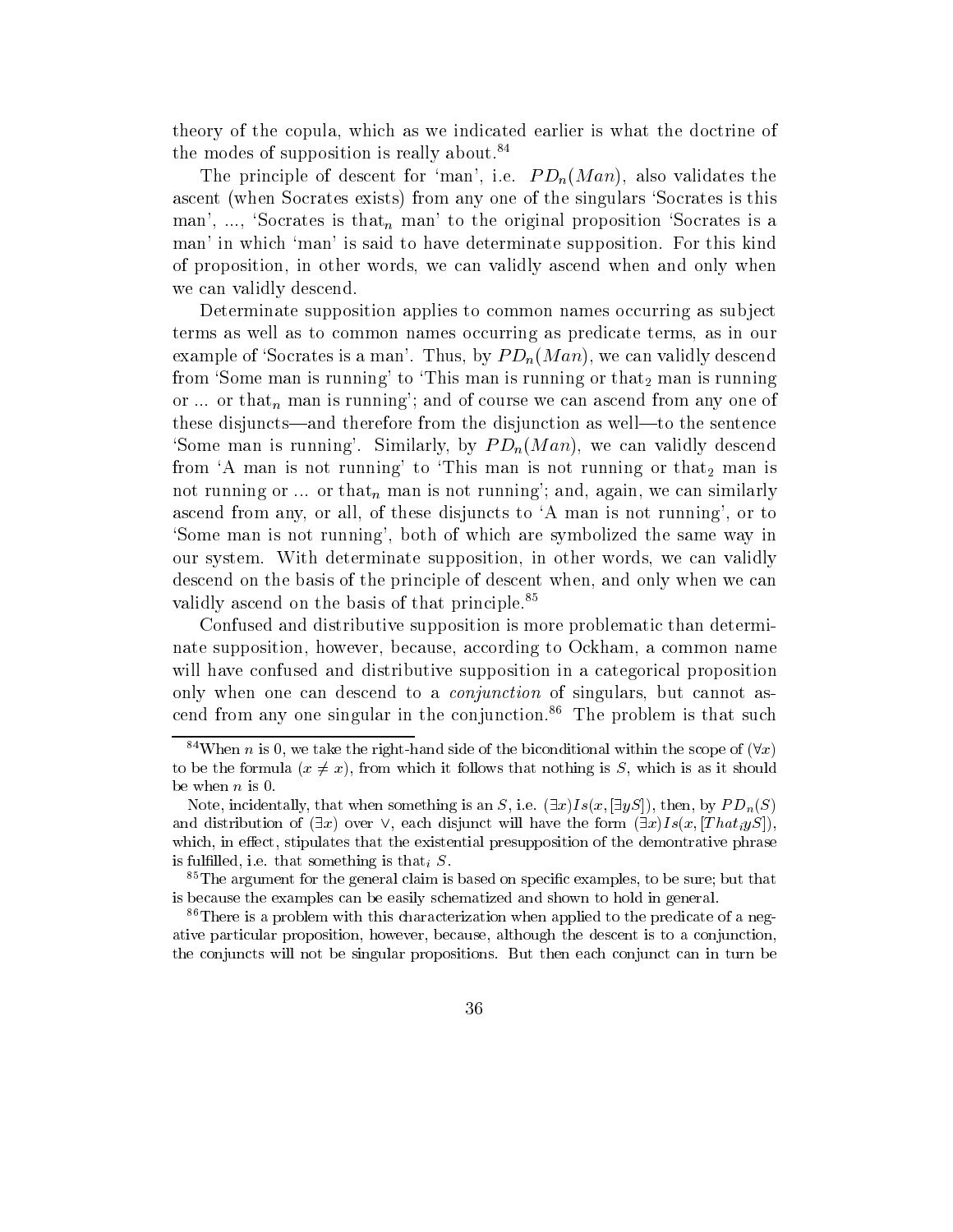a descent is valid only when each conjunct can be truthfully asserted if the original premise is true, and hence only when the existential presupposition of the demonstrative phrase in that conjunct is fullled, i.e. only when  $(\exists x)Is(x, [That_iyS])$  is true for each i such that  $1 \leq i \leq n$ , where S is the common name in question and there are exactly  $n$  many  $S$ . This, as it turns out, is just the issue of existential import, but as applied to demonstrative phrases in particular. Such presuppositions were implicit in what Ockham and the terminist logicians assumed for this type of supposition.

The common name 'man' in 'Every man is an animal', for example, will have confused and distributive supposition by the principle of descent  $PD_n(Man)$ , but only if the existential presuppositions in question are fulfilled.<sup>87</sup> If these presuppositions are fulfilled, then, by  $PD_n(Man)$ , one can validly descend from 'Every man is an animal' to the conjunction 'This man is an animal and that<sub>2</sub> man is an animal and  $\ldots$  and that<sub>n</sub> man is an animal', i.e. to

$$
(That_1xMan)[\lambda xIs(x, [\exists yAnimal])](x) \land ... \land
$$

$$
\land (That_nxMan)[\lambda xIs(x, [\exists yAnimal])](x).
$$

One cannot validly ascend, as Ockham says, from any one of these singulars to the universal 'Every man is an animal'; but, clearly, given  $PD_n(Man)$ , one can validly ascend to the universal from the whole conjunction.

Confused and distributive supposition was assumed by the terminists to apply not only to the subject term of a universal affirmative, but to the subject term of a universal negative categorical proposition as well. But,

$$
(\forall x)[Is(x, [That_1yMan]) \rightarrow Is(x, [\exists yAnimal])] \land ... \land
$$

$$
(\forall x)[Is(x, [That_nyMan]) \rightarrow Is(x, [\exists yAnimal])].
$$

Hence, if all universals were assumed to have existential import, then the existential presuppositions of these demonstrative phrases would be fulfilled. That is why we have said that this is just the issue of existential import, but as applied to demonstrative phrases.

<sup>&</sup>quot;reduced" by determinate supposition to a disjunction of singulars. Thus, on our characterization, a common name S has confused and distributive supposition in a proposition P if S occurs in P as part of a quantifier phrase and the descent from P to a conjunction  $(Q_1 \wedge \ldots \wedge Q_n)$  is valid, where each  $Q_i$  (whether singular or otherwise) is obtained from P by replacing the quantifier phrase containing S by 'that,  $S'$ .

<sup>&</sup>lt;sup>87</sup>All that follows from  $PD_n(Man)$  and  $(\forall xMan)Is(x, \exists yAnimal]),$  using (MP1) of §6, is the conjunction that [if anything is that<sub>1</sub> man, then it is an animal] and ... and [if anything is that<sub>n</sub> man, then it is an animal, i.e.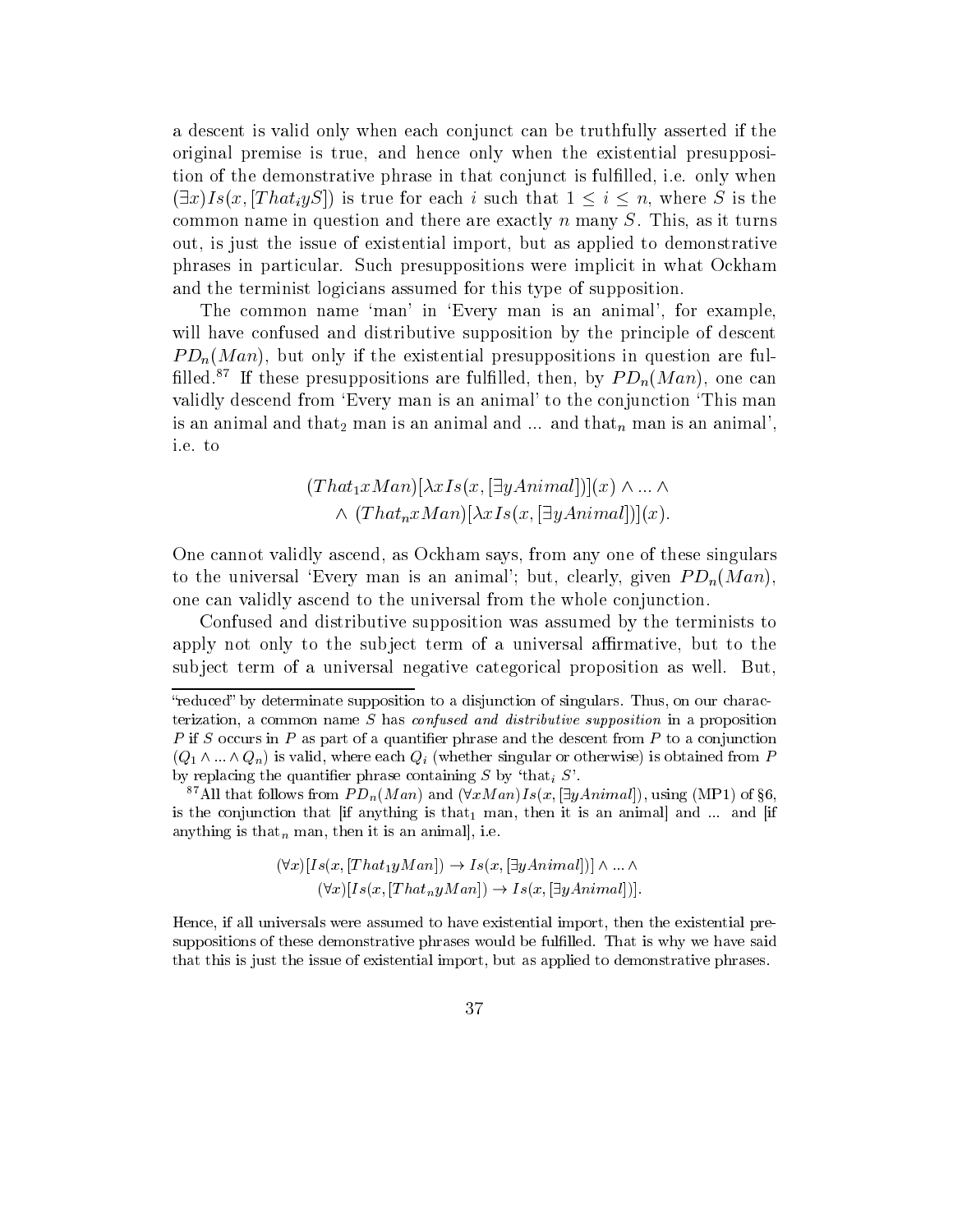again, the descent will be valid only if the existential presuppositions of the demonstrative phrases in the conjunction in question have been fullled. Consider, for example, the same common name 'man', only now occurring as the sub ject of a universal negative categorical, such as`No man is running'. The confused and distributive supposition of 'man' in this proposition means that, by  $PD_n(Man)$ , one can descend from this sentence to 'This man is not running and that<sub>2</sub> man is not running and ... and that<sub>n</sub> man is not running (with the negation in each conjunct internal to the predicate). But, as in our previous example, the descent will be valid only when  $(\exists x)Is(x,[That_iyS])$ is true for each i such that  $1 \leq i \leq n$ .

In our reconstruction, we note first that 'No man is running' is understood as denying that some man is running, which is symbolized as  $\lnot(\exists x Man)Running(x)$ , but which is provably equivalent to  $(\forall xMan)\lnot Running(x)$ . By this last sentence and  $PD_n(Man)$ , it follows that anything that is that<sub>1</sub> man or  $\ldots$  that<sub>n</sub> man is not running, i.e.

$$
(\forall x)[(That_1yMan)(x=y) \lor ... \lor (That_nyMan)(x=y) \rightarrow \neg Running(x)],
$$

and from this and  $(\exists x)Is(x, [That_iyMan]),$  for  $1 \leq i \leq n$ , the desired conjunction,

$$
(That_1yMan)[\lambda y \neg Running(x)](x) \wedge ... \wedge (That_nyMan)[\lambda y \neg Running(x)](x)
$$

follows.88 The same argument can be made in reverse order, moreover, which means that, given  $PD_n(Man)$ , we can validly ascend from the conjunction to the universal negative sentence. In other words, with the confused and distributive supposition of a common name occurring as the subject term of a universal affirmative or a universal negative proposition, one validly descend to a conjunction when and only when one can also validly ascend from such a conjunction to the universal in question.

There are cases of confused and distributive supposition where the issue of existential import is not relevant, i.e. where the existential presuppositions of demonstrative phrases need not be fullled. In particular, a common name occurring as the predicate of any negative categorical proposition willhave

<sup>&</sup>lt;sup>88</sup>Without the assumption that  $(\exists x)Is(x, [That_i yS])$  is true, for  $1 \le i \le n$ , all that would follow by  $PD_n(Man)$  is the conjunction '[If anything is that<sub>1</sub> man, then it is running] and ... and [if anything is that<sub>n</sub> man, then it is running]'.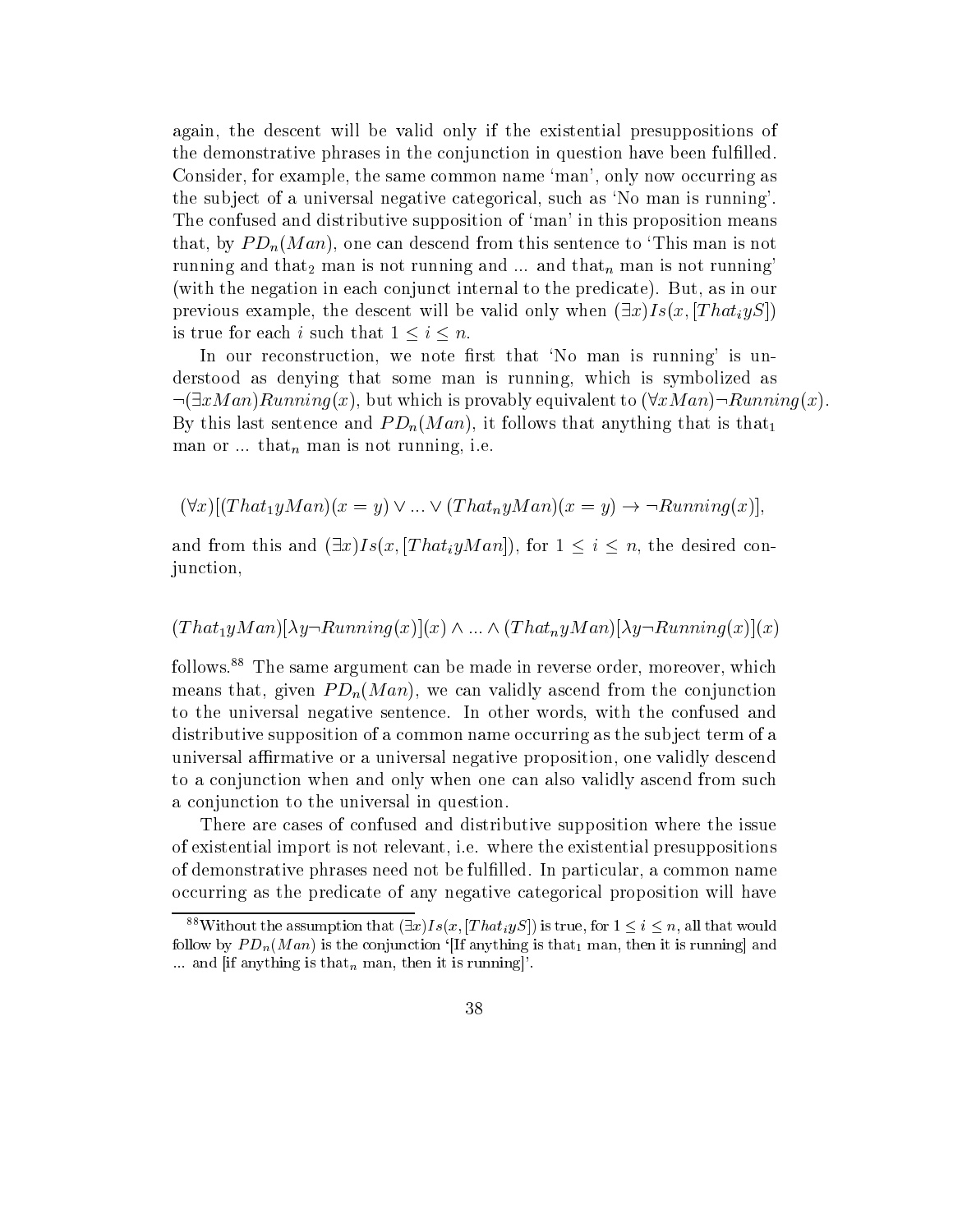confused and distributive supposition, regardless of the issue of existential import. The common name 'runner' in 'No man is a runner', for example, unlike the common name 'man', will have confused and distributive supposition independently of whether or not the existential presupposition of any of the demonstrative phrases in question is fulfilled.<sup>89</sup> In other words, by  $PD_m(Runner)$ , one can descend validly to the conjunction 'No man is that<sub>1</sub> runner and ... and no man is that<sub>m</sub> runner' without any further assumptions about existential import.<sup>90</sup> As a denial, 'No man is a runner' is symbolized as  $\neg(\exists x Man)[\lambda xIs(x, [\exists yRunner]](x))$ , which, by quantifier negation and  $\lambda$ conversion, is equivalent to  $(\forall xMan) \neg Is(x, [\exists yRunner])$ . This last formula, by  $PD_m(Runner)$  and elementary transformations, implies

$$
(\forall x Man) \neg Is(x, [That_1yRunner]) \land ... \land (\forall xMan) \neg Is(x, [That_myRunner]),
$$

which, by quantifier negation, is equivalent to the conjunction

$$
\neg(\exists x Man)[\lambda xIs(x, [That_1yRunner])](x) \land \dots \land \land \neg(\exists xMan)[\lambda xIs(x, [That_myRunner])](x).
$$

This argument can also be given in reverse order, so that one can validly ascend, by  $PD_m(Runner)$ , from the conjunction to the sentence 'No man is a runner'. In other words, with confused and distributive supposition, one can validly descend to a conjunction from a universal negative categorical proposition when and only when one can validly ascend from the conjunction to that proposition by the same principle—regardless whether the common name occurs as the subject or the predicate of the proposition, except that when it is the subject, the existential presuppositions of the demonstrative phrases in the conjunction must be fulfilled.

The way up is not always the same as the way down, however. Consider, for example, the common name 'runner' in the negative particular

<sup>89</sup>Our examples come from Spade [1996], chapter 9. Ockham and other terminists assumed that 'is running' can be construed as 'is a runner'. This construal is dubious; but we will accept it here as part of our reconstruction of terminist logic. A separate, alternative treatment can be given for the present participle in conceptual realism in terms of the logic of events.

<sup>&</sup>lt;sup>90</sup>The conjuncts in this case are not singular propositions, it might be noted; but, by  $PD_n(Man)$ , each conjunct can be expanded into a conjunction of singulars of the form 'That $_{m+i}$  man is not that<sub>i</sub> runner', with the negation internal to the predicate.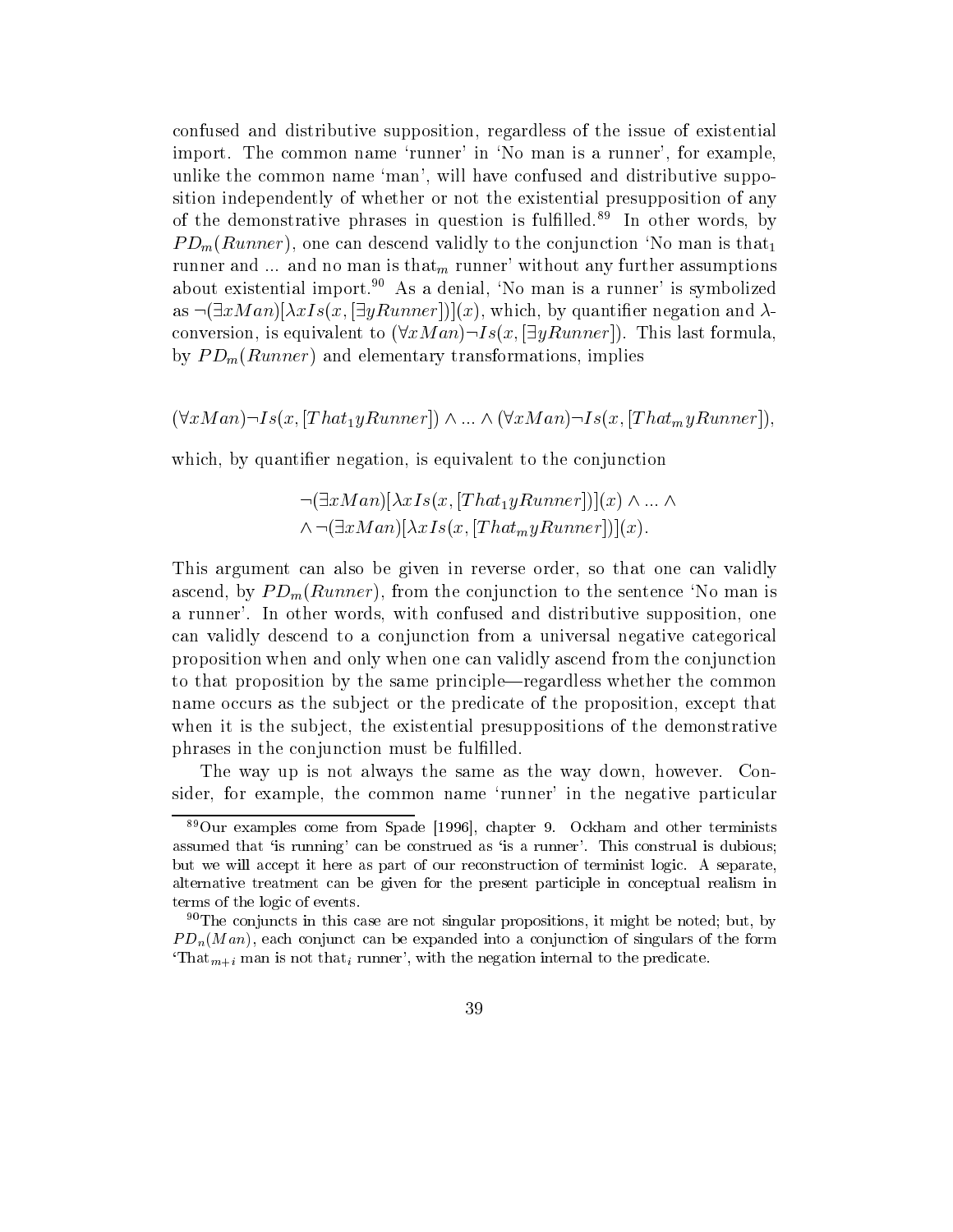proposition `Some man is not a runner' (where the negation is internal to the predicate), which is symbolized as  $(\exists x Man)[\lambda x \neg Is(x, [\exists yRunner])](x)$ . Here, the common name 'runner' has confused and distributive supposition, which means that one can descend, by  $PD_m(Runner)$ , to the conjunction 'Some man is not this runner and ... and some man is not that<sub>m</sub> runner'.<sup>91</sup> Note that, by  $PD_m(Runner)$ ,  $(\exists xMan)[\lambda x \neg Is(x, [\exists yRunner])](x)$  implies

$$
(\exists x Man) \neg [Is(x, [That_1yRunner]) \lor ... \lor Is(x, [That_myRunner])],
$$

which, by elementary transformations, implies (but is *not* implied by)

### $(\exists x Man)\neg Is(x, [That_1yRunner]) \wedge ... \wedge (\exists xMan)\neg Is(x, [That_myRunner]),$

which validates the descent to the conjunction 'Some man is not this runner and ... and some man is not that<sub>m</sub> runner. But the reverse order of this argument is not also valid, because, unlike the inference from  $(\exists x Man)(\varphi \land \psi)$ to  $(\exists x Man)\varphi \wedge (\exists xMan)\psi$ , the inference from  $(\exists xMan)\varphi \wedge (\exists xMan)\psi$  to  $(\exists x Man)(\varphi \wedge \psi)$  is not valid. Thus, despite Heraclitus, the way up is not always the same as the way down.

# 10 How Confused is Merely Confused

Merely confused supposition has been the one type of supposition that has been controversial in terminist logic. It is the one type, for example, that does not allow for a valid descent to either a conjunction or disjunction of singular propositions. Ockham's main characterization is that a common name has merely confused supposition in a categorical proposition if one can validly descend to a "disjoint predicate." $92$  The common name 'animal', for example, has merely confused supposition in the universal affirmative `Every man is an animal', which, as already noted, is symbolized as  $(\forall x Man)[\lambda xIs(x, [\exists yAnimal])](x)$ . That is, by the principle of descent,  $PD_k(Animal)$ ,  $\lambda$ -conversion, and elementary transformations, we can validly

<sup>&</sup>lt;sup>91</sup>Once again, the conjuncts are not singular propositions, but, by  $PD_n(Man)$ , each conjunct can be expanded into a disjunction so that the final result is a conjunction of disjunctions of singular propositions.

<sup>92</sup>Spade [1996], p.284.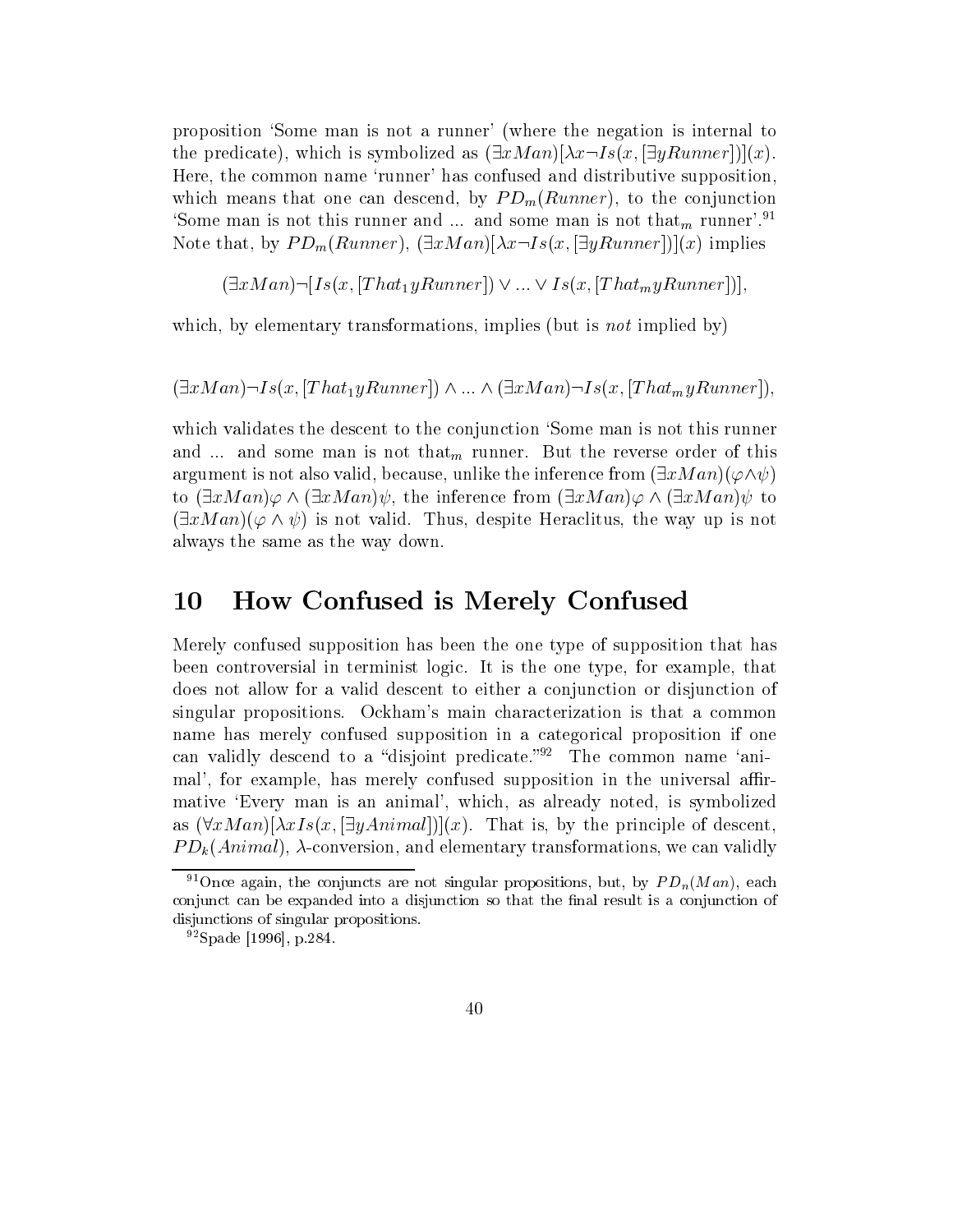descend from this proposition to 'Every man is  $[this animal or that<sub>2</sub> animal]$ ... or that<sub>k</sub> animal]', which is symbolized as follows:

 $(\forall x Man)[\lambda x(Is(x,[That in all]) \vee ... \vee Is(x,[That_kuAnimal]))](x).$ 

One cannot, of course, validly distribute the universal quantifier  $(\forall xMan)$ over the disjunction  $[Is(x, [That_1yAnimal]) \vee ... \vee Is(x, [That_kyAnimal])]$  to get 'Every man is this animal or ... or every man is that<sub>k</sub> animal'. So, in this case no further valid "reduction" to singulars is possible.

Some authors have found this "reduction" to a disjunctive predicate "very odd", as though the resulting sentence has problematic truth conditions.<sup>93</sup> But there are many sentences in science and natural language with disjunctive predicates that are clearly unproblematic. The sentence of arithmetic, `Every integer is odd or even', symbolized as

 $(\forall x Integer)[\lambda x(Odd(x) \vee Even(x))](x),$ 

is perfectly clear as to its truth conditions, for example, even though it is not further "reducible" to 'Every integer is odd or every integer is even'. Similarly, 'Every person is either male or female' seems perfectly clear in its truth conditions, even though it is not "reducible" to 'Every person is male or every person is female'.

Ockham also thinks that merely confused supposition applies to such sentences as 'John promises Simon a horse'.<sup>94</sup> But then, merely confused

#### $Is(x, [That_1yAnimal \vee \ldots \vee That_kyAnimal])$

in mind as the problematic "disjunctive predicate", where the copula has not been distributed. If so, then he has a point, because this expression is not well-formed.

<sup>94</sup>It is not clear that Ockham thinks of an assertion of a sentence like this as a categorical proposition. If it is a categorical, then, apparently, it is to be rephrased with a copula, e.g., as `John is a man who promises Simon a horse'. But then the disjunction has to do with the different demonstrative phrases, 'this man who promises Simon a horse or ... or that<sub>n</sub> man who promises Simon a horse', in which case the descent is by determinate supposition, and therefore unproblematic. Of course, we then still have to explain the supposition of the common name 'horse' in the singulars 'John is that, man who promises Simon a horse'.

<sup>&</sup>lt;sup>93</sup>This is Paul Spade's view in [1996], p.384. Note, however, that in our analysis we have distributed the copula over 'this animal or  $\ldots$  or this<sub>k</sub> animal'. Perhaps Spade has something like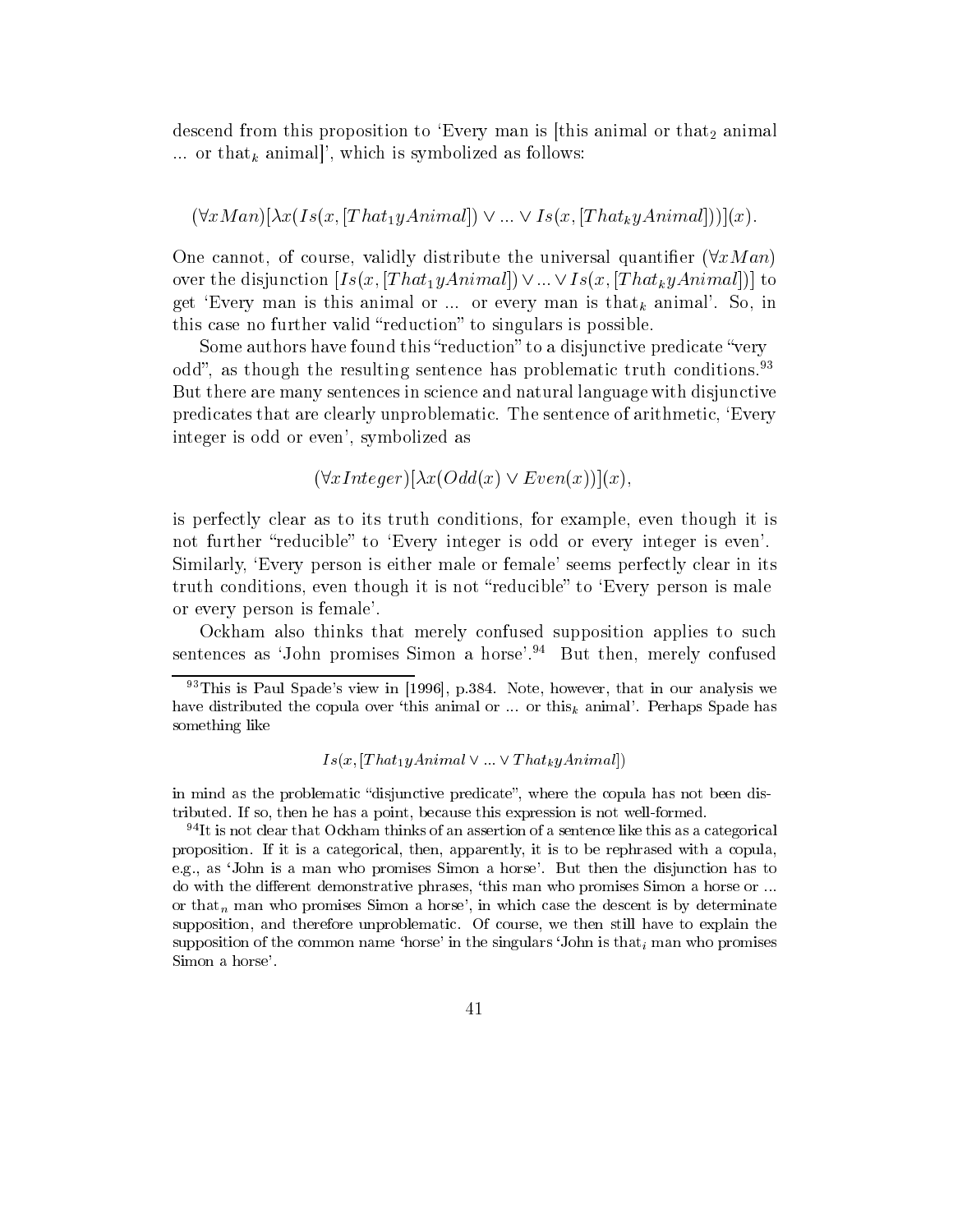supposition must also apply to 'John gives Simon a horse', because this sentence has the same logical form as 'John promises Simon a horse'. On our analysis, the logical form of these sentences as judgments or speech acts (where 'John' is used with existential presupposition) is given as:

$$
(\exists x \text{John})[\lambda x \text{Promise}(x, [\exists y \text{Simon}], [\exists z \text{Horse}])](x),
$$

and

$$
(\exists x John)[\lambda x Give(x, [\exists y Simon], [\exists z Horse])](x).
$$

Now, because `gives' is an extensional verb with respect to all of its arguments, the following identity is a conceptually valid thesis of our system as a result of the meaning postulate for Give:

$$
[\lambda xGive(x, [\exists y Simon], [\exists zHorse])] = [\lambda x(\exists zHorse)Give(x, [\exists y Simon], z)].
$$

But then, by the principle of descent,  $PD_i(Horse)$ , we can validly descend to the disjunction, `John gives Simon this horse or ... or John gives Simon that<sub>i</sub> horse', in symbols:<sup>95</sup>

$$
(\exists x John)[\lambda x Give(x, [\exists y Simon], [That_1zHorse])](x) \lor ... \lor \lor (\exists x John)[\lambda x Give(x, [\exists y Simon], [That_1zHorse])](x).
$$

This descent, however, is not really by merely confused supposition, which, according to Ockham, does not allow descent to a disjunction. Rather, the

 $[\lambda x(\exists zHorse)Give(x,[\exists ySimon], z)] = [\lambda x(\exists w)(Is(w,[\exists zHorse]) \wedge Give(x,[\exists ySimon], w))]$ is provable; and from this and  $PD_j(Horse)$ ,

$$
[\lambda x(\exists zHorse)Give(x, [\exists y Simon], z)] = [\lambda x(\exists w)([Is(w, [That_1zHorse]) \vee ... \vee \vee Is(w, [That_1zHorse])]) \wedge Give(x, [\exists ySimon], w))]
$$

follows. From this last identity and the distribution of a conjunction over a disjunction, the disjunction in question follows.

 $^{95}$ By the above identity, the meaning postulate for Is, and (MP2) of §6 above,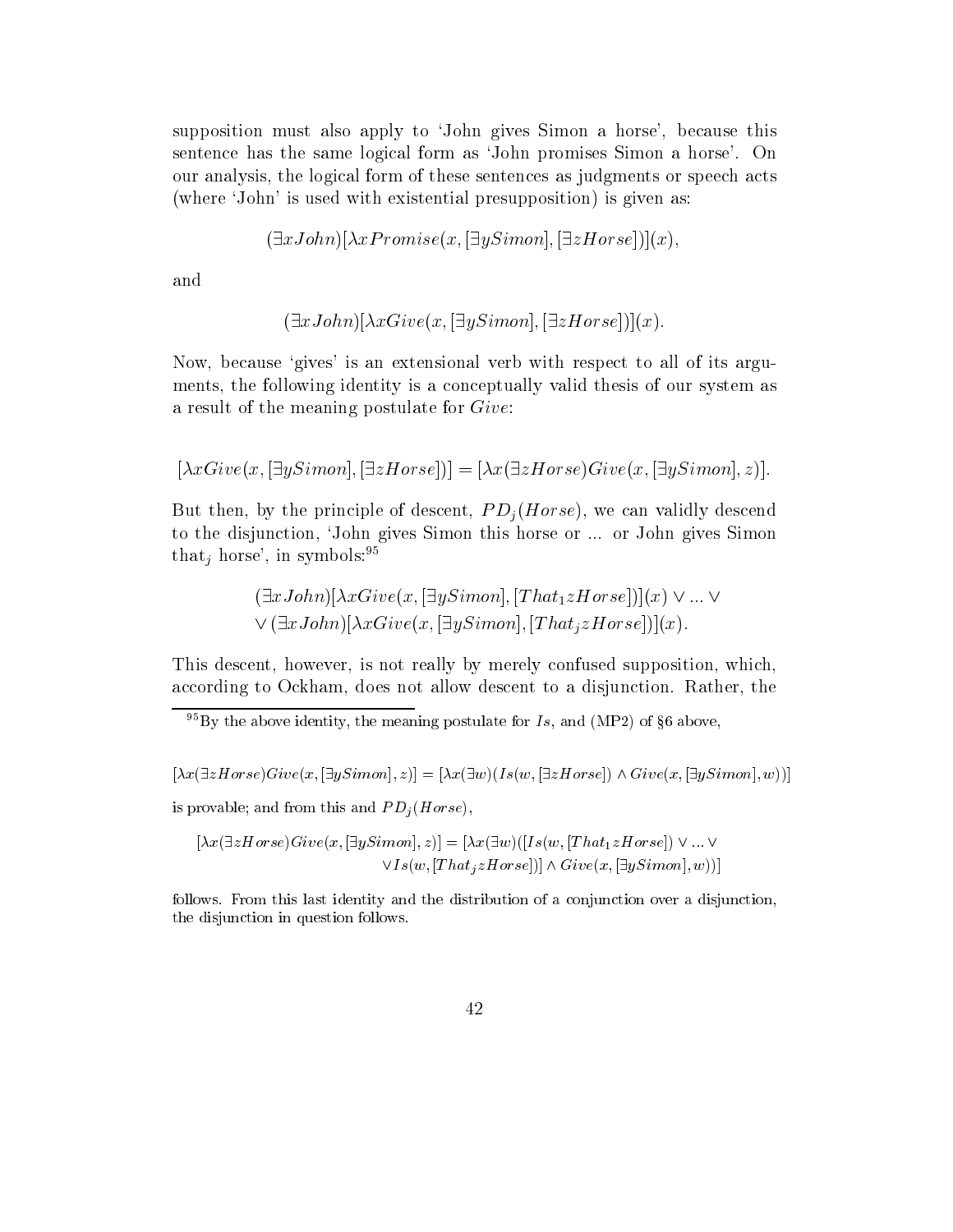descent seems to be the same as that already described for determinate supposition.96

Nothing like this follows for `John promises Simon a horse', however; and the reason is that, unlike `give', `promise' is not extensional in its third argument position, i.e. `promise' is an intensional verb with respect to its direct ob ject argument position. Yet Ockham maintained that `horse' has merely confused supposition in this sentence, and that the descent to a disjunctive predicate, as in `John promises Simon this horse or ... promises Simon that, horse', is valid. That is, according to Ockham, the descent from 'John promises Simon a horse', as symbolized above, to

> $(\exists x John)[\lambda x (Promise(x, [\exists y Simon], [That_1zHorse]) \vee ... \vee$  $\vee$  Promise(x, [ $\exists y Simon$ ], [That<sub>i</sub>zHorse]))](x),

is supposed to be valid, when, in fact, it is not valid—as many commentators have repeatedly noted over the years.<sup>97</sup> Unlike these other commentators, however, we have a theoretical account in terms of deactivated referential expressions that explains why such a descent fails—and why it succeeds in sentences having the same logical form. Based on this account, our proposal is that a common (or proper) name that is part of a deactivated referential expression that cannot, as it were, be "activated" in a given propositional context is a name for which no "mode" of supposition should be said to apply in the context in question.

 $[\lambda x Promise(x, [That_1yHorse \vee ... \vee That_1yHorse)])$ 

is not well-formed. If this is what Ockham intended, then Spade is right to "think this appeal to disjoint terms is  $\ldots$  a mark of desperation" ([1996], p.284).

<sup>96</sup>Essentially the same argument would show that `horse' has merely confused supposition, and not determinate supposition, however, in 'Every man gives Simon a horse'. That is, the descent to 'Every man [gives Simon this horse or ... or gives Simon that, horse]' by  $PD_i(Horse)$  is valid, whereas a "descent" to 'Every man gives Simon this horse or ... or every man gives Simon that, horse' is not valid.

<sup>&</sup>lt;sup>97</sup>Note that, as with the distribution of the copula over 'this animal or ... or that<sub>k</sub> animal', we have distributed 'promise' over 'this horse or ... or that, horse'. Otherwise, the so-called "disjoint predicate", as in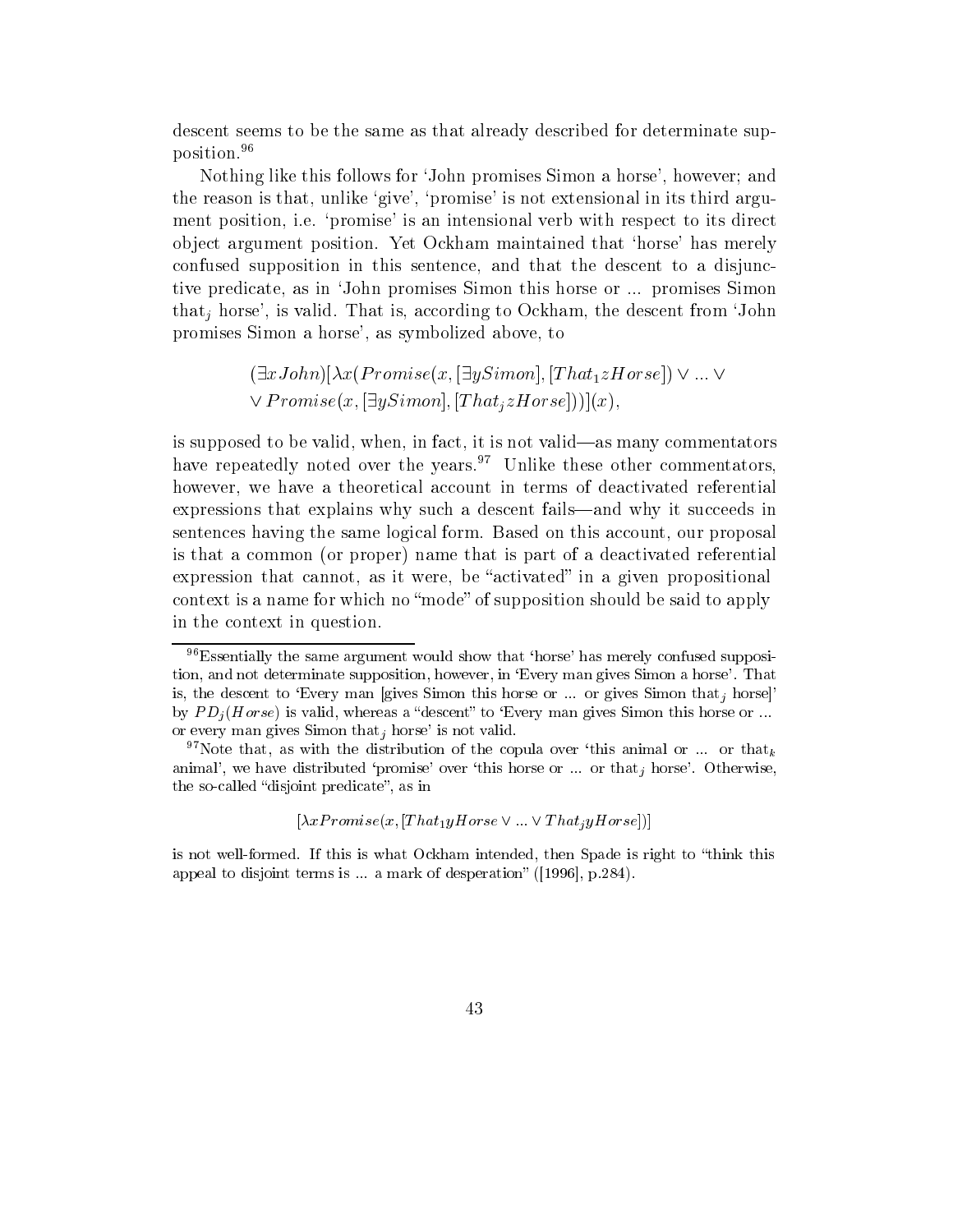#### 11 Conclusion

The framework of conceptual realism provides a logically ideal language within which to reconstruct the medieval terminist logic of the 14th century. The terminist notion of a concept, which shifted from Ockham's early view of a concept as an intentional object (the  $\text{fictum}$  theory) to his later view of a concept as a mental act (the *intellectio* theory), is reconstructed in this framework in terms of the notion of a concept as an unsaturated cognitive structure. Referential and predicable concepts in particular are unsaturated cognitive structures that mutually saturate each other in mental acts, analogous to the way that quantier phrases and predicate expressions mutually saturate each other in language. Intentional objects  $(\text{ficta})$  are not rejected but are reconstructed as the objectified intensional contents of concepts, i.e., as intensional objects obtained through the process of nominalization—and in that sense as products of the evolution of language and thought. Their reconstruction as intensional objects is an essential part of the theory of predication of conceptual realism. In particular, the truth conditions determined by predicable concepts based on relations—including the relation the copula stands for—are characterized in part in terms of these objectified intensional contents. It is by means of this conceptualist theory of predication that we are able to explain how the identity theory of the copula, which was basic to terminist logic, applies to categorical propositions.

Reference in conceptual realism, based on the exercise and mutual saturation of referential and predicable concepts, is not the same as supposition in terminist logic. Nevertheless, the various "modes" or types of personal supposition are accounted for in a natural and intuitive way in terms of the theory of reference of conceptual realism. Ockham's application of merely confused supposition to common names occurring within the scope of an intensional verb is rejected, as it should be, but its rejection is grounded on the notion of a deactivated referential concept—a deactification that, because of the intensionality of the context in question, cannot be "activated", the way it can be in extensional contexts.

# References

[1977] Adams, Marilyn McCord, "Ockham's Nominalism and Unreal Entities," *Philosophical Review 86*: 144-76, 1977.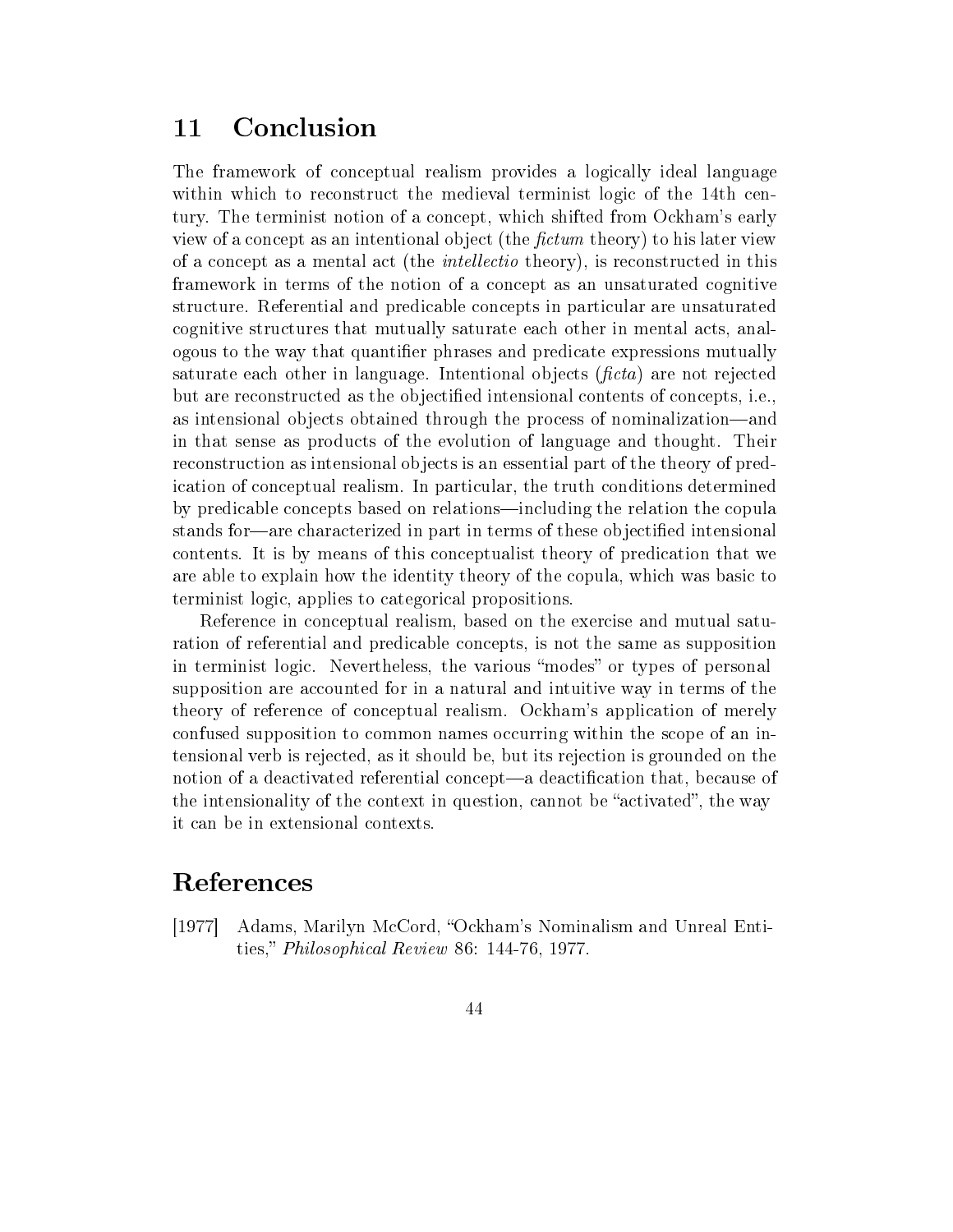- Cocchiarella, Nino B., Logical Investigations of Predication Theory |1986| and the Problem of Universals, Bibliopolis Press, Naples, 1986.
- [1989] Cocchiarella, Nino B., Conceptulaism, Realism, and Intensional Logic," Topoi 8: 15-34, 1989.
- [1995] Cocchiarella, Nino B., Knowledge Representation in Conceptual Realism," International Journal of Human-Computer Studies 43: 697-72, 1995.
- [1996] Cocchiarella, Nino B., "Conceptual Realism as a Formal Ontology," in Formal Ontology, eds., R. Poli and P. Simons, Kluwer Academic Pub., Dordrecht, pp.27-60, 1996.
- [1997] Cocchiarella, Nino B., "Conceptual Realism as a Theory of Logical Form," Revue Internationale de Philosophie 2: 175-99, 1977.
- [1998] Cocchiarella, Nino B., "Reference in Conceptual Realism,"  $Synthes\acute{e}$ 114: 169-202, 1998.
- [1957] Geach, Peter, *Mental Acts*, The Humanities Press, N.Y., 1957.
- [1980] Geach, Peter, Reference and Generality, 3rd edition, Cornell Univ. Press, Ithaca, 1980.
- [1967] van Heijenoort, J., "Logic as Language and Logic as Calculus,"  $Syn$ thesé 17: 324-30, 1967.
- [1974] Loux, Michael J., Ockham's Theory of Terms, Part 1 of the Summa Logicae, University of Notre Dame Press, 1974.
- [1974] Montague, Richard M., "The Proper Treatment of Quantification in Ordinary English," reprinted in Formal Philosophy, edited by R.H. Thomason, Yale University Press, 1974.
- [1985] Normore, Calvin, "Buridan's Ontology," in *How Things Are*, eds., J. Bogen and J.E.McGuire, D. Reidel Pub. Co., Dordrecht, 1990, pp. 189-203.
- [1990] Normore, Calvin, "Ockham on Mental," in *Historical Foundations* of Cognitive Science, J.C. Smith, ed., Kluwer Academic Pub., Dordrecht, 1990, pp. 189-203.